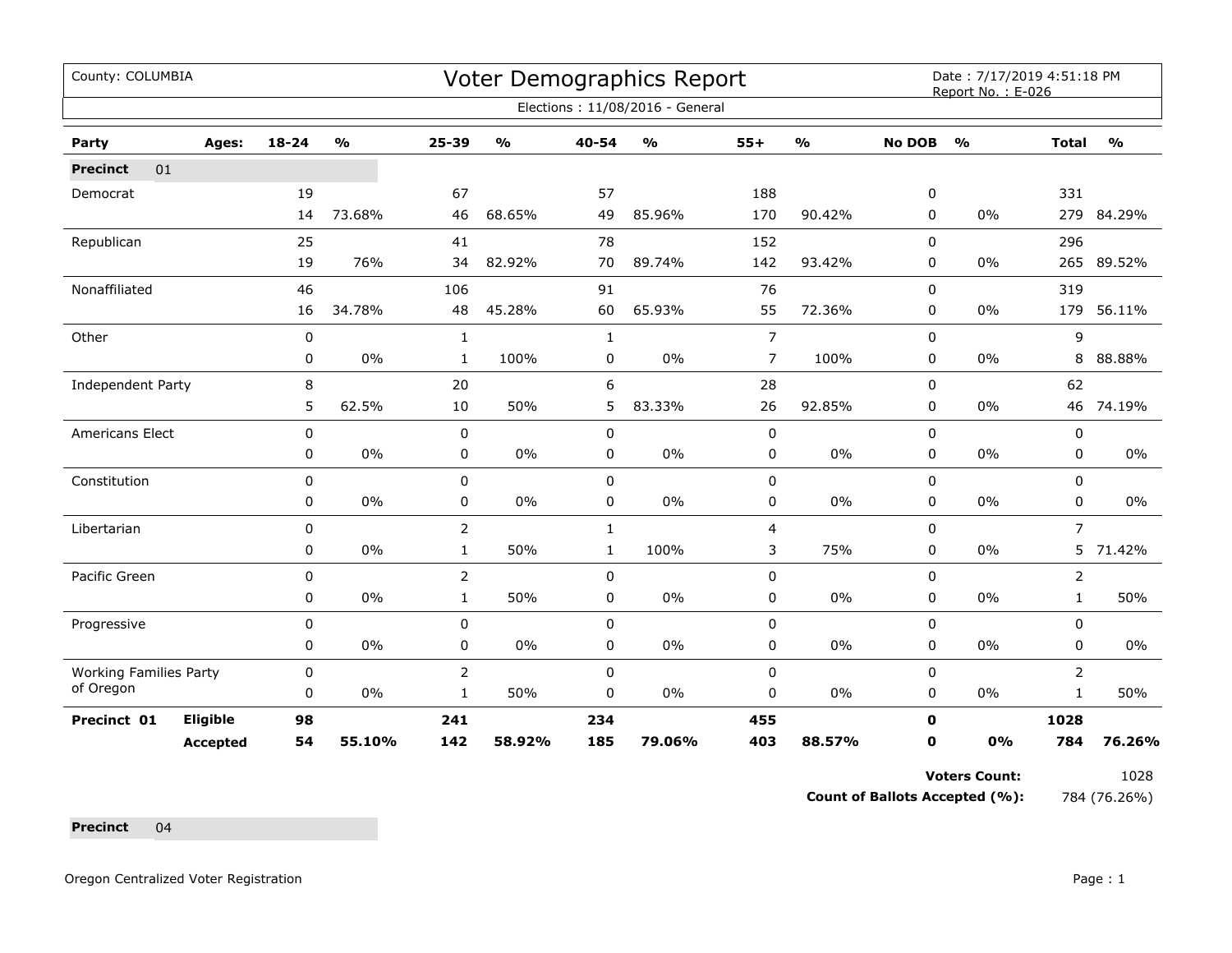| County: COLUMBIA              |                 |             |               |                |               |                | Voter Demographics Report<br>Elections: 11/08/2016 - General |                |               |               | Date: 7/17/2019 4:51:18 PM<br>Report No.: E-026               |                |                     |
|-------------------------------|-----------------|-------------|---------------|----------------|---------------|----------------|--------------------------------------------------------------|----------------|---------------|---------------|---------------------------------------------------------------|----------------|---------------------|
| Party                         | Ages:           | $18 - 24$   | $\frac{0}{0}$ | 25-39          | $\frac{0}{0}$ | 40-54          | $\frac{0}{0}$                                                | $55+$          | $\frac{0}{0}$ | <b>No DOB</b> | $\frac{0}{0}$                                                 | <b>Total</b>   | $\frac{9}{0}$       |
| Democrat                      |                 | 8           |               | 18             |               | 42             |                                                              | 158            |               | $\pmb{0}$     |                                                               | 226            |                     |
|                               |                 | 3           | 37.5%         | 15             | 83.33%        | 35             | 83.33%                                                       | 151            | 95.56%        | 0             | $0\%$                                                         | 204            | 90.26%              |
| Republican                    |                 | 9           |               | 32             |               | 39             |                                                              | 133            |               | $\pmb{0}$     |                                                               | 213            |                     |
|                               |                 | 8           | 88.88%        | 26             | 81.25%        | 31             | 79.48%                                                       | 127            | 95.48%        | $\pmb{0}$     | 0%                                                            | 192            | 90.14%              |
| Nonaffiliated                 |                 | 39          |               | 64             |               | 54             |                                                              | 71             |               | $\pmb{0}$     |                                                               | 228            |                     |
|                               |                 | 17          | 43.58%        | 26             | 40.62%        | 32             | 59.25%                                                       | 46             | 64.78%        | 0             | 0%                                                            |                | 121 53.07%          |
| Other                         |                 | $\pmb{0}$   |               | 3              |               | $\overline{2}$ |                                                              | $\mathbf 2$    |               | $\mathsf 0$   |                                                               | $\overline{7}$ |                     |
|                               |                 | $\pmb{0}$   | 0%            | 0              | 0%            | $\overline{2}$ | 100%                                                         | $\mathbf{1}$   | 50%           | $\mathsf 0$   | 0%                                                            | 3              | 42.85%              |
| Independent Party             |                 | 8           |               | 9              |               | 3              |                                                              | 14             |               | 0             |                                                               | 34             |                     |
|                               |                 | 3           | 37.5%         | $\overline{7}$ | 77.77%        | $\mathbf{1}$   | 33.33%                                                       | 14             | 100%          | 0             | 0%                                                            |                | 25 73.52%           |
| <b>Americans Elect</b>        |                 | $\pmb{0}$   |               | 0              |               | $\pmb{0}$      |                                                              | $\pmb{0}$      |               | $\pmb{0}$     |                                                               | $\pmb{0}$      |                     |
|                               |                 | 0           | 0%            | 0              | 0%            | 0              | 0%                                                           | 0              | $0\%$         | $\pmb{0}$     | $0\%$                                                         | 0              | 0%                  |
| Constitution                  |                 | 0           |               | $\pmb{0}$      |               | $\mathbf 0$    |                                                              | $\overline{2}$ |               | $\mathbf 0$   |                                                               | $\overline{2}$ |                     |
|                               |                 | 0           | 0%            | 0              | 0%            | $\mathbf 0$    | 0%                                                           | $\overline{2}$ | 100%          | $\pmb{0}$     | 0%                                                            | $\overline{2}$ | 100%                |
| Libertarian                   |                 | $\mathbf 0$ |               | $\pmb{0}$      |               | $\mathbf{1}$   |                                                              | $\overline{2}$ |               | $\mathbf 0$   |                                                               | 3              |                     |
|                               |                 | 0           | 0%            | 0              | $0\%$         | 0              | 0%                                                           | $\overline{2}$ | 100%          | 0             | 0%                                                            | $\overline{2}$ | 66.66%              |
| Pacific Green                 |                 | $\pmb{0}$   |               | 0              |               | $\pmb{0}$      |                                                              | $\overline{2}$ |               | $\pmb{0}$     |                                                               | $\overline{2}$ |                     |
|                               |                 | $\mathbf 0$ | 0%            | $\mathbf 0$    | 0%            | $\mathbf 0$    | 0%                                                           | $\overline{2}$ | 100%          | $\mathbf 0$   | 0%                                                            | $\overline{2}$ | 100%                |
| Progressive                   |                 | $\pmb{0}$   |               | $\pmb{0}$      |               | $\pmb{0}$      |                                                              | $\pmb{0}$      |               | $\pmb{0}$     |                                                               | 0              |                     |
|                               |                 | 0           | 0%            | $\mathbf 0$    | 0%            | $\pmb{0}$      | 0%                                                           | $\pmb{0}$      | 0%            | $\pmb{0}$     | 0%                                                            | 0              | 0%                  |
| <b>Working Families Party</b> |                 | $\pmb{0}$   |               | 0              |               | $\pmb{0}$      |                                                              | $\pmb{0}$      |               | $\pmb{0}$     |                                                               | 0              |                     |
| of Oregon                     |                 | $\pmb{0}$   | 0%            | $\pmb{0}$      | $0\%$         | 0              | 0%                                                           | 0              | 0%            | $\mathsf 0$   | 0%                                                            | $\mathbf 0$    | 0%                  |
| Precinct 04                   | Eligible        | 64          |               | 126            |               | 141            |                                                              | 384            |               | $\mathbf 0$   |                                                               | 715            |                     |
|                               | <b>Accepted</b> | 31          | 48.44%        | 74             | 58.73%        | 101            | 71.63%                                                       | 345            | 89.84%        | $\mathbf 0$   | 0%                                                            | 551            | 77.06%              |
|                               |                 |             |               |                |               |                |                                                              |                |               |               | <b>Voters Count:</b><br><b>Count of Ballots Accepted (%):</b> |                | 715<br>551 (77.06%) |
| 05<br><b>Precinct</b>         |                 |             |               |                |               |                |                                                              |                |               |               |                                                               |                |                     |
| Democrat                      |                 | 9           |               | 22             |               | 47             |                                                              | 141            |               | 0             |                                                               | 219            |                     |
|                               |                 | 5           | 55.55%        |                | 12 54.54%     | 38             | 80.85%                                                       | 130            | 92.19%        | $\mathbf 0$   | 0%                                                            |                | 185 84.47%          |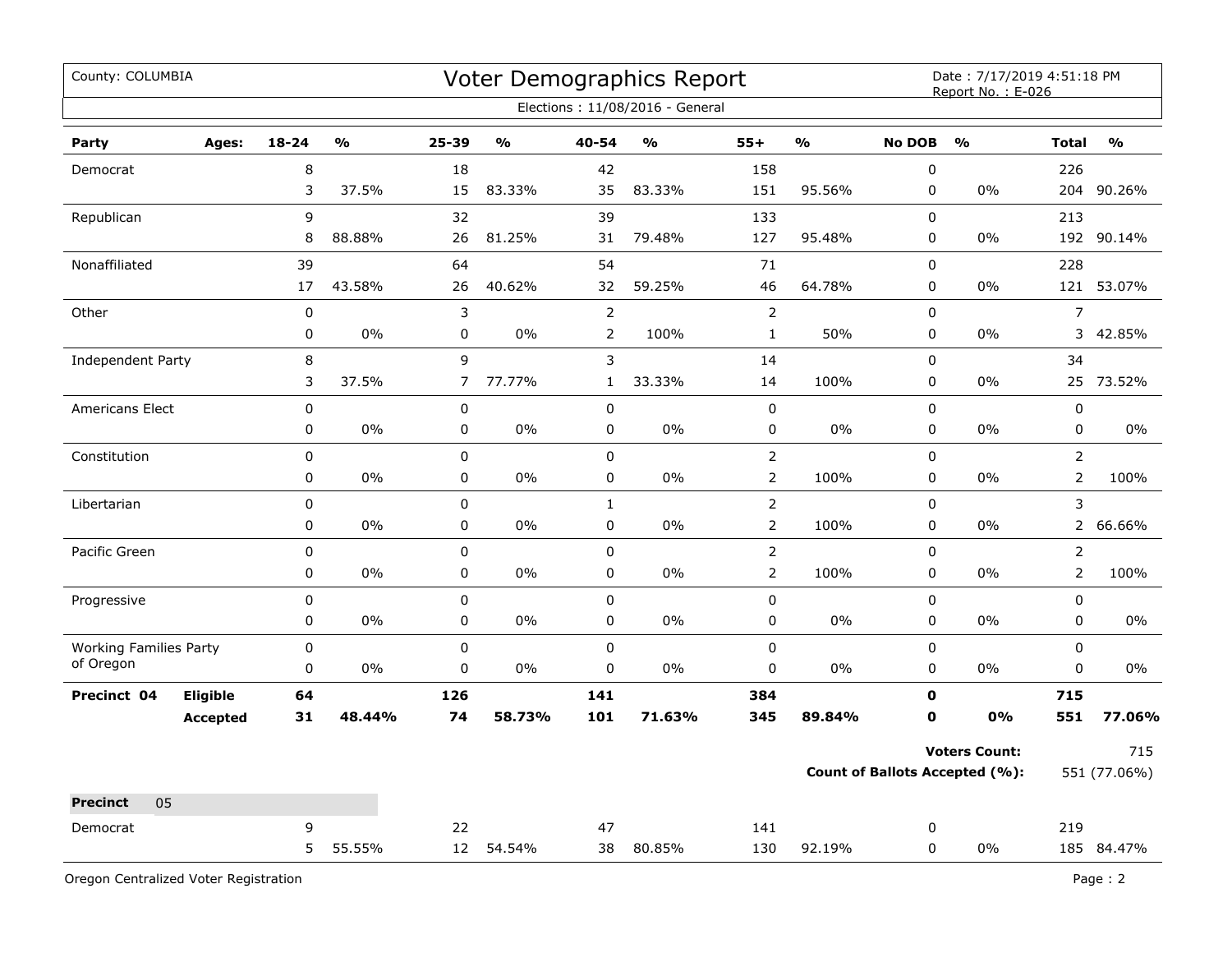| County: COLUMBIA              |                 |              |                         |                |                         |                | Voter Demographics Report         |                |               |               | Date: 7/17/2019 4:51:18 PM<br>Report No.: E-026 |                |               |
|-------------------------------|-----------------|--------------|-------------------------|----------------|-------------------------|----------------|-----------------------------------|----------------|---------------|---------------|-------------------------------------------------|----------------|---------------|
|                               |                 |              |                         |                |                         |                | Elections: 11/08/2016 - General   |                |               |               |                                                 |                |               |
| Party                         | Ages:           | $18 - 24$    | $\mathbf{O}/\mathbf{O}$ | 25-39          | $\mathbf{0}/\mathbf{0}$ | $40 - 54$      | $\mathsf{o}\mathsf{v}_\mathsf{o}$ | $55+$          | $\frac{0}{0}$ | <b>No DOB</b> | $\frac{1}{2}$                                   | <b>Total</b>   | $\frac{0}{0}$ |
| Republican                    |                 | 15           |                         | 30             |                         | 38             |                                   | 89             |               | 0             |                                                 | 172            |               |
|                               |                 | 15           | 100%                    | 24             | 80%                     | 36             | 94.73%                            | 87             | 97.75%        | $\mathbf 0$   | $0\%$                                           |                | 162 94.18%    |
| Nonaffiliated                 |                 | 36           |                         | 49             |                         | 54             |                                   | 68             |               | 0             |                                                 | 207            |               |
|                               |                 | 16           | 44.44%                  | 23             | 46.93%                  | 41             | 75.92%                            | 52             | 76.47%        | 0             | $0\%$                                           |                | 132 63.76%    |
| Other                         |                 | $\pmb{0}$    |                         | $\overline{2}$ |                         | $\overline{2}$ |                                   | $\overline{2}$ |               | 0             |                                                 | 6              |               |
|                               |                 | 0            | 0%                      | $\overline{2}$ | 100%                    | $\mathbf{1}$   | 50%                               | $\overline{2}$ | 100%          | 0             | $0\%$                                           | 5              | 83.33%        |
| <b>Independent Party</b>      |                 | $\mathbf{1}$ |                         | 6              |                         | 12             |                                   | 16             |               | $\mathbf 0$   |                                                 | 35             |               |
|                               |                 | 0            | 0%                      | 4              | 66.66%                  | 9              | 75%                               | 13             | 81.25%        | $\mathbf 0$   | 0%                                              |                | 26 74.28%     |
| Americans Elect               |                 | $\pmb{0}$    |                         | $\pmb{0}$      |                         | 0              |                                   | 0              |               | 0             |                                                 | $\pmb{0}$      |               |
|                               |                 | 0            | $0\%$                   | $\pmb{0}$      | $0\%$                   | 0              | 0%                                | 0              | $0\%$         | 0             | $0\%$                                           | $\pmb{0}$      | $0\%$         |
| Constitution                  |                 | 0            |                         | $\overline{2}$ |                         | $\mathbf{1}$   |                                   | 0              |               | $\Omega$      |                                                 | 3              |               |
|                               |                 | 0            | 0%                      | $\mathbf 1$    | 50%                     | $\mathbf 1$    | 100%                              | 0              | $0\%$         | 0             | $0\%$                                           | $\overline{2}$ | 66.66%        |
| Libertarian                   |                 | $\mathbf{1}$ |                         | $\mathbf{1}$   |                         | $\mathbf{1}$   |                                   | 4              |               | $\mathbf 0$   |                                                 | $\overline{7}$ |               |
|                               |                 | $\mathbf{1}$ | 100%                    | $\mathbf{1}$   | 100%                    | $\mathbf{1}$   | 100%                              | 4              | 100%          | 0             | $0\%$                                           | $\overline{7}$ | 100%          |
| Pacific Green                 |                 | 0            |                         | $\mathbf{1}$   |                         | $\mathbf{1}$   |                                   | 0              |               | $\pmb{0}$     |                                                 | $\overline{2}$ |               |
|                               |                 | 0            | 0%                      | $\mathbf{1}$   | 100%                    | $\mathbf{1}$   | 100%                              | 0              | $0\%$         | 0             | $0\%$                                           | $\overline{2}$ | 100%          |
| Progressive                   |                 | 0            |                         | 0              |                         | 0              |                                   | 0              |               | 0             |                                                 | 0              |               |
|                               |                 | 0            | 0%                      | $\mathbf 0$    | 0%                      | 0              | 0%                                | 0              | $0\%$         | 0             | $0\%$                                           | 0              | $0\%$         |
| <b>Working Families Party</b> |                 | $\pmb{0}$    |                         | 0              |                         | $\mathbf 0$    |                                   | $\mathbf{1}$   |               | $\mathbf 0$   |                                                 | $\mathbf{1}$   |               |
| of Oregon                     |                 | 0            | 0%                      | $\mathbf 0$    | $0\%$                   | $\pmb{0}$      | $0\%$                             | $\mathbf{1}$   | 100%          | 0             | $0\%$                                           | $\mathbf{1}$   | 100%          |
| Precinct 05                   | Eligible        | 62           |                         | 113            |                         | 156            |                                   | 321            |               | 0             |                                                 | 652            |               |
|                               | <b>Accepted</b> | 37           | 59.68%                  | 68             | 60.18%                  | 128            | 82.05%                            | 289            | 90.03%        | $\mathbf 0$   | 0%                                              | 522            | 80.06%        |
|                               |                 |              |                         |                |                         |                |                                   |                |               |               | <b>Voters Count:</b>                            |                | 652           |
|                               |                 |              |                         |                |                         |                |                                   |                |               |               | <b>Count of Ballots Accepted (%):</b>           |                | 522 (80.06%)  |
| 06<br><b>Precinct</b>         |                 |              |                         |                |                         |                |                                   |                |               |               |                                                 |                |               |
| Democrat                      |                 | 16           |                         | 44             |                         | 84             |                                   | 325            |               | 0             |                                                 | 469            |               |
|                               |                 | 8            | 50%                     |                | 32 72.72%               |                | 72 85.71%                         | 292            | 89.84%        | 0             | $0\%$                                           |                | 404 86.14%    |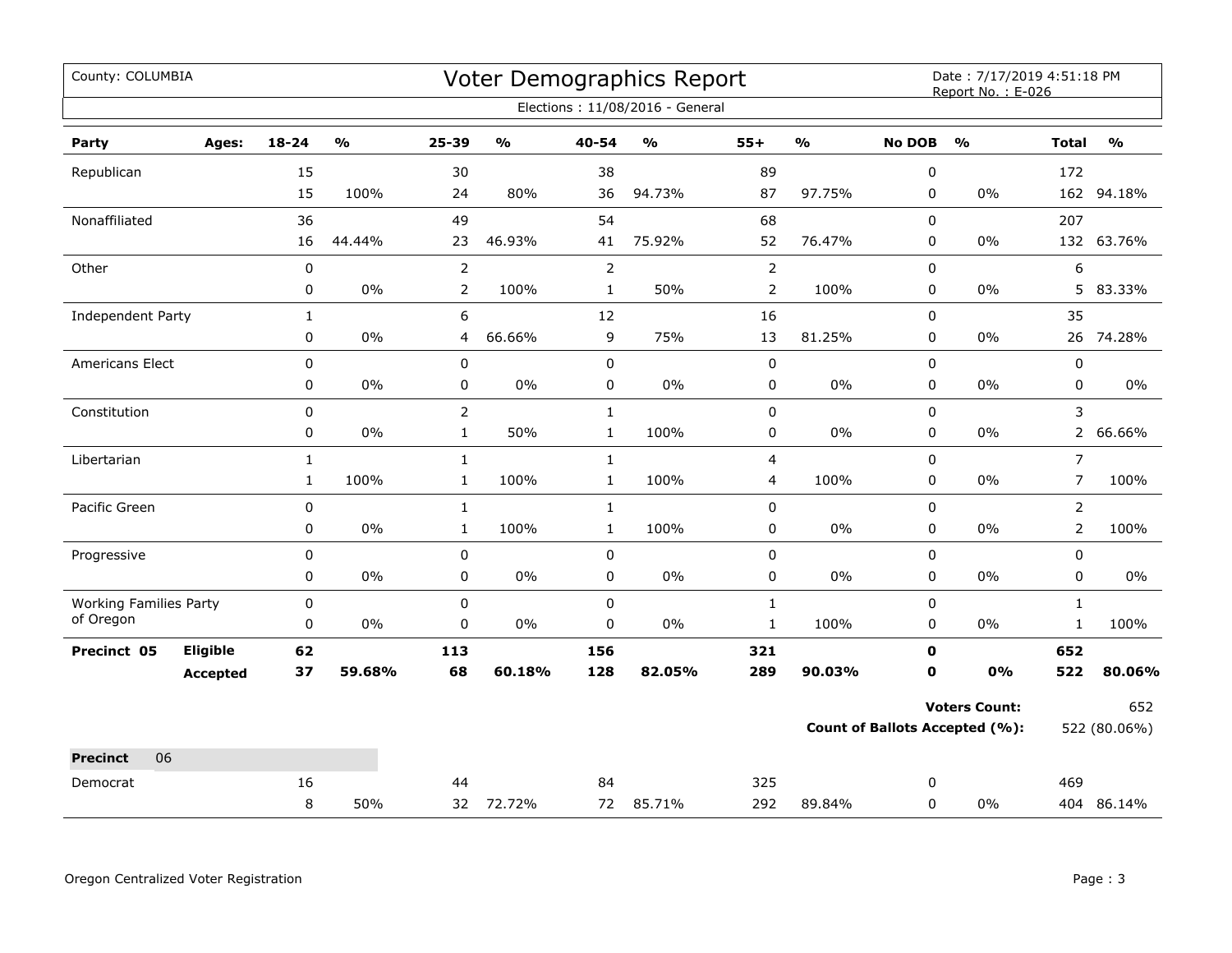| County: COLUMBIA                           |                 |                |               |                |               |              | Voter Demographics Report<br>Elections: 11/08/2016 - General |                |                |                  | Date: 7/17/2019 4:51:18 PM<br>Report No.: E-026 |                |               |
|--------------------------------------------|-----------------|----------------|---------------|----------------|---------------|--------------|--------------------------------------------------------------|----------------|----------------|------------------|-------------------------------------------------|----------------|---------------|
| Party                                      | Ages:           | $18 - 24$      | $\frac{0}{0}$ | 25-39          | $\frac{1}{2}$ | 40-54        | $\frac{0}{0}$                                                | $55+$          | $\mathbf{v}_0$ | <b>No DOB</b>    | $\frac{0}{0}$                                   | <b>Total</b>   | $\frac{0}{0}$ |
| Republican                                 |                 | 31             |               | 64             |               | 85           |                                                              | 197            |                | $\pmb{0}$        |                                                 | 377            |               |
|                                            |                 | 19             | 61.29%        | 45             | 70.31%        | 78           | 91.76%                                                       | 188            | 95.43%         | 0                | 0%                                              | 330            | 87.53%        |
| Nonaffiliated                              |                 | 69             |               | 108            |               | 110          |                                                              | 118            |                | $\mathbf 0$      |                                                 | 405            |               |
|                                            |                 | 26             | 37.68%        | 52             | 48.14%        | 71           | 64.54%                                                       | 89             | 75.42%         | 0                | 0%                                              | 238            | 58.76%        |
| Other                                      |                 | $\pmb{0}$      |               | $\mathbf{1}$   |               | 3            |                                                              | $\overline{4}$ |                | $\pmb{0}$        |                                                 | 8              |               |
|                                            |                 | 0              | 0%            | 0              | 0%            | 3            | 100%                                                         | 4              | 100%           | $\pmb{0}$        | 0%                                              | $\overline{7}$ | 87.5%         |
| <b>Independent Party</b>                   |                 | $\overline{7}$ |               | $\overline{7}$ |               | 14           |                                                              | 24             |                | $\mathbf 0$      |                                                 | 52             |               |
|                                            |                 | 5              | 71.42%        | 5              | 71.42%        | 13           | 92.85%                                                       | 21             | 87.5%          | 0                | 0%                                              | 44             | 84.61%        |
| Americans Elect                            |                 | $\pmb{0}$      |               | $\pmb{0}$      |               | $\pmb{0}$    |                                                              | $\pmb{0}$      |                | $\pmb{0}$        |                                                 | 0              |               |
|                                            |                 | 0              | 0%            | $\pmb{0}$      | 0%            | $\pmb{0}$    | 0%                                                           | 0              | 0%             | 0                | 0%                                              | 0              | 0%            |
| Constitution                               |                 | $\mathbf 0$    |               | $\overline{2}$ |               | $\mathbf{1}$ |                                                              | $\overline{2}$ |                | 0                |                                                 | 5              |               |
|                                            |                 | $\pmb{0}$      | 0%            | $\mathsf{2}\,$ | 100%          | $\mathbf{1}$ | 100%                                                         | $\overline{2}$ | 100%           | 0                | 0%                                              | 5              | 100%          |
| Libertarian                                |                 | 0              |               | 4              |               | $\mathbf{1}$ |                                                              | $\overline{4}$ |                | $\pmb{0}$        |                                                 | 9              |               |
|                                            |                 | 0              | 0%            | 3              | 75%           | $\pmb{0}$    | $0\%$                                                        | 4              | 100%           | $\boldsymbol{0}$ | 0%                                              |                | 7 77.77%      |
| Pacific Green                              |                 | $\mathbf 0$    |               | $\pmb{0}$      |               | $\pmb{0}$    |                                                              | $\overline{2}$ |                | $\pmb{0}$        |                                                 | $\overline{2}$ |               |
|                                            |                 | 0              | $0\%$         | 0              | 0%            | $\mathbf 0$  | $0\%$                                                        | $\overline{2}$ | 100%           | 0                | 0%                                              | $\overline{2}$ | 100%          |
| Progressive                                |                 | 0              |               | $\pmb{0}$      |               | $\pmb{0}$    |                                                              | $\mathbf 1$    |                | $\pmb{0}$        |                                                 | $\mathbf{1}$   |               |
|                                            |                 | 0              | $0\%$         | 0              | 0%            | $\mathbf 0$  | $0\%$                                                        | $\mathbf{1}$   | 100%           | $\mathbf 0$      | 0%                                              | $\mathbf{1}$   | 100%          |
| <b>Working Families Party</b><br>of Oregon |                 | $\mathbf 0$    |               | $\mathbf{1}$   |               | 3            |                                                              | $\pmb{0}$      |                | $\mathbf 0$      |                                                 | 4              |               |
|                                            |                 | 0              | $0\%$         | 0              | 0%            | 2            | 66.66%                                                       | 0              | 0%             | 0                | 0%                                              | 2              | 50%           |
| Precinct 06                                | <b>Eligible</b> | 123            |               | 231            |               | 301          |                                                              | 677            |                | $\mathbf o$      |                                                 | 1332           |               |
|                                            | <b>Accepted</b> | 58             | 47.15%        | 139            | 60.17%        | 240          | 79.73%                                                       | 603            | 89.07%         | $\mathbf o$      | <b>0%</b>                                       | 1040           | 78.08%        |
|                                            |                 |                |               |                |               |              |                                                              |                |                |                  | <b>Voters Count:</b>                            |                | 1332          |
|                                            |                 |                |               |                |               |              |                                                              |                |                |                  | <b>Count of Ballots Accepted (%):</b>           |                | 1040 (78.08%) |
| 08<br><b>Precinct</b>                      |                 |                |               |                |               |              |                                                              |                |                |                  |                                                 |                |               |
| Democrat                                   |                 | 5              |               | 33             |               | 63           |                                                              | 194            |                | 0                |                                                 | 295            |               |
|                                            |                 | 3              | 60%           | 24             | 72.72%        | 52           | 82.53%                                                       | 170            | 87.62%         | $\pmb{0}$        | $0\%$                                           | 249            | 84.4%         |
| Republican                                 |                 | 17             |               | 38             |               | 60           |                                                              | 121            |                | $\mathbf 0$      |                                                 | 236            |               |
|                                            |                 | 11             | 64.7%         | 29             | 76.31%        | 49           | 81.66%                                                       | 107            | 88.42%         | $\mathbf 0$      | 0%                                              |                | 196 83.05%    |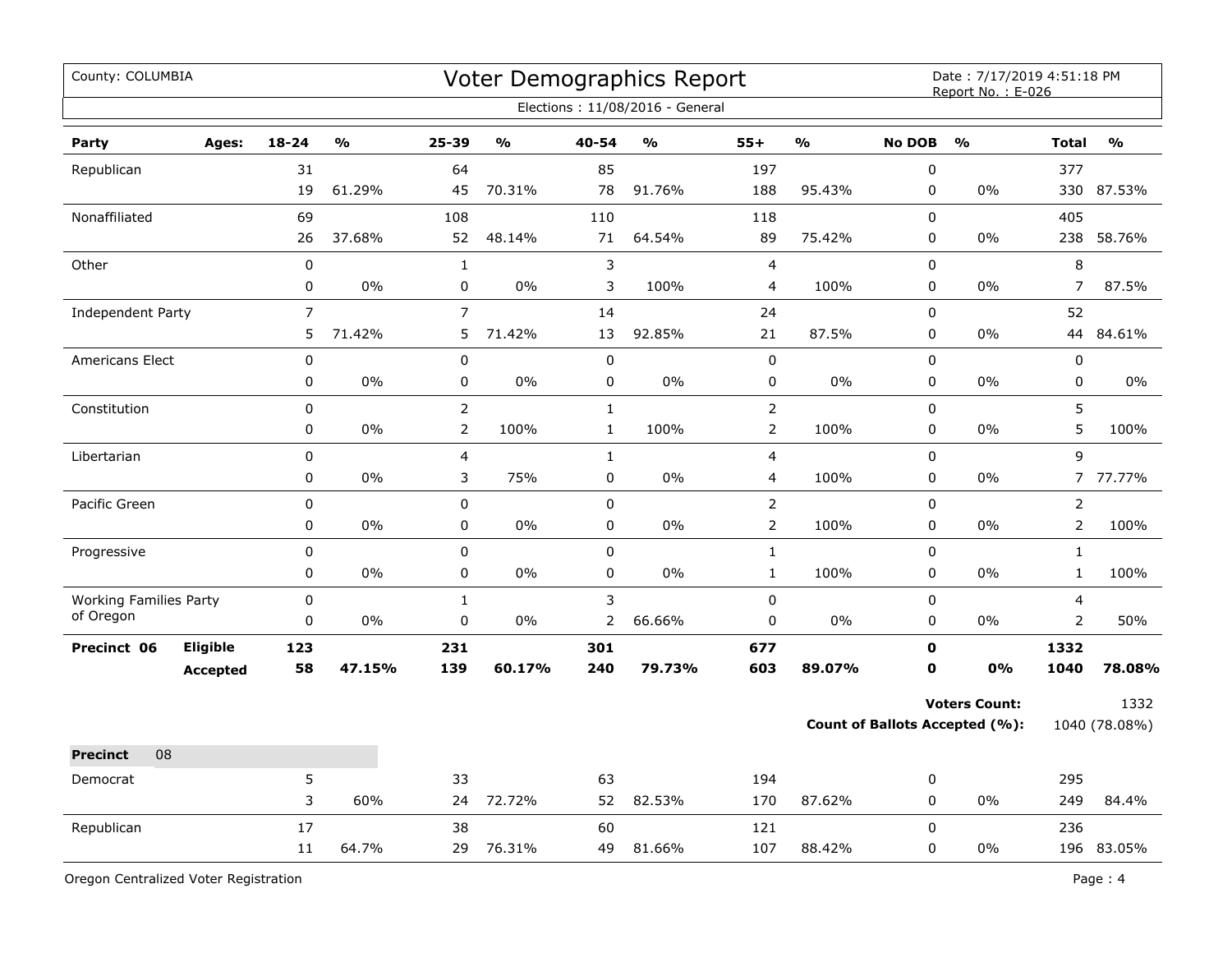| County: COLUMBIA              |                 |             |                         |                |                           |                | <b>Voter Demographics Report</b>  |                |                         |               | Date: 7/17/2019 4:51:18 PM<br>Report No.: E-026 |              |                                   |
|-------------------------------|-----------------|-------------|-------------------------|----------------|---------------------------|----------------|-----------------------------------|----------------|-------------------------|---------------|-------------------------------------------------|--------------|-----------------------------------|
|                               |                 |             |                         |                |                           |                | Elections: 11/08/2016 - General   |                |                         |               |                                                 |              |                                   |
| Party                         | Ages:           | 18-24       | $\mathbf{O}/\mathbf{o}$ | 25-39          | $\mathbf{o}_{\mathbf{0}}$ | 40-54          | $\mathsf{o}\mathsf{v}_\mathsf{o}$ | $55+$          | $\mathbf{O}/\mathbf{o}$ | <b>No DOB</b> | $\frac{0}{0}$                                   | <b>Total</b> | $\mathsf{o}\mathsf{v}_\mathsf{o}$ |
| Nonaffiliated                 |                 | 46          |                         | 69             |                           | 74             |                                   | 83             |                         | $\pmb{0}$     |                                                 | 272          |                                   |
|                               |                 | 21          | 45.65%                  | 39             | 56.52%                    | 49             | 66.21%                            | 60             | 72.28%                  | 0             | 0%                                              |              | 169 62.13%                        |
| Other                         |                 | $\pmb{0}$   |                         | 3              |                           | $\overline{2}$ |                                   | $\mathsf 3$    |                         | 0             |                                                 | 8            |                                   |
|                               |                 | 0           | $0\%$                   | $\overline{2}$ | 66.66%                    | $\overline{2}$ | 100%                              | $\overline{2}$ | 66.66%                  | 0             | 0%                                              | 6            | 75%                               |
| Independent Party             |                 | 3           |                         | 8              |                           | 5              |                                   | 15             |                         | 0             |                                                 | 31           |                                   |
|                               |                 | 0           | 0%                      | $\overline{7}$ | 87.5%                     | $\overline{4}$ | 80%                               | 12             | 80%                     | $\mathbf 0$   | 0%                                              | 23           | 74.19%                            |
| <b>Americans Elect</b>        |                 | 0           |                         | 0              |                           | $\pmb{0}$      |                                   | $\pmb{0}$      |                         | 0             |                                                 | 0            |                                   |
|                               |                 | 0           | 0%                      | 0              | $0\%$                     | $\pmb{0}$      | $0\%$                             | $\pmb{0}$      | $0\%$                   | 0             | 0%                                              | 0            | $0\%$                             |
| Constitution                  |                 | $\mathbf 0$ |                         | $\mathbf 0$    |                           | $\mathbf{1}$   |                                   | $\pmb{0}$      |                         | 0             |                                                 | $\mathbf{1}$ |                                   |
|                               |                 | 0           | 0%                      | 0              | 0%                        | $\mathbf{1}$   | 100%                              | $\pmb{0}$      | $0\%$                   | 0             | 0%                                              | $\mathbf{1}$ | 100%                              |
| Libertarian                   |                 | 0           |                         | $\overline{2}$ |                           | $\mathbf 0$    |                                   | $\overline{2}$ |                         | 0             |                                                 | 4            |                                   |
|                               |                 | 0           | 0%                      | $\mathbf{1}$   | 50%                       | $\pmb{0}$      | $0\%$                             | $\overline{2}$ | 100%                    | $\pmb{0}$     | 0%                                              | 3            | 75%                               |
| Pacific Green                 |                 | 0           |                         | $\mathbf 0$    |                           | $\overline{2}$ |                                   | $\mathbf{1}$   |                         | $\pmb{0}$     |                                                 | 3            |                                   |
|                               |                 | 0           | $0\%$                   | 0              | 0%                        | $\overline{2}$ | 100%                              | $\mathbf{1}$   | 100%                    | 0             | $0\%$                                           | 3            | 100%                              |
| Progressive                   |                 | 0           |                         | 0              |                           | $\mathbf 0$    |                                   | $\pmb{0}$      |                         | $\mathbf 0$   |                                                 | 0            |                                   |
|                               |                 | 0           | 0%                      | 0              | $0\%$                     | 0              | 0%                                | 0              | $0\%$                   | 0             | 0%                                              | 0            | $0\%$                             |
| <b>Working Families Party</b> |                 | 0           |                         | $\mathbf{1}$   |                           | $\overline{2}$ |                                   | $\mathbf 1$    |                         | $\pmb{0}$     |                                                 | 4            |                                   |
| of Oregon                     |                 | 0           | $0\%$                   | $\pmb{0}$      | 0%                        | $\overline{2}$ | 100%                              | $\mathbf 1$    | 100%                    | 0             | 0%                                              | 3            | 75%                               |
| Precinct 08                   | Eligible        | 71          |                         | 154            |                           | 209            |                                   | 420            |                         | $\mathbf 0$   |                                                 | 854          |                                   |
|                               | <b>Accepted</b> | 35          | 49.30%                  | 102            | 66.23%                    | 161            | 77.03%                            | 355            | 84.52%                  | 0             | 0%                                              | 653          | 76.46%                            |
|                               |                 |             |                         |                |                           |                |                                   |                |                         |               | <b>Voters Count:</b>                            |              | 854                               |
|                               |                 |             |                         |                |                           |                |                                   |                |                         |               | Count of Ballots Accepted (%):                  |              | 653 (76.46%)                      |
| 10<br><b>Precinct</b>         |                 |             |                         |                |                           |                |                                   |                |                         |               |                                                 |              |                                   |
| Democrat                      |                 | 24          |                         | 51             |                           | 68             |                                   | 242            |                         | 0             |                                                 | 385          |                                   |
|                               |                 | 14          | 58.33%                  | 46             | 90.19%                    | 60             | 88.23%                            | 232            | 95.86%                  | 0             | $0\%$                                           |              | 352 91.42%                        |
| Republican                    |                 | 20          |                         | 41             |                           | 60             |                                   | 175            |                         | $\Omega$      |                                                 | 296          |                                   |
|                               |                 | 13          | 65%                     | 30             | 73.17%                    | 56             | 93.33%                            | 165            | 94.28%                  | 0             | 0%                                              |              | 264 89.18%                        |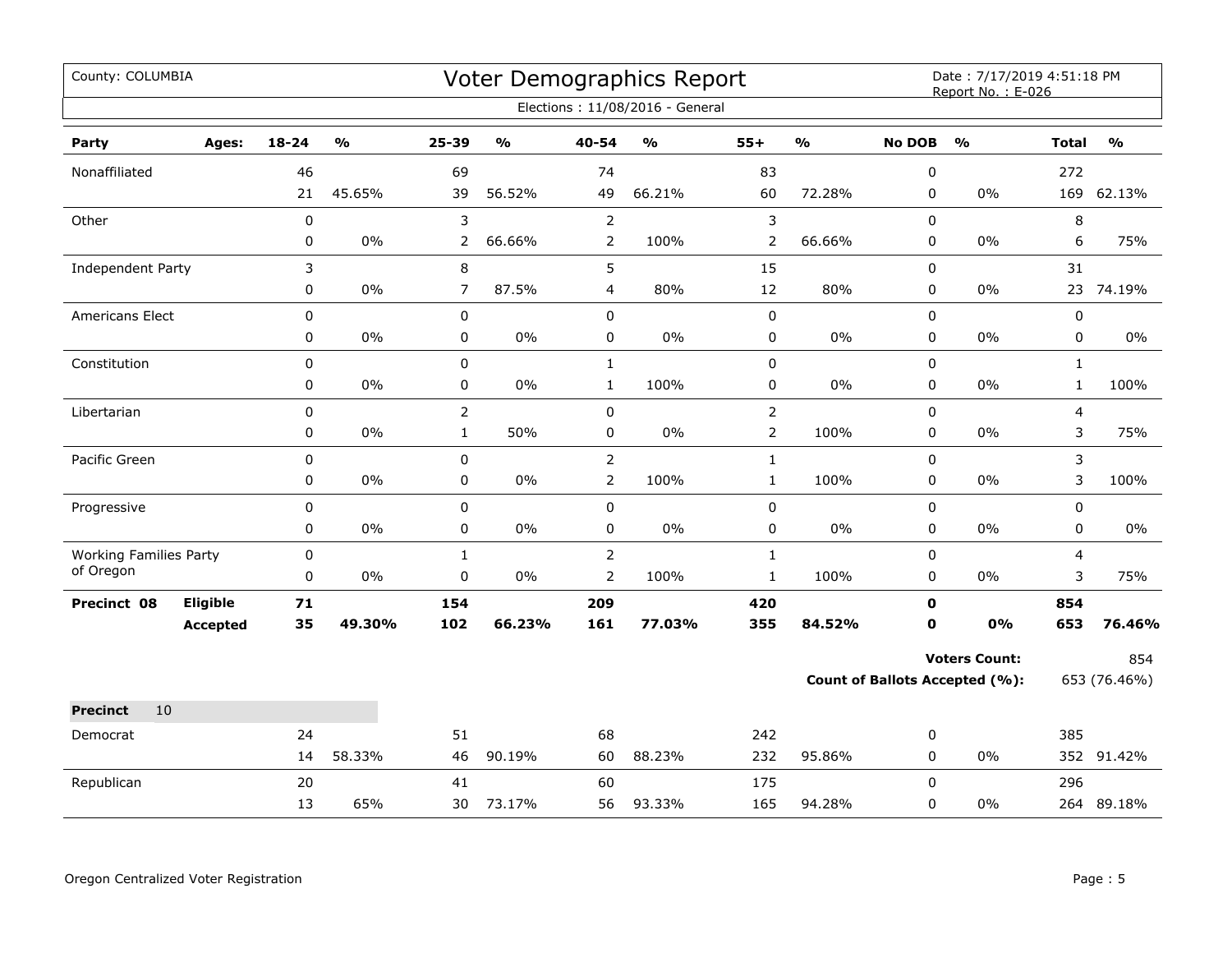| County: COLUMBIA                           |                   |               |                                  |               |                                  | Voter Demographics Report<br>Elections: 11/08/2016 - General |                                  |               |                            | Date: 7/17/2019 4:51:18 PM<br>Report No.: E-026               |                              |                     |
|--------------------------------------------|-------------------|---------------|----------------------------------|---------------|----------------------------------|--------------------------------------------------------------|----------------------------------|---------------|----------------------------|---------------------------------------------------------------|------------------------------|---------------------|
| Party<br>Ages:                             | $18 - 24$         | $\frac{0}{0}$ | $25 - 39$                        | $\frac{0}{0}$ | 40-54                            | $\frac{0}{0}$                                                | $55+$                            | $\frac{1}{2}$ | <b>No DOB</b>              | $\frac{9}{0}$                                                 | <b>Total</b>                 | $\frac{0}{0}$       |
| Nonaffiliated                              | 27<br>14          | 51.85%        | 63<br>39                         | 61.9%         | 41<br>29                         | 70.73%                                                       | 63<br>48                         | 76.19%        | 0<br>0                     | 0%                                                            | 194                          | 130 67.01%          |
| Other                                      | $\mathbf 0$<br>0  | 0%            | $\overline{2}$<br>$\mathbf{1}$   | 50%           | $\overline{4}$<br>$\overline{2}$ | 50%                                                          | $\mathbf{1}$<br>$\mathbf{1}$     | 100%          | 0<br>0                     | 0%                                                            | $\overline{7}$<br>4          | 57.14%              |
| Independent Party                          | 5<br>3            | 60%           | 11<br>5                          | 45.45%        | $\,8\,$<br>$\overline{7}$        | 87.5%                                                        | 13<br>13                         | 100%          | 0<br>0                     | 0%                                                            | 37                           | 28 75.67%           |
| <b>Americans Elect</b>                     | 0<br>0            | 0%            | 0<br>0                           | $0\%$         | $\mathbf 0$<br>$\pmb{0}$         | 0%                                                           | 0<br>0                           | 0%            | $\mathbf 0$<br>$\mathsf 0$ | 0%                                                            | $\mathbf 0$<br>$\pmb{0}$     | 0%                  |
| Constitution                               | $\mathbf 0$<br>0  | 0%            | 0<br>0                           | 0%            | $\mathsf 0$<br>0                 | 0%                                                           | $\mathbf{1}$<br>$\mathbf{1}$     | 100%          | $\mathbf 0$<br>0           | 0%                                                            | $\mathbf{1}$<br>$\mathbf{1}$ | 100%                |
| Libertarian                                | $\mathbf{1}$<br>0 | $0\%$         | $\overline{2}$<br>$\overline{2}$ | 100%          | $\overline{2}$<br>$\overline{2}$ | 100%                                                         | $\overline{2}$<br>$\overline{2}$ | 100%          | 0<br>0                     | 0%                                                            | $\overline{7}$               | 6 85.71%            |
| Pacific Green                              | 0<br>0            | 0%            | 0<br>0                           | 0%            | $\mathbf{1}$<br>$\mathbf{1}$     | 100%                                                         | $\mathsf 0$<br>0                 | 0%            | 0<br>0                     | 0%                                                            | $\mathbf{1}$<br>$\mathbf{1}$ | 100%                |
| Progressive                                | $\mathbf 0$<br>0  | 0%            | 0<br>0                           | $0\%$         | $\pmb{0}$<br>$\pmb{0}$           | 0%                                                           | 0<br>0                           | 0%            | 0<br>0                     | 0%                                                            | $\pmb{0}$<br>$\mathbf 0$     | $0\%$               |
| <b>Working Families Party</b><br>of Oregon | 0<br>0            | 0%            | 0<br>0                           | 0%            | $\mathbf 1$<br>$\mathbf{1}$      | 100%                                                         | $\mathsf 0$<br>$\mathbf 0$       | 0%            | 0<br>0                     | 0%                                                            | $\mathbf{1}$<br>$\mathbf{1}$ | 100%                |
| Eligible<br>Precinct 10<br><b>Accepted</b> | 77<br>44          | 57.14%        | 170<br>123                       | 72.35%        | 185<br>158                       | 85.41%                                                       | 497<br>462                       | 92.96%        | $\mathbf 0$<br>$\mathbf 0$ | 0%                                                            | 929<br>787                   | 84.71%              |
|                                            |                   |               |                                  |               |                                  |                                                              |                                  |               |                            | <b>Voters Count:</b><br><b>Count of Ballots Accepted (%):</b> |                              | 929<br>787 (84.71%) |
| 12<br><b>Precinct</b>                      |                   |               |                                  |               |                                  |                                                              |                                  |               |                            |                                                               |                              |                     |
| Democrat                                   | 27<br>18          | 66.66%        | 67<br>50                         | 74.62%        | 96<br>82                         | 85.41%                                                       | 270<br>254                       | 94.07%        | 0<br>0                     | 0%                                                            | 460                          | 404 87.82%          |
| Republican                                 | 20<br>15          | 75%           | 47<br>39                         | 82.97%        | 94<br>90                         | 95.74%                                                       | 189<br>178                       | 94.17%        | 0<br>0                     | 0%                                                            | 350<br>322                   | 92%                 |
| Nonaffiliated                              | 45<br>21          | 46.66%        | 81<br>41                         | 50.61%        | 57<br>42                         | 73.68%                                                       | 75<br>56                         | 74.66%        | $\mathbf 0$<br>0           | 0%                                                            | 258                          | 160 62.01%          |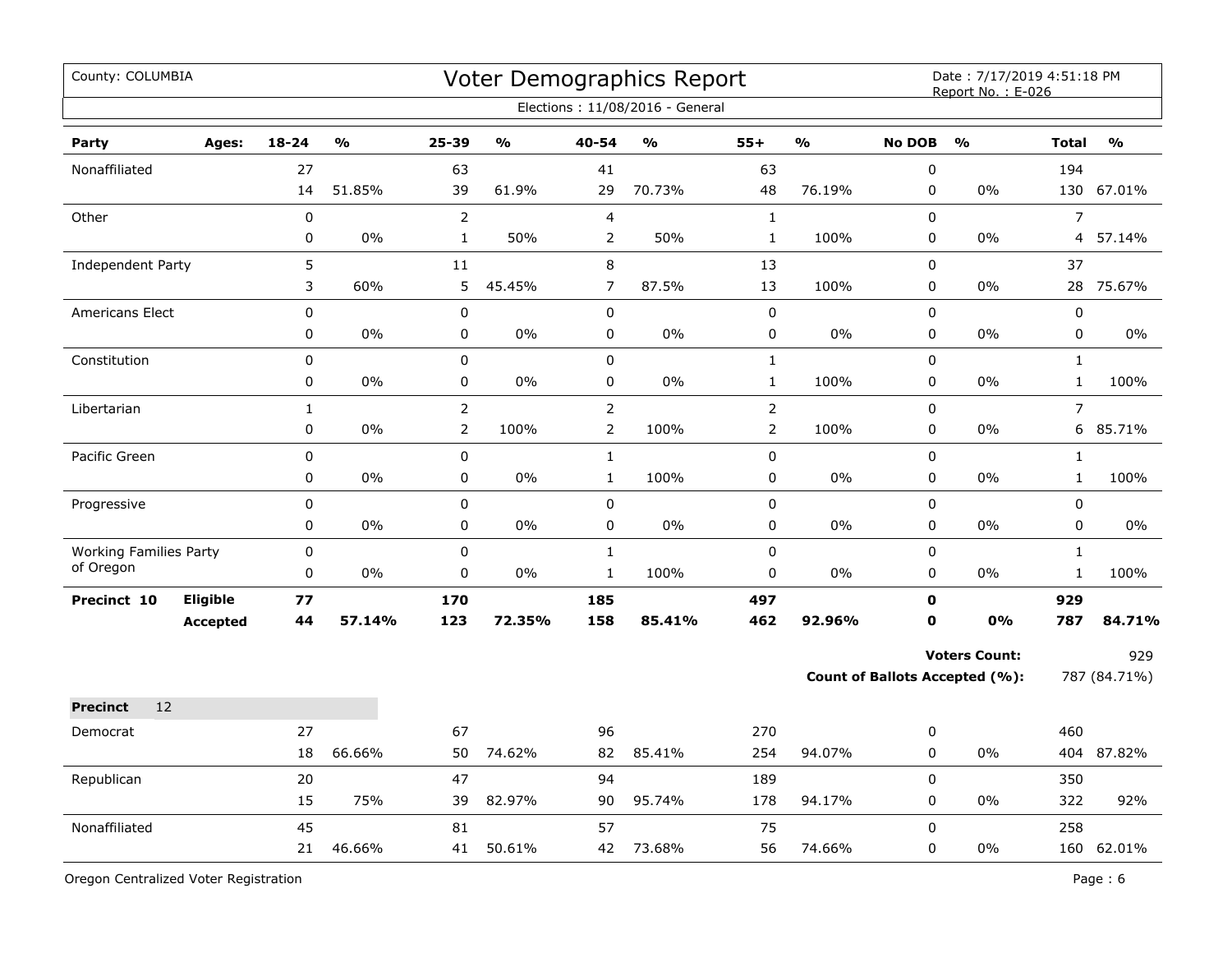| County: COLUMBIA                           |                 |                |                         |                |                         |                | <b>Voter Demographics Report</b><br>Elections: 11/08/2016 - General |                |               |               | Date: 7/17/2019 4:51:18 PM<br>Report No.: E-026 |                |               |
|--------------------------------------------|-----------------|----------------|-------------------------|----------------|-------------------------|----------------|---------------------------------------------------------------------|----------------|---------------|---------------|-------------------------------------------------|----------------|---------------|
| Party                                      | Ages:           | 18-24          | $\mathbf{O}/\mathbf{O}$ | 25-39          | $\mathbf{O}/\mathbf{o}$ | 40-54          | $\mathsf{o}\mathsf{v}_\mathsf{o}$                                   | $55+$          | $\frac{0}{0}$ | <b>No DOB</b> | $\frac{0}{0}$                                   | <b>Total</b>   | $\frac{0}{0}$ |
| Other                                      |                 | $\mathbf{1}$   |                         | $\overline{2}$ |                         | $\mathbf{1}$   |                                                                     | $\mathsf 3$    |               | 0             |                                                 | $\overline{7}$ |               |
|                                            |                 | $\mathbf{1}$   | 100%                    | $\overline{2}$ | 100%                    | 0              | $0\%$                                                               | 3              | 100%          | 0             | $0\%$                                           |                | 6 85.71%      |
| Independent Party                          |                 | 10             |                         | 10             |                         | 6              |                                                                     | 16             |               | $\Omega$      |                                                 | 42             |               |
|                                            |                 | $\overline{7}$ | 70%                     | 5              | 50%                     | 6              | 100%                                                                | 16             | 100%          | 0             | 0%                                              | 34             | 80.95%        |
| Americans Elect                            |                 | 0              |                         | 0              |                         | $\pmb{0}$      |                                                                     | $\pmb{0}$      |               | $\mathbf 0$   |                                                 | $\pmb{0}$      |               |
|                                            |                 | 0              | 0%                      | 0              | 0%                      | $\pmb{0}$      | $0\%$                                                               | $\pmb{0}$      | 0%            | 0             | $0\%$                                           | 0              | $0\%$         |
| Constitution                               |                 | 0              |                         | $\mathbf 0$    |                         | $\mathbf 0$    |                                                                     | $\mathbf{1}$   |               | 0             |                                                 | $\mathbf{1}$   |               |
|                                            |                 | 0              | 0%                      | 0              | 0%                      | 0              | $0\%$                                                               | $\mathbf{1}$   | 100%          | 0             | $0\%$                                           | $\mathbf{1}$   | 100%          |
| Libertarian                                |                 | 0              |                         | $\overline{2}$ |                         | $\overline{2}$ |                                                                     | $\overline{2}$ |               | 0             |                                                 | 6              |               |
|                                            |                 | 0              | 0%                      | $\overline{2}$ | 100%                    | $\mathbf{1}$   | 50%                                                                 | $\overline{2}$ | 100%          | 0             | $0\%$                                           | 5              | 83.33%        |
| Pacific Green                              |                 | 0              |                         | 0              |                         | $\mathbf{1}$   |                                                                     | 0              |               | $\mathbf 0$   |                                                 | $\mathbf{1}$   |               |
|                                            |                 | 0              | 0%                      | 0              | 0%                      | $\mathbf{1}$   | 100%                                                                | $\pmb{0}$      | 0%            | 0             | 0%                                              | $\mathbf{1}$   | 100%          |
| Progressive                                |                 | $\mathbf{1}$   |                         | 0              |                         | $\pmb{0}$      |                                                                     | $\mathbf{1}$   |               | 0             |                                                 | $\overline{2}$ |               |
|                                            |                 | $\mathbf{1}$   | 100%                    | 0              | 0%                      | 0              | $0\%$                                                               | $\mathbf 1$    | 100%          | 0             | $0\%$                                           | $\overline{2}$ | 100%          |
| <b>Working Families Party</b><br>of Oregon |                 | 0              |                         | $\mathbf{1}$   |                         | $\mathbf{1}$   |                                                                     | $\pmb{0}$      |               | 0             |                                                 | $\overline{2}$ |               |
|                                            |                 | 0              | $0\%$                   | 0              | 0%                      | 0              | 0%                                                                  | $\pmb{0}$      | 0%            | 0             | 0%                                              | $\mathbf 0$    | 0%            |
| Precinct 12                                | Eligible        | 104            |                         | 210            |                         | 258            |                                                                     | 557            |               | $\mathbf 0$   |                                                 | 1129           |               |
|                                            | <b>Accepted</b> | 63             | 60.58%                  | 139            | 66.19%                  | 222            | 86.05%                                                              | 511            | 91.74%        | $\mathbf{0}$  | 0%                                              | 935            | 82.82%        |
|                                            |                 |                |                         |                |                         |                |                                                                     |                |               |               | <b>Voters Count:</b>                            |                | 1129          |
|                                            |                 |                |                         |                |                         |                |                                                                     |                |               |               | Count of Ballots Accepted (%):                  |                | 935 (82.82%)  |
| 14<br><b>Precinct</b>                      |                 |                |                         |                |                         |                |                                                                     |                |               |               |                                                 |                |               |
| Democrat                                   |                 | 6              |                         | 23             |                         | 32             |                                                                     | 120            |               | 0             |                                                 | 181            |               |
|                                            |                 | 3              | 50%                     | 15             | 65.21%                  | 25             | 78.12%                                                              | 112            | 93.33%        | 0             | $0\%$                                           |                | 155 85.63%    |
| Republican                                 |                 | 9              |                         | 40             |                         | 33             |                                                                     | 92             |               | 0             |                                                 | 174            |               |
|                                            |                 | 6              | 66.66%                  | 32             | 80%                     | 29             | 87.87%                                                              | 91             | 98.91%        | 0             | 0%                                              | 158            | 90.8%         |
| Nonaffiliated                              |                 | 17             |                         | 45             |                         | 33             |                                                                     | 52             |               | $\Omega$      |                                                 | 147            |               |
|                                            |                 | 8              | 47.05%                  | 25             | 55.55%                  | 26             | 78.78%                                                              | 39             | 75%           | 0             | $0\%$                                           | 98             | 66.66%        |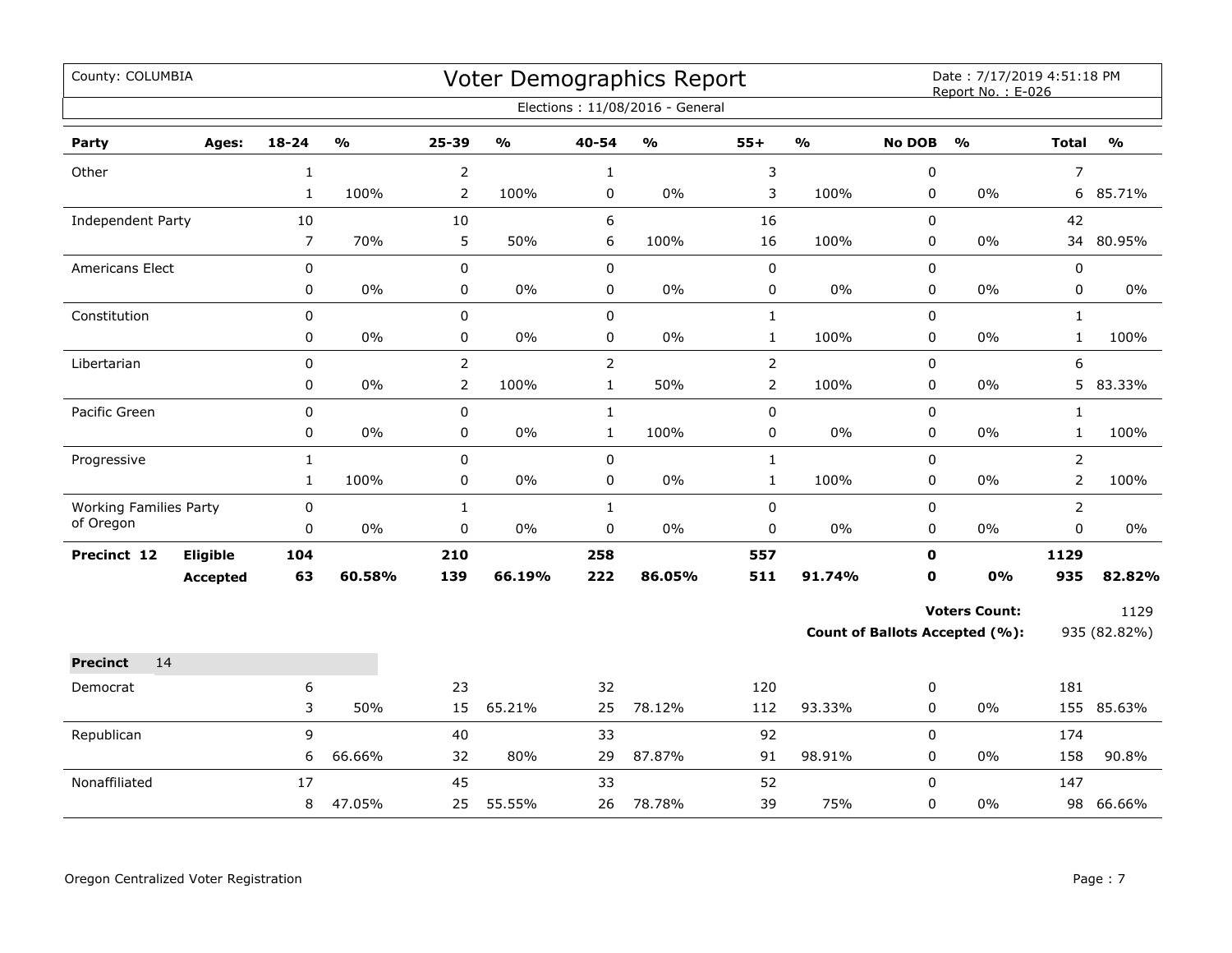| County: COLUMBIA              |                 |                |               |                |               |              | Voter Demographics Report<br>Elections: 11/08/2016 - General |                |               |               | Date: 7/17/2019 4:51:18 PM<br>Report No.: E-026 |                |               |
|-------------------------------|-----------------|----------------|---------------|----------------|---------------|--------------|--------------------------------------------------------------|----------------|---------------|---------------|-------------------------------------------------|----------------|---------------|
| Party                         | Ages:           | $18 - 24$      | $\frac{0}{0}$ | 25-39          | $\frac{0}{0}$ | 40-54        | $\mathbf{O}/\mathbf{O}$                                      | $55+$          | $\frac{1}{2}$ | <b>No DOB</b> | $\frac{0}{0}$                                   | <b>Total</b>   | $\frac{0}{0}$ |
| Other                         |                 | $\pmb{0}$      |               | $\overline{2}$ |               | $\pmb{0}$    |                                                              | 3              |               | 0             |                                                 | 5              |               |
|                               |                 | 0              | $0\%$         | $\overline{2}$ | 100%          | $\pmb{0}$    | $0\%$                                                        | $\overline{2}$ | 66.66%        | 0             | 0%                                              | 4              | 80%           |
| Independent Party             |                 | $\mathbf{1}$   |               | 4              |               | 5            |                                                              | 14             |               | 0             |                                                 | 24             |               |
|                               |                 | 0              | 0%            | 4              | 100%          | 5            | 100%                                                         | 13             | 92.85%        | 0             | 0%                                              |                | 22 91.66%     |
| <b>Americans Elect</b>        |                 | $\mathbf 0$    |               | $\pmb{0}$      |               | $\pmb{0}$    |                                                              | $\pmb{0}$      |               | 0             |                                                 | $\pmb{0}$      |               |
|                               |                 | 0              | 0%            | 0              | 0%            | $\pmb{0}$    | 0%                                                           | 0              | 0%            | 0             | 0%                                              | $\pmb{0}$      | 0%            |
| Constitution                  |                 | 0              |               | 0              |               | $\mathsf 0$  |                                                              | $\overline{2}$ |               | 0             |                                                 | $\overline{2}$ |               |
|                               |                 | 0              | 0%            | 0              | 0%            | $\pmb{0}$    | 0%                                                           | $\overline{2}$ | 100%          | 0             | 0%                                              | $\overline{2}$ | 100%          |
| Libertarian                   |                 | $\mathbf 1$    |               | $\mathbf 1$    |               | $\mathbf 1$  |                                                              | 0              |               | 0             |                                                 | 3              |               |
|                               |                 | $\mathbf{1}$   | 100%          | 0              | $0\%$         | $\mathbf{1}$ | 100%                                                         | 0              | 0%            | 0             | 0%                                              | $\overline{2}$ | 66.66%        |
| Pacific Green                 |                 | 0              |               | $\mathbf{1}$   |               | $\mathsf 0$  |                                                              | 0              |               | 0             |                                                 | $\mathbf{1}$   |               |
|                               |                 | 0              | $0\%$         | $\mathbf{1}$   | 100%          | $\pmb{0}$    | $0\%$                                                        | 0              | $0\%$         | 0             | 0%                                              | $\mathbf{1}$   | 100%          |
| Progressive                   |                 | 0              |               | 0              |               | $\pmb{0}$    |                                                              | 0              |               | 0             |                                                 | $\pmb{0}$      |               |
|                               |                 | 0              | 0%            | 0              | $0\%$         | 0            | $0\%$                                                        | 0              | $0\%$         | 0             | 0%                                              | $\mathbf 0$    | $0\%$         |
| <b>Working Families Party</b> |                 | $\mathbf 0$    |               | 0              |               | $\mathsf 0$  |                                                              | 0              |               | 0             |                                                 | $\mathbf 0$    |               |
| of Oregon                     |                 | 0              | 0%            | 0              | 0%            | $\pmb{0}$    | 0%                                                           | 0              | 0%            | $\mathsf 0$   | 0%                                              | $\mathbf 0$    | 0%            |
| Precinct 14                   | Eligible        | 34             |               | 116            |               | 104          |                                                              | 283            |               | $\mathbf 0$   |                                                 | 537            |               |
|                               | <b>Accepted</b> | 18             | 52.94%        | 79             | 68.10%        | 86           | 82.69%                                                       | 259            | 91.52%        | $\mathbf 0$   | 0%                                              | 442            | 82.31%        |
|                               |                 |                |               |                |               |              |                                                              |                |               |               | <b>Voters Count:</b>                            |                | 537           |
|                               |                 |                |               |                |               |              |                                                              |                |               |               | Count of Ballots Accepted (%):                  |                | 442 (82.31%)  |
| 15<br><b>Precinct</b>         |                 |                |               |                |               |              |                                                              |                |               |               |                                                 |                |               |
| Democrat                      |                 | 15             |               | 50             |               | 85           |                                                              | 282            |               | 0             |                                                 | 432            |               |
|                               |                 | $\overline{7}$ | 46.66%        | 35             | 70%           | 66           | 77.64%                                                       | 247            | 87.58%        | 0             | 0%                                              |                | 355 82.17%    |
| Republican                    |                 | 24             |               | 48             |               | 74           |                                                              | 171            |               | 0             |                                                 | 317            |               |
|                               |                 | 13             | 54.16%        | 36             | 75%           | 60           | 81.08%                                                       | 164            | 95.9%         | 0             | 0%                                              |                | 273 86.11%    |
| Nonaffiliated                 |                 | 63             |               | 116            |               | 105          |                                                              | 130            |               | 0             |                                                 | 414            |               |
|                               |                 | 12             | 19.04%        | 68             | 58.62%        | 52           | 49.52%                                                       | 79             | 60.76%        | 0             | 0%                                              | 211            | 50.96%        |
| Other                         |                 | $\overline{2}$ |               | $\mathbf 1$    |               | 3            |                                                              | 6              |               | 0             |                                                 | 12             |               |
|                               |                 | $\overline{2}$ | 100%          | 0              | 0%            | 3            | 100%                                                         | 5              | 83.33%        | 0             | 0%                                              |                | 10 83.33%     |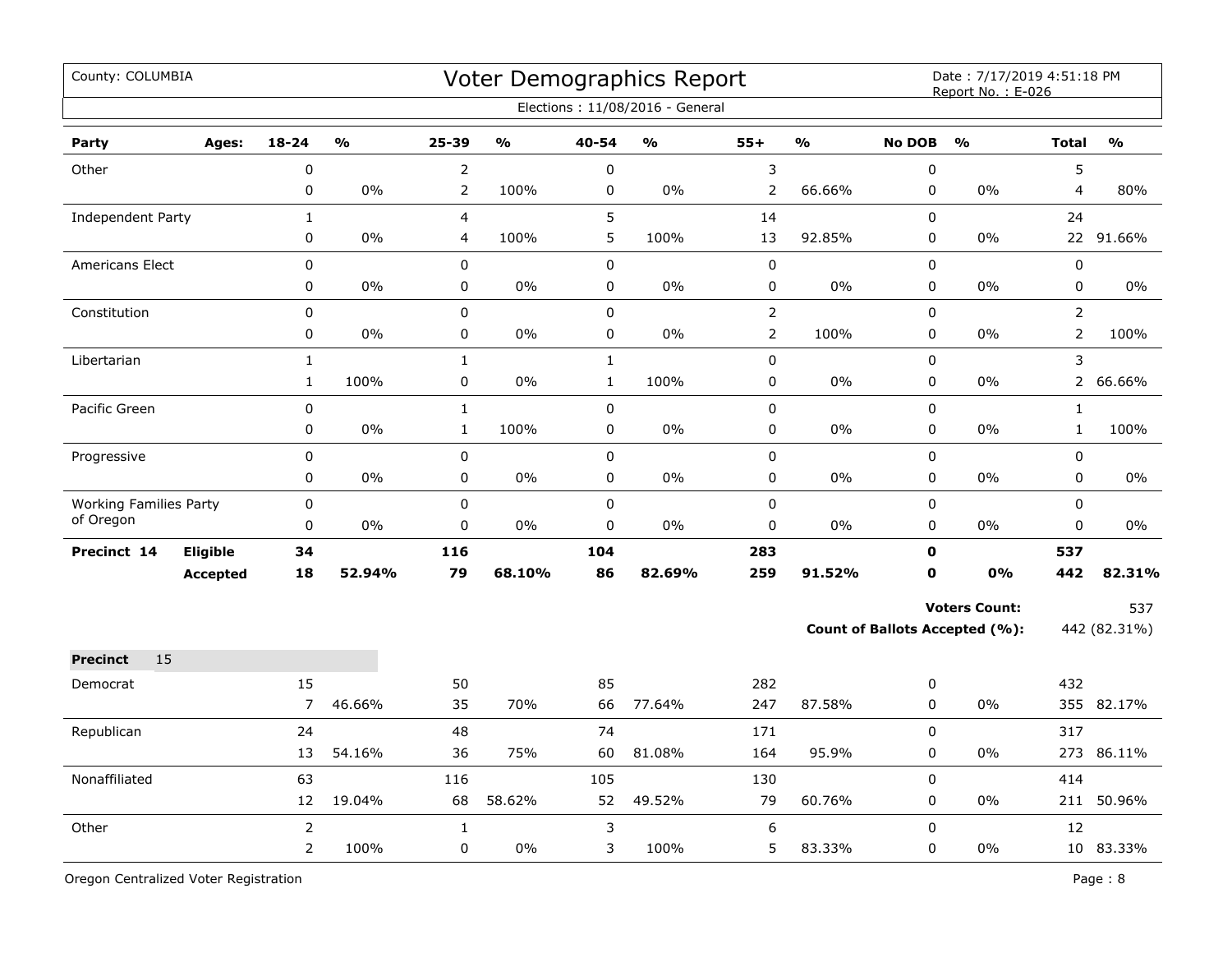| County: COLUMBIA              |                 |                |                         |                |                         |                | Voter Demographics Report         |                |                         |               | Date: 7/17/2019 4:51:18 PM<br>Report No.: E-026 |              |               |
|-------------------------------|-----------------|----------------|-------------------------|----------------|-------------------------|----------------|-----------------------------------|----------------|-------------------------|---------------|-------------------------------------------------|--------------|---------------|
|                               |                 |                |                         |                |                         |                | Elections: 11/08/2016 - General   |                |                         |               |                                                 |              |               |
| Party                         | Ages:           | $18 - 24$      | $\mathbf{0}/\mathbf{0}$ | 25-39          | $\mathbf{O}/\mathbf{o}$ | 40-54          | $\mathsf{o}\mathsf{v}_\mathsf{o}$ | $55+$          | $\mathbf{O}/\mathbf{O}$ | <b>No DOB</b> | $\mathbf{O}/\mathbf{O}$                         | <b>Total</b> | $\frac{0}{0}$ |
| Independent Party             |                 | 6              |                         | 19             |                         | 18             |                                   | 31             |                         | 0             |                                                 | 74           |               |
|                               |                 | $\mathbf{1}$   | 16.66%                  | 13             | 68.42%                  | 13             | 72.22%                            | 26             | 83.87%                  | 0             | 0%                                              |              | 53 71.62%     |
| <b>Americans Elect</b>        |                 | 0              |                         | 0              |                         | $\pmb{0}$      |                                   | 0              |                         | $\mathbf 0$   |                                                 | $\pmb{0}$    |               |
|                               |                 | 0              | $0\%$                   | 0              | 0%                      | 0              | $0\%$                             | 0              | $0\%$                   | 0             | 0%                                              | $\pmb{0}$    | $0\%$         |
| Constitution                  |                 | $\Omega$       |                         | $\overline{2}$ |                         | $\mathbf{1}$   |                                   | $\overline{2}$ |                         | $\mathbf 0$   |                                                 | 5            |               |
|                               |                 | 0              | $0\%$                   | $\overline{2}$ | 100%                    | $\mathbf{1}$   | 100%                              | 2              | 100%                    | $\mathbf 0$   | 0%                                              | 5            | 100%          |
| Libertarian                   |                 | $\overline{2}$ |                         | 5              |                         | 3              |                                   | 3              |                         | $\mathbf 0$   |                                                 | 13           |               |
|                               |                 | $\mathbf 0$    | 0%                      | 3              | 60%                     | $\overline{2}$ | 66.66%                            | $\overline{2}$ | 66.66%                  | $\mathbf 0$   | 0%                                              |              | 7 53.84%      |
| Pacific Green                 |                 | $\mathbf{1}$   |                         | $\mathbf 1$    |                         | $\mathbf 1$    |                                   | 0              |                         | 0             |                                                 | 3            |               |
|                               |                 | $\mathbf{1}$   | 100%                    | $\mathbf{1}$   | 100%                    | $\mathbf{1}$   | 100%                              | 0              | $0\%$                   | 0             | $0\%$                                           | 3            | 100%          |
| Progressive                   |                 | 0              |                         | $\mathbf 0$    |                         | 0              |                                   | 0              |                         | $\mathbf 0$   |                                                 | 0            |               |
|                               |                 | 0              | $0\%$                   | $\mathbf 0$    | 0%                      | 0              | 0%                                | 0              | 0%                      | $\mathbf 0$   | 0%                                              | 0            | $0\%$         |
| <b>Working Families Party</b> |                 | 0              |                         | $\mathbf{1}$   |                         | $\overline{2}$ |                                   | 0              |                         | $\mathbf 0$   |                                                 | 3            |               |
| of Oregon                     |                 | 0              | $0\%$                   | $\mathbf{1}$   | 100%                    | $\overline{2}$ | 100%                              | 0              | $0\%$                   | 0             | 0%                                              | 3            | 100%          |
| Precinct 15                   | Eligible        | 113            |                         | 243            |                         | 292            |                                   | 625            |                         | 0             |                                                 | 1273         |               |
|                               | <b>Accepted</b> | 36             | 31.86%                  | 159            | 65.43%                  | 200            | 68.49%                            | 525            | 84.00%                  | 0             | 0%                                              | 920          | 72.27%        |
|                               |                 |                |                         |                |                         |                |                                   |                |                         |               | <b>Voters Count:</b>                            |              | 1273          |
|                               |                 |                |                         |                |                         |                |                                   |                |                         |               | <b>Count of Ballots Accepted (%):</b>           |              | 920 (72.27%)  |
| <b>Precinct</b><br>17         |                 |                |                         |                |                         |                |                                   |                |                         |               |                                                 |              |               |
| Democrat                      |                 | 6              |                         | 17             |                         | 33             |                                   | 92             |                         | 0             |                                                 | 148          |               |
|                               |                 | $\overline{2}$ | 33.33%                  | 15             | 88.23%                  | 24             | 72.72%                            | 84             | 91.3%                   | 0             | $0\%$                                           |              | 125 84.45%    |
| Republican                    |                 | 11             |                         | 25             |                         | 32             |                                   | 72             |                         | $\mathbf 0$   |                                                 | 140          |               |
|                               |                 | $\overline{7}$ | 63.63%                  | 17             | 68%                     | 29             | 90.62%                            | 68             | 94.44%                  | 0             | 0%                                              | 121          | 86.42%        |
| Nonaffiliated                 |                 | 33             |                         | 58             |                         | 42             |                                   | 61             |                         | $\mathbf 0$   |                                                 | 194          |               |
|                               |                 | $\overline{7}$ | 21.21%                  | 18             | 31.03%                  | 24             | 57.14%                            | 41             | 67.21%                  | $\mathbf 0$   | $0\%$                                           | 90           | 46.39%        |
| Other                         |                 | 0              |                         | $\mathbf{1}$   |                         | $\overline{2}$ |                                   | 3              |                         | 0             |                                                 | 6            |               |
|                               |                 | 0              | $0\%$                   | 0              | 0%                      | $\overline{2}$ | 100%                              | 3              | 100%                    | $\mathbf 0$   | 0%                                              |              | 5 83.33%      |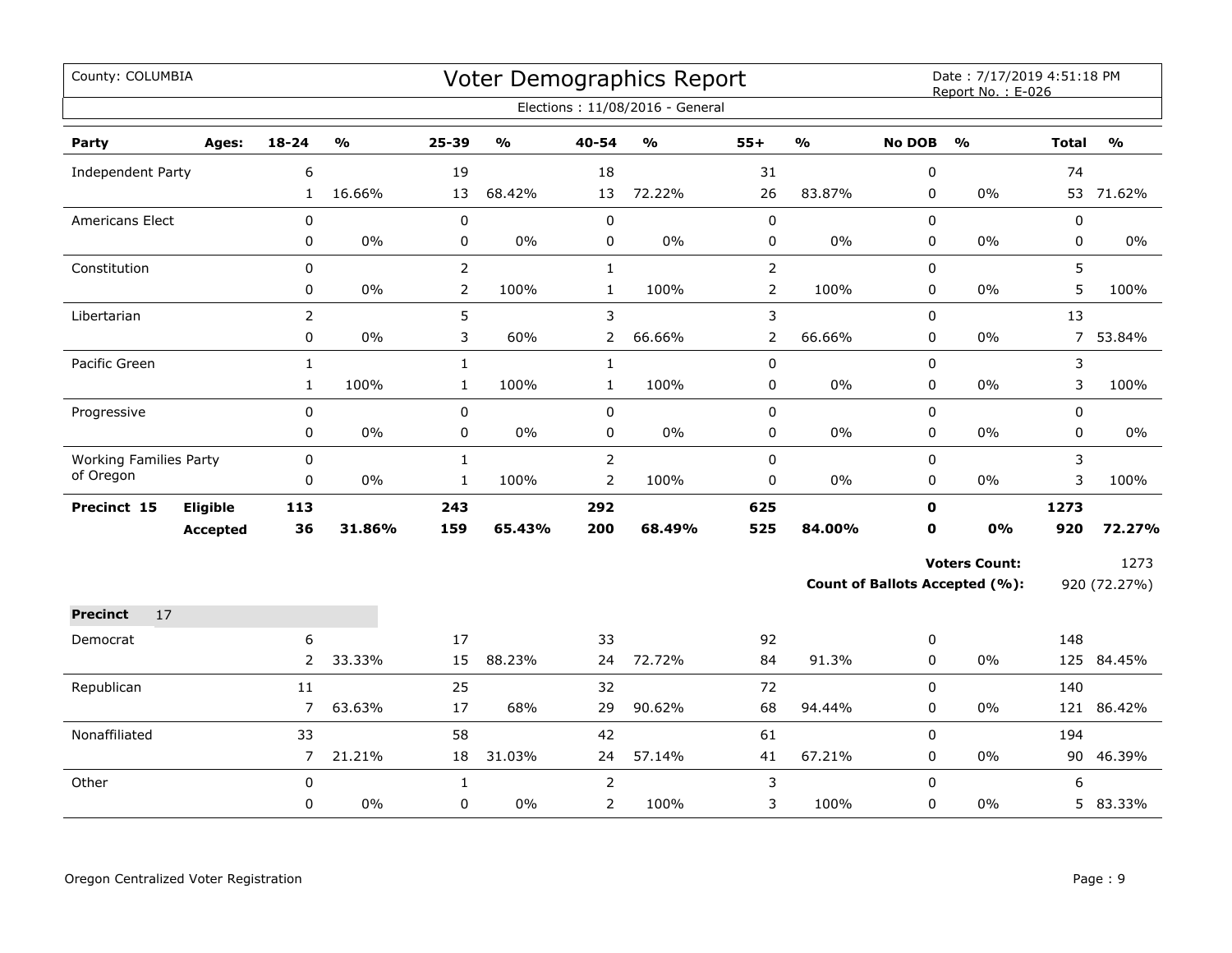| County: COLUMBIA              |                 |                |               |                |               |                | Voter Demographics Report<br>Elections: 11/08/2016 - General |              |               |                  | Date: 7/17/2019 4:51:18 PM<br>Report No.: E-026 |              |               |
|-------------------------------|-----------------|----------------|---------------|----------------|---------------|----------------|--------------------------------------------------------------|--------------|---------------|------------------|-------------------------------------------------|--------------|---------------|
| Party                         | Ages:           | $18 - 24$      | $\frac{0}{0}$ | 25-39          | $\frac{0}{0}$ | 40-54          | $\frac{0}{0}$                                                | $55+$        | $\frac{0}{0}$ | <b>No DOB</b>    | $\frac{0}{0}$                                   | <b>Total</b> | $\frac{0}{0}$ |
| Independent Party             |                 | $\overline{c}$ |               | 5              |               | 2              |                                                              | 12           |               | $\mathbf 0$      |                                                 | 21           |               |
|                               |                 | 0              | 0%            | 3              | 60%           | $\overline{2}$ | 100%                                                         | 9            | 75%           | 0                | 0%                                              | 14           | 66.66%        |
| <b>Americans Elect</b>        |                 | $\mathbf 0$    |               | $\mathbf 0$    |               | $\mathbf 0$    |                                                              | 0            |               | $\mathbf 0$      |                                                 | 0            |               |
|                               |                 | 0              | 0%            | $\pmb{0}$      | 0%            | $\mathsf 0$    | 0%                                                           | 0            | $0\%$         | 0                | 0%                                              | 0            | $0\%$         |
| Constitution                  |                 | 0              |               | $\overline{2}$ |               | $\mathbf{1}$   |                                                              | 0            |               | $\mathbf 0$      |                                                 | 3            |               |
|                               |                 | 0              | $0\%$         | $\overline{2}$ | 100%          | $\mathbf{1}$   | 100%                                                         | 0            | 0%            | $\mathbf 0$      | 0%                                              | 3            | 100%          |
| Libertarian                   |                 | 0              |               | $\mathbf{1}$   |               | $\mathbf{1}$   |                                                              | $\mathbf{1}$ |               | 0                |                                                 | 3            |               |
|                               |                 | $\pmb{0}$      | $0\%$         | $\mathbf{1}$   | 100%          | 0              | 0%                                                           | 0            | $0\%$         | 0                | $0\%$                                           | $\mathbf{1}$ | 33.33%        |
| Pacific Green                 |                 | $\pmb{0}$      |               | $\pmb{0}$      |               | $\mathbf 0$    |                                                              | $\pmb{0}$    |               | $\mathbf 0$      |                                                 | $\pmb{0}$    |               |
|                               |                 | $\pmb{0}$      | $0\%$         | 0              | $0\%$         | 0              | 0%                                                           | $\pmb{0}$    | 0%            | 0                | $0\%$                                           | 0            | $0\%$         |
| Progressive                   |                 | $\pmb{0}$      |               | 0              |               | 0              |                                                              | $\pmb{0}$    |               | $\mathbf 0$      |                                                 | 0            |               |
|                               |                 | 0              | $0\%$         | 0              | $0\%$         | 0              | 0%                                                           | $\pmb{0}$    | 0%            | 0                | $0\%$                                           | 0            | 0%            |
| <b>Working Families Party</b> |                 | 0              |               | $\pmb{0}$      |               | $\pmb{0}$      |                                                              | $\pmb{0}$    |               | 0                |                                                 | 0            |               |
| of Oregon                     |                 | 0              | 0%            | 0              | 0%            | 0              | 0%                                                           | 0            | 0%            | 0                | 0%                                              | 0            | $0\%$         |
| Precinct 17                   | <b>Eligible</b> | 52             |               | 109            |               | 113            |                                                              | 241          |               | $\mathbf 0$      |                                                 | 515          |               |
|                               | <b>Accepted</b> | 16             | 30.77%        | 56             | 51.38%        | 82             | 72.57%                                                       | 205          | 85.06%        | 0                | 0%                                              | 359          | 69.71%        |
|                               |                 |                |               |                |               |                |                                                              |              |               |                  | <b>Voters Count:</b>                            |              | 515           |
|                               |                 |                |               |                |               |                |                                                              |              |               |                  | Count of Ballots Accepted (%):                  |              | 359 (69.71%)  |
| 18<br><b>Precinct</b>         |                 |                |               |                |               |                |                                                              |              |               |                  |                                                 |              |               |
| Democrat                      |                 | 3              |               | 3              |               | 9              |                                                              | 56           |               | 0                |                                                 | 71           |               |
|                               |                 | $\mathsf 0$    | $0\%$         | $\overline{2}$ | 66.66%        | $\overline{7}$ | 77.77%                                                       | 52           | 92.85%        | 0                | $0\%$                                           |              | 61 85.91%     |
| Republican                    |                 | $\mathbf{1}$   |               | $\overline{2}$ |               | 12             |                                                              | 33           |               | 0                |                                                 | 48           |               |
|                               |                 | $\mathbf{1}$   | 100%          | 0              | $0\%$         | $\overline{7}$ | 58.33%                                                       | 31           | 93.93%        | 0                | $0\%$                                           | 39           | 81.25%        |
| Nonaffiliated                 |                 | $\overline{7}$ |               | 18             |               | 17             |                                                              | 31           |               | $\boldsymbol{0}$ |                                                 | 73           |               |
|                               |                 | $\mathbf{1}$   | 14.28%        | $\overline{7}$ | 38.88%        | 5              | 29.41%                                                       | 25           | 80.64%        | 0                | 0%                                              | 38           | 52.05%        |
| Other                         |                 | $\pmb{0}$      |               | 0              |               | 0              |                                                              | $\pmb{0}$    |               | 0                |                                                 | $\pmb{0}$    |               |
|                               |                 | 0              | $0\%$         | 0              | 0%            | 0              | 0%                                                           | 0            | 0%            | 0                | $0\%$                                           | 0            | 0%            |
| Independent Party             |                 | $\mathbf{1}$   |               | 4              |               |                |                                                              | 4            |               | 0                |                                                 | 11           |               |
|                               |                 | $\mathbf 0$    | 0%            | $\mathbf{1}$   | 25%           | 2              | 100%                                                         | 4            | 100%          | 0                | 0%                                              |              | 7 63.63%      |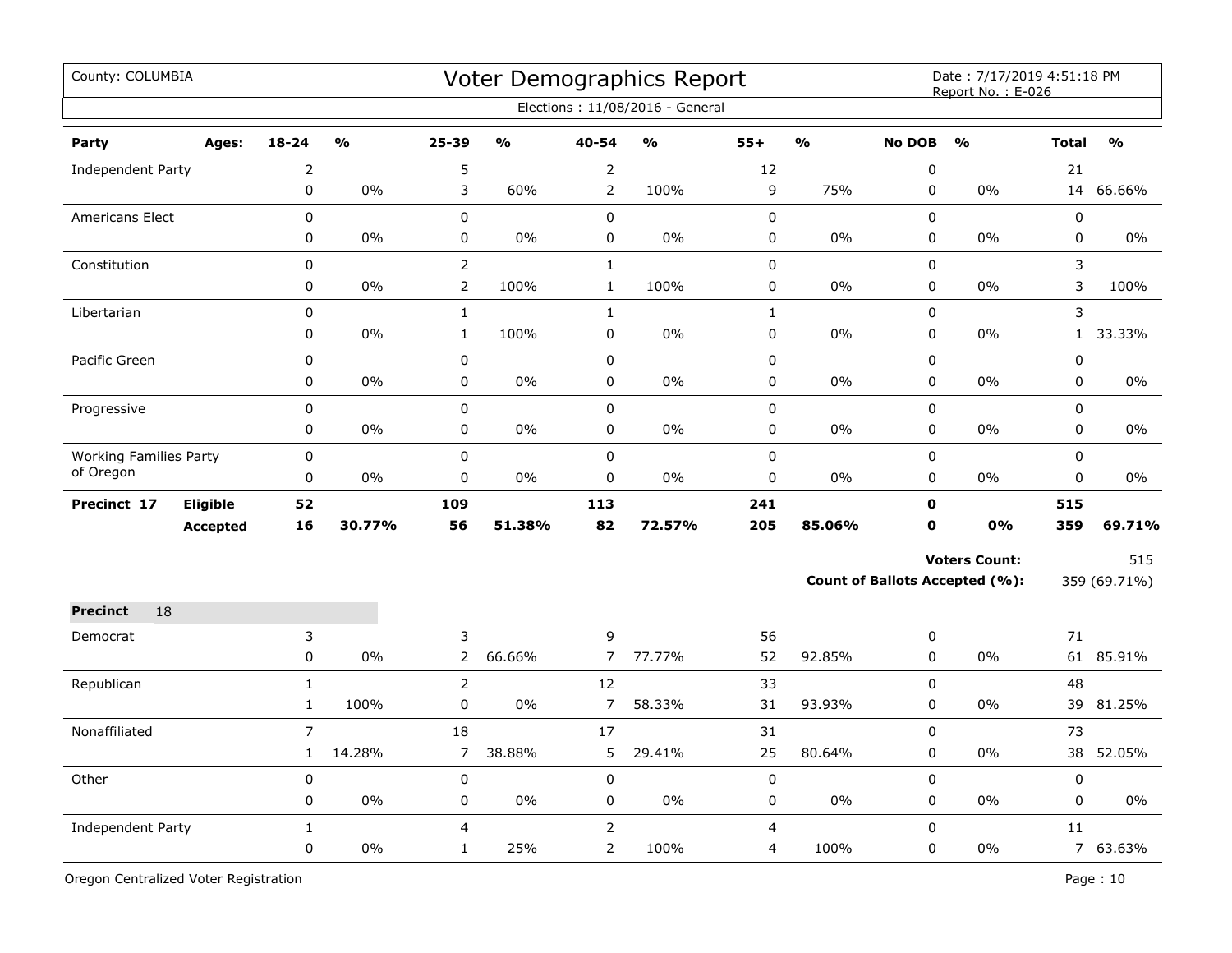| County: COLUMBIA              |                 |                |        |       |               |              | Voter Demographics Report       |                |               |               | Date: 7/17/2019 4:51:18 PM<br>Report No.: E-026 |                |               |
|-------------------------------|-----------------|----------------|--------|-------|---------------|--------------|---------------------------------|----------------|---------------|---------------|-------------------------------------------------|----------------|---------------|
|                               |                 |                |        |       |               |              | Elections: 11/08/2016 - General |                |               |               |                                                 |                |               |
| Party                         | Ages:           | $18 - 24$      | %      | 25-39 | $\frac{1}{2}$ | 40-54        | %                               | $55+$          | $\frac{1}{2}$ | <b>No DOB</b> | $\frac{0}{0}$                                   | <b>Total</b>   | $\frac{1}{2}$ |
| <b>Americans Elect</b>        |                 | 0              |        | 0     |               | 0            |                                 | $\mathbf 0$    |               | 0             |                                                 | 0              |               |
|                               |                 | 0              | $0\%$  | 0     | $0\%$         | 0            | $0\%$                           | 0              | 0%            | $\mathbf 0$   | 0%                                              | $\mathbf 0$    | $0\%$         |
| Constitution                  |                 | 0              |        | 0     |               | $\mathbf 0$  |                                 | $\mathbf{1}$   |               | 0             |                                                 | $\mathbf{1}$   |               |
|                               |                 | 0              | $0\%$  | 0     | $0\%$         | $\pmb{0}$    | $0\%$                           | 0              | $0\%$         | $\pmb{0}$     | 0%                                              | 0              | $0\%$         |
| Libertarian                   |                 | 0              |        | 0     |               | $\pmb{0}$    |                                 | 3              |               | 0             |                                                 | 3              |               |
|                               |                 | 0              | $0\%$  | 0     | $0\%$         | $\pmb{0}$    | $0\%$                           | $\overline{2}$ | 66.66%        | 0             | 0%                                              | $2^{\circ}$    | 66.66%        |
| Pacific Green                 |                 | $\mathbf 0$    |        | 0     |               | $\mathbf 0$  |                                 | 0              |               | $\mathbf 0$   |                                                 | $\mathbf 0$    |               |
|                               |                 | 0              | 0%     | 0     | $0\%$         | $\mathbf 0$  | $0\%$                           | 0              | 0%            | 0             | 0%                                              | $\mathbf 0$    | $0\%$         |
| Progressive                   |                 | 0              |        | 0     |               | $\pmb{0}$    |                                 | 0              |               | 0             |                                                 | $\mathbf 0$    |               |
|                               |                 | 0              | $0\%$  | 0     | $0\%$         | $\pmb{0}$    | $0\%$                           | 0              | $0\%$         | 0             | 0%                                              | $\pmb{0}$      | $0\%$         |
| <b>Working Families Party</b> |                 | 0              |        | 0     |               | $\pmb{0}$    |                                 | 0              |               | 0             |                                                 | $\mathbf 0$    |               |
| of Oregon                     |                 | 0              | $0\%$  | 0     | $0\%$         | $\mathbf 0$  | $0\%$                           | $\pmb{0}$      | $0\%$         | 0             | 0%                                              | 0              | 0%            |
| Precinct 18                   | <b>Eligible</b> | 12             |        | 27    |               | 40           |                                 | 128            |               | $\mathbf 0$   |                                                 | 207            |               |
|                               | <b>Accepted</b> | $\overline{2}$ | 16.67% | 10    | 37.04%        | 21           | 52.50%                          | 114            | 89.06%        | $\mathbf 0$   | 0%                                              | 147            | 71.01%        |
|                               |                 |                |        |       |               |              |                                 |                |               |               | <b>Voters Count:</b>                            |                | 207           |
|                               |                 |                |        |       |               |              |                                 |                |               |               | <b>Count of Ballots Accepted (%):</b>           |                | 147 (71.01%)  |
| <b>Precinct</b><br>19         |                 |                |        |       |               |              |                                 |                |               |               |                                                 |                |               |
| Democrat                      |                 | 15             |        | 50    |               | 76           |                                 | 229            |               | 0             |                                                 | 370            |               |
|                               |                 | 10             | 66.66% | 43    | 86%           | 71           | 93.42%                          | 218            | 95.19%        | 0             | 0%                                              |                | 342 92.43%    |
| Republican                    |                 | 27             |        | 43    |               | 87           |                                 | 192            |               | 0             |                                                 | 349            |               |
|                               |                 | 24             | 88.88% | 37    | 86.04%        | 81           | 93.1%                           | 186            | 96.87%        | 0             | 0%                                              |                | 328 93.98%    |
| Nonaffiliated                 |                 | 37             |        | 48    |               | 64           |                                 | 74             |               | 0             |                                                 | 223            |               |
|                               |                 | 16             | 43.24% | 24    | 50%           | 49           | 76.56%                          | 59             | 79.72%        | 0             | 0%                                              | 148            | 66.36%        |
| Other                         |                 | $\mathbf{1}$   |        | 0     |               | $\mathbf 1$  |                                 | 0              |               | $\pmb{0}$     |                                                 | $\overline{2}$ |               |
|                               |                 | 0              | $0\%$  | 0     | $0\%$         | $\mathbf{1}$ | 100%                            | 0              | 0%            | 0             | $0\%$                                           | $\mathbf{1}$   | 50%           |
| Independent Party             |                 | 4              |        | 16    |               | 7            |                                 | 11             |               | $\mathbf 0$   |                                                 | 38             |               |
|                               |                 | 4              | 100%   | 14    | 87.5%         | 5            | 71.42%                          | 11             | 100%          | 0             | 0%                                              |                | 34 89.47%     |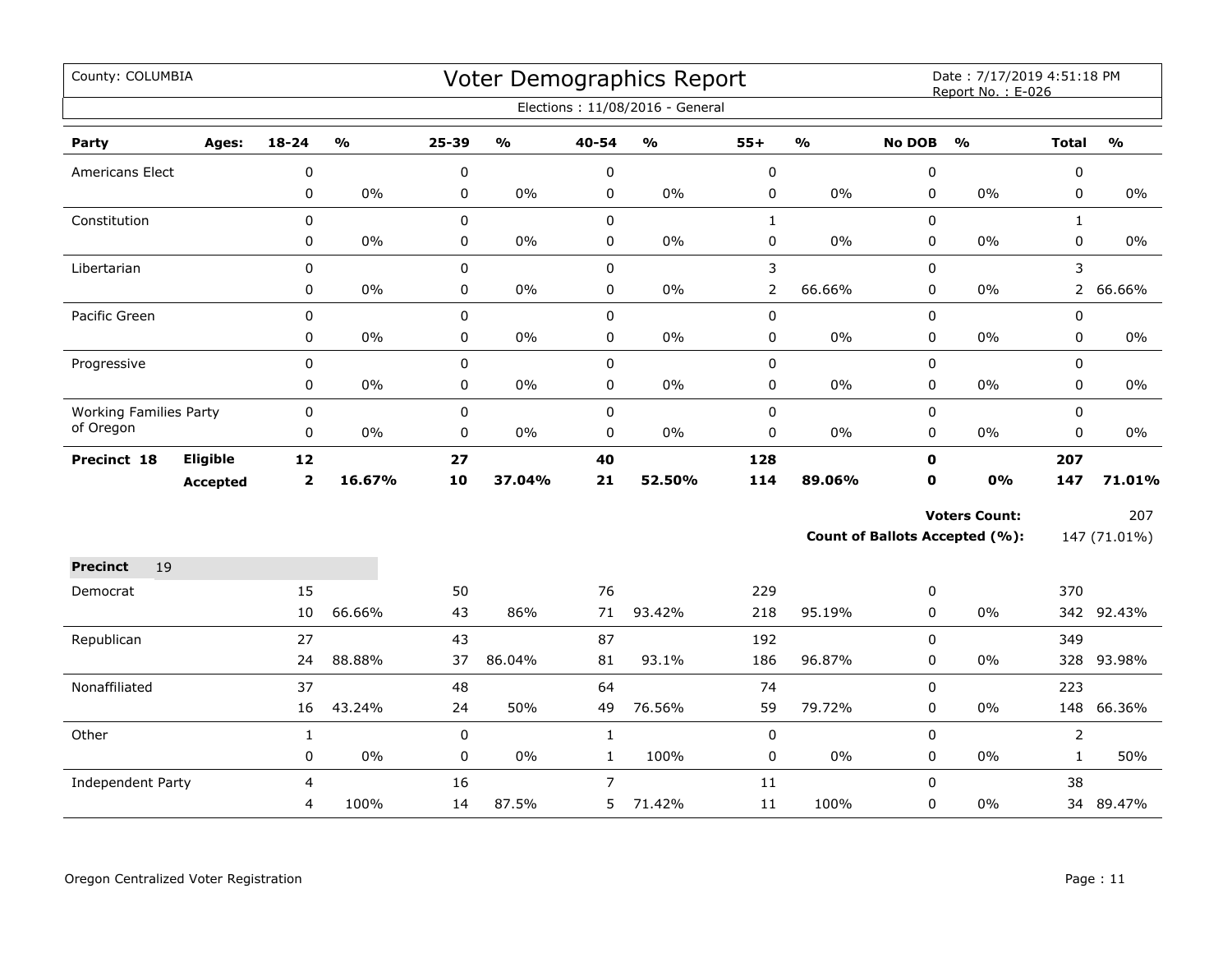| County: COLUMBIA              |                 |             |               |              |               |                | Voter Demographics Report<br>Elections: 11/08/2016 - General |              |               |               | Date: 7/17/2019 4:51:18 PM<br>Report No.: E-026 |                |                         |
|-------------------------------|-----------------|-------------|---------------|--------------|---------------|----------------|--------------------------------------------------------------|--------------|---------------|---------------|-------------------------------------------------|----------------|-------------------------|
| Party                         | Ages:           | $18 - 24$   | $\frac{0}{0}$ | $25 - 39$    | $\frac{0}{0}$ | 40-54          | $\frac{9}{6}$                                                | $55+$        | $\frac{1}{2}$ | <b>No DOB</b> | $\frac{0}{0}$                                   | <b>Total</b>   | $\mathbf{O}/\mathbf{O}$ |
| Americans Elect               |                 | $\mathbf 0$ |               | 0            |               | $\pmb{0}$      |                                                              | $\mathbf 0$  |               | 0             |                                                 | $\pmb{0}$      |                         |
|                               |                 | 0           | 0%            | 0            | 0%            | $\pmb{0}$      | 0%                                                           | 0            | 0%            | $\pmb{0}$     | 0%                                              | $\pmb{0}$      | 0%                      |
| Constitution                  |                 | 0           |               | $\mathbf{1}$ |               | $\mathbf{1}$   |                                                              | 0            |               | 0             |                                                 | $\overline{2}$ |                         |
|                               |                 | 0           | 0%            | $\mathbf{1}$ | 100%          | $\mathbf{1}$   | 100%                                                         | 0            | 0%            | $\pmb{0}$     | 0%                                              | $\overline{2}$ | 100%                    |
| Libertarian                   |                 | 0           |               | 3            |               | $\overline{2}$ |                                                              | $\mathbf{1}$ |               | $\pmb{0}$     |                                                 | 6              |                         |
|                               |                 | 0           | $0\%$         | 0            | $0\%$         | $\overline{2}$ | 100%                                                         | $\mathbf{1}$ | 100%          | 0             | 0%                                              | 3              | 50%                     |
| Pacific Green                 |                 | 0           |               | $\mathbf 1$  |               | $\pmb{0}$      |                                                              | 0            |               | 0             |                                                 | $\mathbf{1}$   |                         |
|                               |                 | 0           | $0\%$         | $\mathbf{1}$ | 100%          | $\mathbf 0$    | 0%                                                           | 0            | 0%            | 0             | 0%                                              | $\mathbf{1}$   | 100%                    |
| Progressive                   |                 | 0           |               | $\pmb{0}$    |               | $\pmb{0}$      |                                                              | 0            |               | $\pmb{0}$     |                                                 | $\pmb{0}$      |                         |
|                               |                 | 0           | 0%            | $\pmb{0}$    | 0%            | $\pmb{0}$      | 0%                                                           | 0            | 0%            | $\mathbf 0$   | 0%                                              | $\mathbf 0$    | $0\%$                   |
| <b>Working Families Party</b> |                 | $\mathbf 1$ |               | 0            |               | $\pmb{0}$      |                                                              | 0            |               | $\pmb{0}$     |                                                 | $\mathbf{1}$   |                         |
| of Oregon                     |                 | $\mathbf 0$ | 0%            | 0            | $0\%$         | $\pmb{0}$      | 0%                                                           | 0            | 0%            | $\mathbf 0$   | 0%                                              | $\mathbf 0$    | 0%                      |
| Precinct 19                   | Eligible        | 85          |               | 162          |               | 238            |                                                              | 507          |               | $\mathbf 0$   |                                                 | 992            |                         |
|                               | <b>Accepted</b> | 54          | 63.53%        | 120          | 74.07%        | 210            | 88.24%                                                       | 475          | 93.69%        | $\mathbf 0$   | 0%                                              | 859            | 86.59%                  |
|                               |                 |             |               |              |               |                |                                                              |              |               |               | <b>Voters Count:</b>                            |                | 992                     |
|                               |                 |             |               |              |               |                |                                                              |              |               |               | Count of Ballots Accepted (%):                  |                | 859 (86.59%)            |
| 20<br><b>Precinct</b>         |                 |             |               |              |               |                |                                                              |              |               |               |                                                 |                |                         |
| Democrat                      |                 | 14          |               | 41           |               | 57             |                                                              | 179          |               | 0             |                                                 | 291            |                         |
|                               |                 | 13          | 92.85%        | 35           | 85.36%        | 47             | 82.45%                                                       | 167          | 93.29%        | 0             | 0%                                              |                | 262 90.03%              |
| Republican                    |                 | 11          |               | 48           |               | 74             |                                                              | 134          |               | $\Omega$      |                                                 | 267            |                         |
|                               |                 | 5           | 45.45%        | 42           | 87.5%         | 71             | 95.94%                                                       | 130          | 97.01%        | $\mathbf 0$   | 0%                                              | 248            | 92.88%                  |
| Nonaffiliated                 |                 | 27          |               | 42           |               | 43             |                                                              | 64           |               | $\mathbf 0$   |                                                 | 176            |                         |
|                               |                 | 14          | 51.85%        | 24           | 57.14%        | 29             | 67.44%                                                       | 49           | 76.56%        | $\mathbf 0$   | 0%                                              | 116            | 65.9%                   |
| Other                         |                 | $\pmb{0}$   |               | $\mathbf 0$  |               | $\mathbf{1}$   |                                                              | $\mathbf{1}$ |               | $\mathbf 0$   |                                                 | $\overline{2}$ |                         |
|                               |                 | 0           | 0%            | 0            | 0%            | $\mathbf{1}$   | 100%                                                         | $\mathbf{1}$ | 100%          | $\mathbf 0$   | 0%                                              | $\overline{2}$ | 100%                    |
| Independent Party             |                 | 5           |               | 4            |               | $\overline{7}$ |                                                              | 12           |               | 0             |                                                 | 28             |                         |
|                               |                 | 5           | 100%          | 3            | 75%           | $\overline{7}$ | 100%                                                         | 12           | 100%          | 0             | 0%                                              |                | 27 96.42%               |
| Americans Elect               |                 | $\mathbf 0$ |               | 0            |               | $\mathsf 0$    |                                                              | 0            |               | 0             |                                                 | $\pmb{0}$      |                         |
|                               |                 | 0           | 0%            | 0            | $0\%$         | $\mathsf 0$    | 0%                                                           | 0            | 0%            | 0             | 0%                                              | $\mathsf 0$    | $0\%$                   |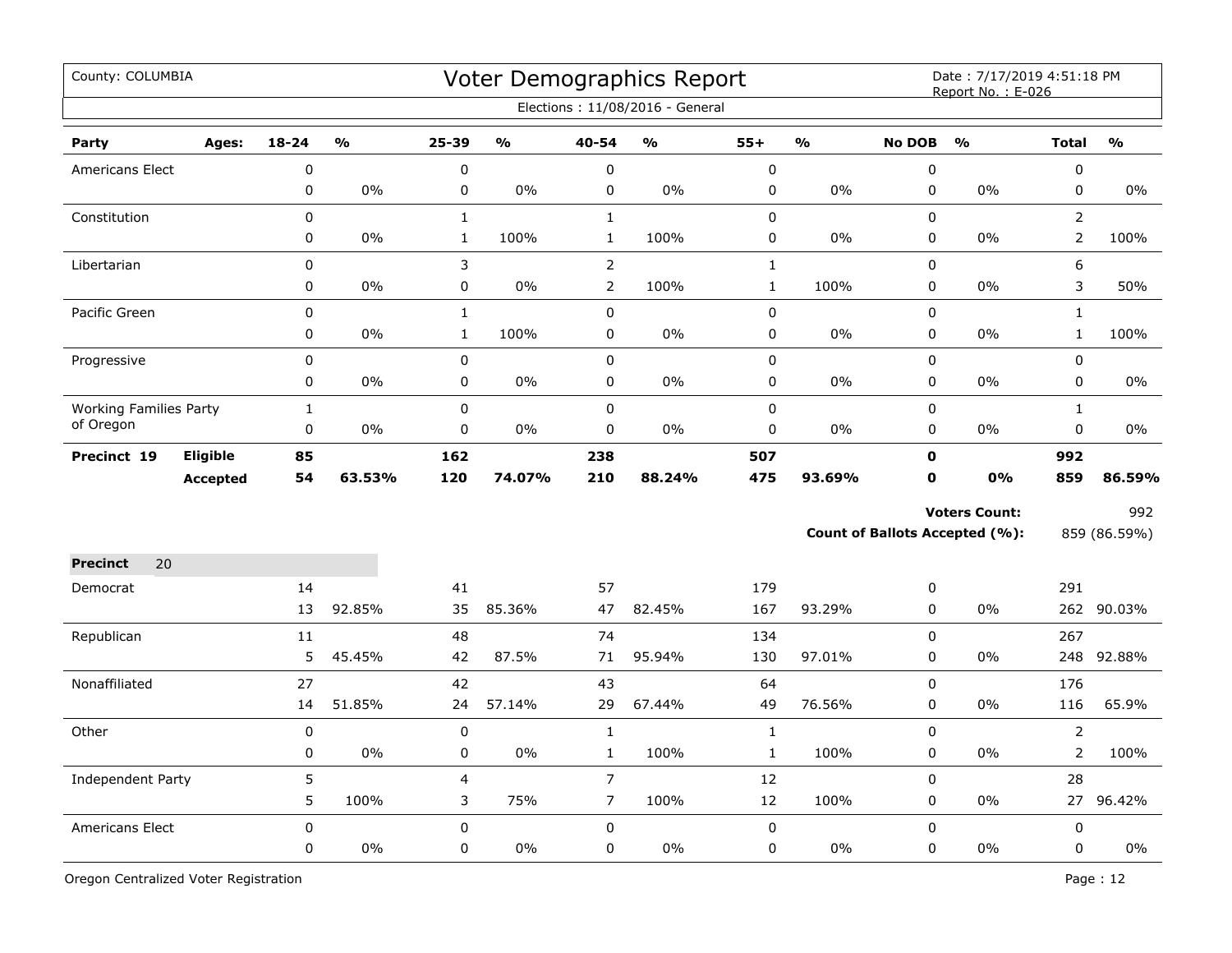| County: COLUMBIA              |                 |              |                         |                |                                   |                | Voter Demographics Report         |                |                         |               | Date: 7/17/2019 4:51:18 PM<br>Report No.: E-026 |                |               |
|-------------------------------|-----------------|--------------|-------------------------|----------------|-----------------------------------|----------------|-----------------------------------|----------------|-------------------------|---------------|-------------------------------------------------|----------------|---------------|
|                               |                 |              |                         |                |                                   |                | Elections: 11/08/2016 - General   |                |                         |               |                                                 |                |               |
| Party                         | Ages:           | 18-24        | $\mathbf{O}/\mathbf{o}$ | 25-39          | $\mathsf{o}\mathsf{v}_\mathsf{o}$ | 40-54          | $\mathsf{o}\mathsf{v}_\mathsf{o}$ | $55+$          | $\mathbf{O}/\mathbf{o}$ | <b>No DOB</b> | $\frac{0}{0}$                                   | <b>Total</b>   | $\frac{1}{2}$ |
| Constitution                  |                 | 0            |                         | $\pmb{0}$      |                                   | $\pmb{0}$      |                                   | $\mathbf{1}$   |                         | $\pmb{0}$     |                                                 | $\mathbf{1}$   |               |
|                               |                 | 0            | 0%                      | 0              | $0\%$                             | 0              | $0\%$                             | $\mathbf{1}$   | 100%                    | 0             | 0%                                              | $\mathbf{1}$   | 100%          |
| Libertarian                   |                 | $\mathbf{1}$ |                         | $\overline{2}$ |                                   | $\mathbf 0$    |                                   | $\mathbf{1}$   |                         | $\mathbf 0$   |                                                 | $\overline{4}$ |               |
|                               |                 | $\mathbf{1}$ | 100%                    | $\overline{2}$ | 100%                              | 0              | $0\%$                             | $\mathbf{1}$   | 100%                    | 0             | 0%                                              | 4              | 100%          |
| Pacific Green                 |                 | 0            |                         | $\mathbf{1}$   |                                   | $\pmb{0}$      |                                   | $\pmb{0}$      |                         | 0             |                                                 | $\mathbf{1}$   |               |
|                               |                 | 0            | $0\%$                   | 0              | $0\%$                             | $\pmb{0}$      | $0\%$                             | 0              | $0\%$                   | $\pmb{0}$     | 0%                                              | 0              | 0%            |
| Progressive                   |                 | $\mathbf 0$  |                         | $\mathbf{1}$   |                                   | $\mathbf 0$    |                                   | 0              |                         | 0             |                                                 | $\mathbf{1}$   |               |
|                               |                 | 0            | $0\%$                   | $\mathbf{1}$   | 100%                              | $\mathbf 0$    | 0%                                | 0              | 0%                      | 0             | 0%                                              | $\mathbf{1}$   | 100%          |
| <b>Working Families Party</b> |                 | 0            |                         | $\mathbf{1}$   |                                   | $\pmb{0}$      |                                   | $\overline{2}$ |                         | 0             |                                                 | 3              |               |
| of Oregon                     |                 | 0            | $0\%$                   | $\pmb{0}$      | $0\%$                             | $\pmb{0}$      | $0\%$                             | $\overline{2}$ | 100%                    | 0             | $0\%$                                           | $\overline{2}$ | 66.66%        |
| Precinct 20                   | <b>Eligible</b> | 58           |                         | 140            |                                   | 182            |                                   | 394            |                         | $\mathbf o$   |                                                 | 774            |               |
|                               | <b>Accepted</b> | 38           | 65.52%                  | 107            | 76.43%                            | 155            | 85.16%                            | 363            | 92.13%                  | 0             | 0%                                              | 663            | 85.66%        |
|                               |                 |              |                         |                |                                   |                |                                   |                |                         |               | <b>Voters Count:</b>                            |                | 774           |
|                               |                 |              |                         |                |                                   |                |                                   |                |                         |               | <b>Count of Ballots Accepted (%):</b>           |                | 663 (85.66%)  |
| <b>Precinct</b><br>21         |                 |              |                         |                |                                   |                |                                   |                |                         |               |                                                 |                |               |
| Democrat                      |                 | 85           |                         | 219            |                                   | 252            |                                   | 523            |                         | 0             |                                                 | 1079           |               |
|                               |                 | 56           | 65.88%                  | 156            | 71.23%                            | 200            | 79.36%                            | 475            | 90.82%                  | 0             | 0%                                              | 887            | 82.2%         |
| Republican                    |                 | 42           |                         | 128            |                                   | 143            |                                   | 274            |                         | 0             |                                                 | 587            |               |
|                               |                 | 24           | 57.14%                  | 110            | 85.93%                            | 121            | 84.61%                            | 256            | 93.43%                  | 0             | 0%                                              | 511            | 87.05%        |
| Nonaffiliated                 |                 | 150          |                         | 311            |                                   | 265            |                                   | 178            |                         | $\mathbf 0$   |                                                 | 904            |               |
|                               |                 | 43           | 28.66%                  | 144            | 46.3%                             | 141            | 53.2%                             | 126            | 70.78%                  | 0             | 0%                                              | 454            | 50.22%        |
| Other                         |                 | 4            |                         | 11             |                                   | $\overline{7}$ |                                   | 5              |                         | $\pmb{0}$     |                                                 | 27             |               |
|                               |                 | $\mathbf{1}$ | 25%                     | 4              | 36.36%                            | 5              | 71.42%                            | $\overline{2}$ | 40%                     | 0             | 0%                                              | 12             | 44.44%        |
| Independent Party             |                 | 16           |                         | 43             |                                   | 33             |                                   | 43             |                         | $\mathbf 0$   |                                                 | 135            |               |
|                               |                 | 10           | 62.5%                   | 30             | 69.76%                            | 28             | 84.84%                            | 38             | 88.37%                  | $\pmb{0}$     | 0%                                              | 106            | 78.51%        |
| Americans Elect               |                 | $\mathbf 0$  |                         | $\mathbf 0$    |                                   | $\mathbf 0$    |                                   | $\mathbf 0$    |                         | $\mathbf 0$   |                                                 | 0              |               |
|                               |                 | 0            | $0\%$                   | 0              | $0\%$                             | 0              | $0\%$                             | 0              | 0%                      | 0             | $0\%$                                           | 0              | 0%            |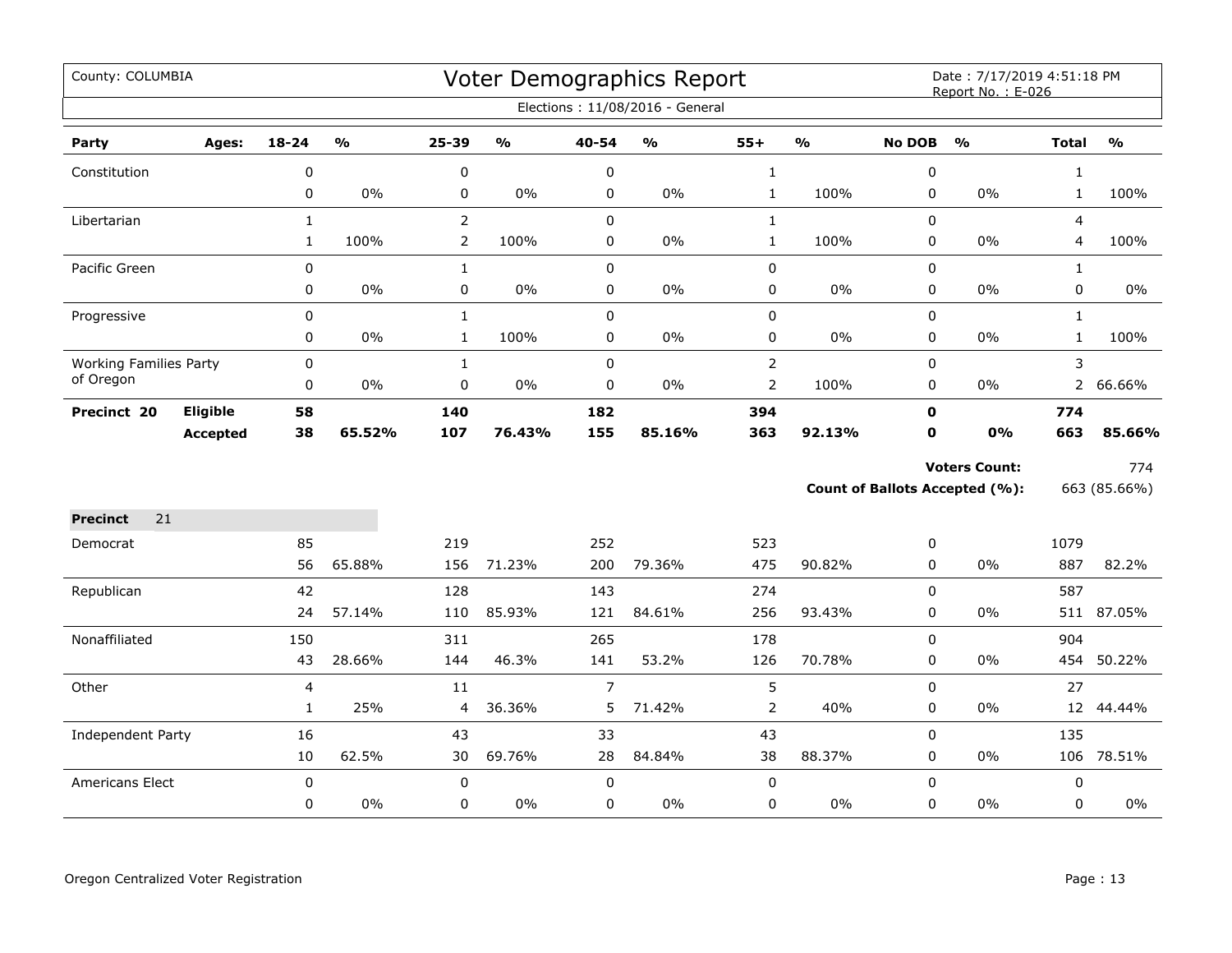| County: COLUMBIA              |                 |                                 |               |                                |               |                | Voter Demographics Report<br>Elections: 11/08/2016 - General |                       |               |                          | Date: 7/17/2019 4:51:18 PM<br>Report No.: E-026        |                  |                       |
|-------------------------------|-----------------|---------------------------------|---------------|--------------------------------|---------------|----------------|--------------------------------------------------------------|-----------------------|---------------|--------------------------|--------------------------------------------------------|------------------|-----------------------|
| Party                         | Ages:           | $18 - 24$                       | $\frac{1}{2}$ | 25-39                          | $\frac{1}{2}$ | 40-54          | $\frac{0}{0}$                                                | $55+$                 | $\frac{9}{0}$ | <b>No DOB</b>            | $\frac{0}{0}$                                          | <b>Total</b>     | $\frac{9}{0}$         |
| Constitution                  |                 | $\mathbf 1$                     |               | $\overline{4}$                 |               | 4              |                                                              | $\overline{4}$        |               | $\pmb{0}$                |                                                        | 13               |                       |
|                               |                 | 0                               | 0%            | 4                              | 100%          | 3              | 75%                                                          | 3                     | 75%           | 0                        | 0%                                                     | 10               | 76.92%                |
| Libertarian                   |                 | 3                               |               | 11                             |               | $\overline{7}$ |                                                              | $\overline{7}$        |               | $\mathsf 0$              |                                                        | 28               |                       |
|                               |                 | 0                               | 0%            | 10                             | 90.9%         | 6              | 85.71%                                                       | $\overline{7}$        | 100%          | $\pmb{0}$                | 0%                                                     | 23               | 82.14%                |
| Pacific Green                 |                 | 0                               |               | 5                              |               | 3              |                                                              | $\mathbf 1$           |               | $\pmb{0}$                |                                                        | 9                |                       |
|                               |                 | 0                               | 0%            | 3                              | 60%           | $\mathbf{2}$   | 66.66%                                                       | 0                     | 0%            | 0                        | $0\%$                                                  | 5                | 55.55%                |
| Progressive                   |                 | $\mathbf{1}$                    |               | $\overline{2}$                 |               | $\mathbf 0$    |                                                              | $\mathbf{1}$          |               | $\mathbf 0$              |                                                        | 4                |                       |
|                               |                 | $\mathbf{1}$                    | 100%          | $\overline{2}$                 | 100%          | $\mathbf 0$    | 0%                                                           | $\mathbf{1}$          | 100%          | $\mathsf 0$              | 0%                                                     | 4                | 100%                  |
| <b>Working Families Party</b> |                 | 3                               |               | $\overline{7}$                 |               | 3              |                                                              | 3                     |               | $\pmb{0}$                |                                                        | 16               |                       |
| of Oregon                     |                 | $\mathbf{1}$                    | 33.33%        | $\overline{4}$                 | 57.14%        | $\mathbf{1}$   | 33.33%                                                       | $\overline{2}$        | 66.66%        | $\mathbf 0$              | $0\%$                                                  | 8                | 50%                   |
| Precinct 21                   | <b>Eligible</b> | 305                             |               | 741                            |               | 717            |                                                              | 1039                  |               | $\mathbf 0$              |                                                        | 2802             |                       |
|                               | <b>Accepted</b> | 136                             | 44.59%        | 467                            | 63.02%        | 507            | 70.71%                                                       | 910                   | 87.58%        | 0                        | 0%                                                     | 2020             | 72.09%                |
|                               |                 |                                 |               |                                |               |                |                                                              |                       |               |                          | <b>Voters Count:</b><br>Count of Ballots Accepted (%): |                  | 2802<br>2020 (72.09%) |
| 24<br><b>Precinct</b>         |                 |                                 |               |                                |               |                |                                                              |                       |               |                          |                                                        |                  |                       |
| Democrat                      |                 | 67                              |               | 184                            |               | 208            |                                                              | 485                   |               | 0                        |                                                        | 944              |                       |
|                               |                 | 34                              | 50.74%        | 135                            | 73.36%        | 169            | 81.25%                                                       | 424                   | 87.42%        | $\mathbf 0$              | 0%                                                     |                  | 762 80.72%            |
| Republican                    |                 | 43                              |               | 118                            |               | 202            |                                                              | 291                   |               | $\mathsf 0$              |                                                        | 654              |                       |
|                               |                 | 26                              | 60.46%        | 99                             | 83.89%        | 182            | 90.09%                                                       | 274                   | 94.15%        | $\pmb{0}$                | 0%                                                     |                  | 581 88.83%            |
| Nonaffiliated                 |                 | 146                             |               | 276                            |               | 252            |                                                              | 180                   |               | $\mathbf 0$              |                                                        | 854              |                       |
|                               |                 | 64                              | 43.83%        | 119                            | 43.11%        | 155            | 61.5%                                                        | 99                    | 55%           | $\mathbf 0$              | $0\%$                                                  | 437              | 51.17%                |
| Other                         |                 | $\mathbf{1}$                    |               | 15                             |               | 8              |                                                              | 5                     |               | $\mathbf 0$              |                                                        | 29               |                       |
|                               |                 | $\pmb{0}$                       | 0%            | $\overline{7}$                 | 46.66%        | 6              | 75%                                                          | $\overline{2}$        | 40%           | $\pmb{0}$                | 0%                                                     | 15               | 51.72%                |
| Independent Party             |                 | 19                              |               | 41                             |               | 29             |                                                              | 43                    |               | $\pmb{0}$                |                                                        | 132              |                       |
|                               |                 | 8                               | 42.1%         | 31                             | 75.6%         | 25             | 86.2%                                                        | 36                    | 83.72%        | $\pmb{0}$                | 0%                                                     | 100              | 75.75%                |
| Americans Elect               |                 | $\pmb{0}$                       |               | $\pmb{0}$                      |               | $\mathbf 0$    |                                                              | $\pmb{0}$             |               | $\mathsf 0$              |                                                        | $\boldsymbol{0}$ |                       |
|                               |                 | 0                               | 0%            | 0                              | $0\%$         | 0              | 0%                                                           | 0                     | $0\%$         | 0                        | $0\%$                                                  | 0                | 0%                    |
| Constitution                  |                 | $\boldsymbol{0}$<br>$\mathbf 0$ | 0%            | $\overline{2}$<br>$\mathbf{1}$ | 50%           | 3<br>3         | 100%                                                         | $\boldsymbol{0}$<br>0 | 0%            | $\mathsf 0$<br>$\pmb{0}$ | 0%                                                     | 5<br>4           | 80%                   |
|                               |                 |                                 |               |                                |               |                |                                                              |                       |               |                          |                                                        |                  |                       |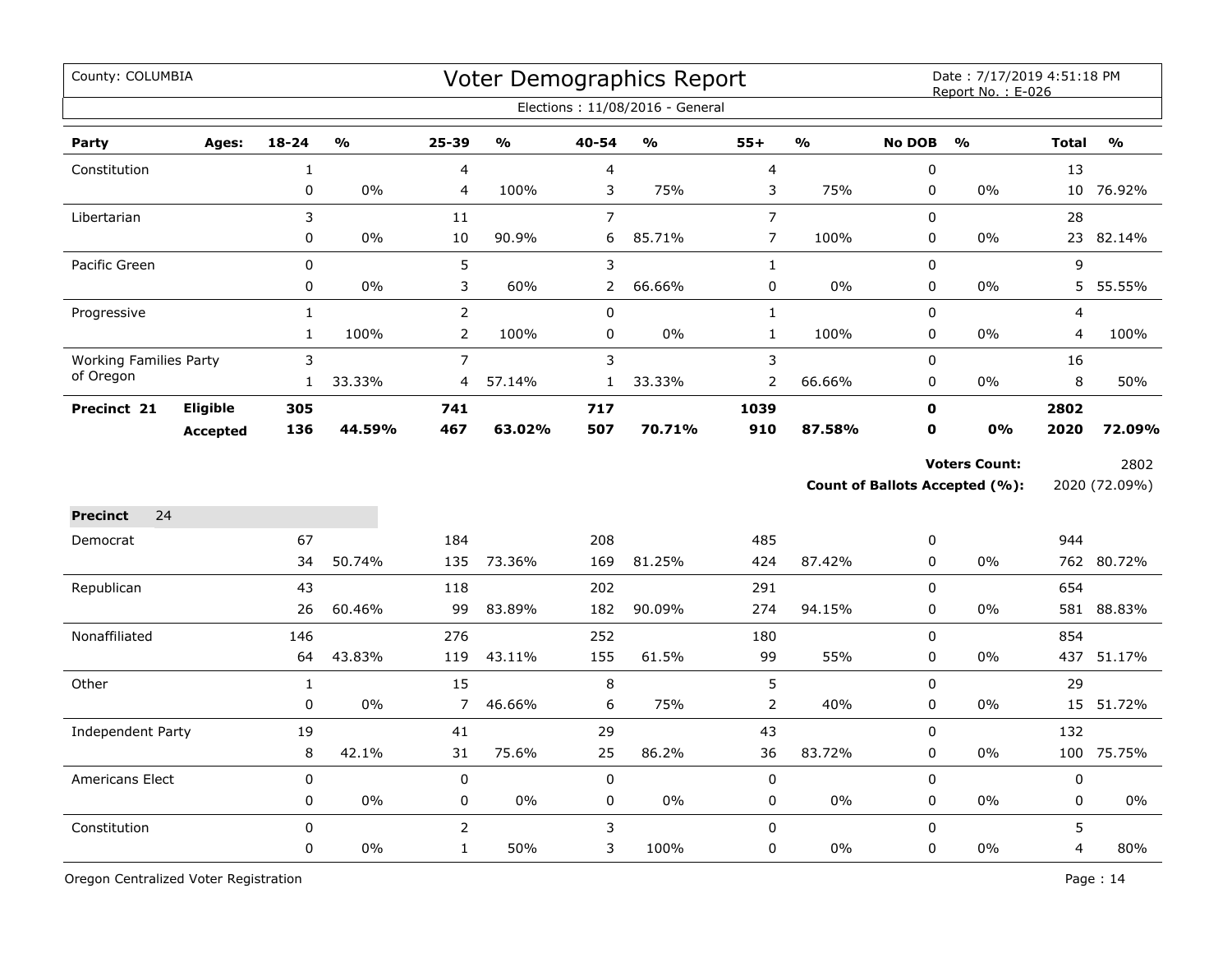| County: COLUMBIA              |                 |                |               |                |                                   |                | Voter Demographics Report         |                |                         |               | Date: 7/17/2019 4:51:18 PM<br>Report No.: E-026 |                |                         |
|-------------------------------|-----------------|----------------|---------------|----------------|-----------------------------------|----------------|-----------------------------------|----------------|-------------------------|---------------|-------------------------------------------------|----------------|-------------------------|
|                               |                 |                |               |                |                                   |                | Elections: 11/08/2016 - General   |                |                         |               |                                                 |                |                         |
| Party                         | Ages:           | $18 - 24$      | $\frac{0}{0}$ | 25-39          | $\mathsf{o}\mathsf{v}_\mathsf{o}$ | 40-54          | $\mathsf{o}\mathsf{v}_\mathsf{o}$ | $55+$          | $\mathbf{O}/\mathbf{O}$ | <b>No DOB</b> | $\frac{1}{2}$                                   | <b>Total</b>   | $\mathbf{O}/\mathbf{o}$ |
| Libertarian                   |                 | $\overline{2}$ |               | 11             |                                   | 8              |                                   | 6              |                         | 0             |                                                 | 27             |                         |
|                               |                 | $\mathbf{1}$   | 50%           | 11             | 100%                              | 7              | 87.5%                             | 6              | 100%                    | 0             | 0%                                              |                | 25 92.59%               |
| Pacific Green                 |                 | $\mathbf{1}$   |               | 3              |                                   | $\mathbf{1}$   |                                   | $\mathbf{1}$   |                         | $\mathbf 0$   |                                                 | 6              |                         |
|                               |                 | $\mathbf{1}$   | 100%          | 2              | 66.66%                            | $\mathbf{1}$   | 100%                              | $\mathbf{1}$   | 100%                    | 0             | 0%                                              | 5              | 83.33%                  |
| Progressive                   |                 | $\mathbf{1}$   |               | 0              |                                   | $\mathbf 0$    |                                   | $\mathbf{1}$   |                         | $\mathbf 0$   |                                                 | $\overline{2}$ |                         |
|                               |                 | $\mathbf{1}$   | 100%          | $\pmb{0}$      | $0\%$                             | 0              | 0%                                | $\mathbf{1}$   | 100%                    | 0             | $0\%$                                           | $\overline{2}$ | 100%                    |
| <b>Working Families Party</b> |                 | $\overline{2}$ |               | 8              |                                   | $\overline{7}$ |                                   | $\overline{2}$ |                         | 0             |                                                 | 19             |                         |
| of Oregon                     |                 | $\mathbf{1}$   | 50%           | $\overline{2}$ | 25%                               | $\overline{2}$ | 28.57%                            | $\mathbf{1}$   | 50%                     | 0             | $0\%$                                           |                | 6 31.57%                |
| Precinct 24                   | Eligible        | 282            |               | 658            |                                   | 718            |                                   | 1014           |                         | $\mathbf 0$   |                                                 | 2672           |                         |
|                               | <b>Accepted</b> | 136            | 48.23%        | 407            | 61.85%                            | 550            | 76.60%                            | 844            | 83.23%                  | 0             | 0%                                              | 1937           | 72.49%                  |
|                               |                 |                |               |                |                                   |                |                                   |                |                         |               | <b>Voters Count:</b>                            |                | 2672                    |
|                               |                 |                |               |                |                                   |                |                                   |                |                         |               | <b>Count of Ballots Accepted (%):</b>           |                | 1937 (72.49%)           |
| <b>Precinct</b><br>26         |                 |                |               |                |                                   |                |                                   |                |                         |               |                                                 |                |                         |
| Democrat                      |                 | 66             |               | 220            |                                   | 247            |                                   | 408            |                         | 0             |                                                 | 941            |                         |
|                               |                 | 42             | 63.63%        | 184            | 83.63%                            | 223            | 90.28%                            | 375            | 91.91%                  | 0             | 0%                                              |                | 824 87.56%              |
| Republican                    |                 | 58             |               | 202            |                                   | 268            |                                   | 332            |                         | 0             |                                                 | 860            |                         |
|                               |                 | 40             | 68.96%        | 176            | 87.12%                            | 245            | 91.41%                            | 316            | 95.18%                  | 0             | $0\%$                                           | 777            | 90.34%                  |
| Nonaffiliated                 |                 | 139            |               | 295            |                                   | 220            |                                   | 136            |                         | $\mathbf 0$   |                                                 | 790            |                         |
|                               |                 | 55             | 39.56%        | 164            | 55.59%                            | 147            | 66.81%                            | 102            | 75%                     | 0             | $0\%$                                           | 468            | 59.24%                  |
| Other                         |                 | 0              |               | 4              |                                   | $\overline{2}$ |                                   | $\overline{2}$ |                         | 0             |                                                 | 8              |                         |
|                               |                 | 0              | $0\%$         | $\mathbf{1}$   | 25%                               | $\overline{2}$ | 100%                              | $\overline{2}$ | 100%                    | $\mathbf 0$   | $0\%$                                           | 5              | 62.5%                   |
| Independent Party             |                 | 17             |               | 45             |                                   | 30             |                                   | 32             |                         | 0             |                                                 | 124            |                         |
|                               |                 | 9              | 52.94%        | 38             | 84.44%                            | 21             | 70%                               | 31             | 96.87%                  | 0             | $0\%$                                           | 99             | 79.83%                  |
| Americans Elect               |                 | 0              |               | $\pmb{0}$      |                                   | $\mathbf 0$    |                                   | 0              |                         | $\mathbf 0$   |                                                 | $\pmb{0}$      |                         |
|                               |                 | 0              | 0%            | 0              | $0\%$                             | 0              | 0%                                | 0              | $0\%$                   | 0             | $0\%$                                           | $\mathbf 0$    | $0\%$                   |
| Constitution                  |                 | $\mathbf 0$    |               | 5              |                                   | 4              |                                   | $\mathbf{1}$   |                         | 0             |                                                 | 10             |                         |
|                               |                 | 0              | 0%            | 5              | 100%                              | 4              | 100%                              | 0              | $0\%$                   | $\mathbf 0$   | $0\%$                                           | 9              | 90%                     |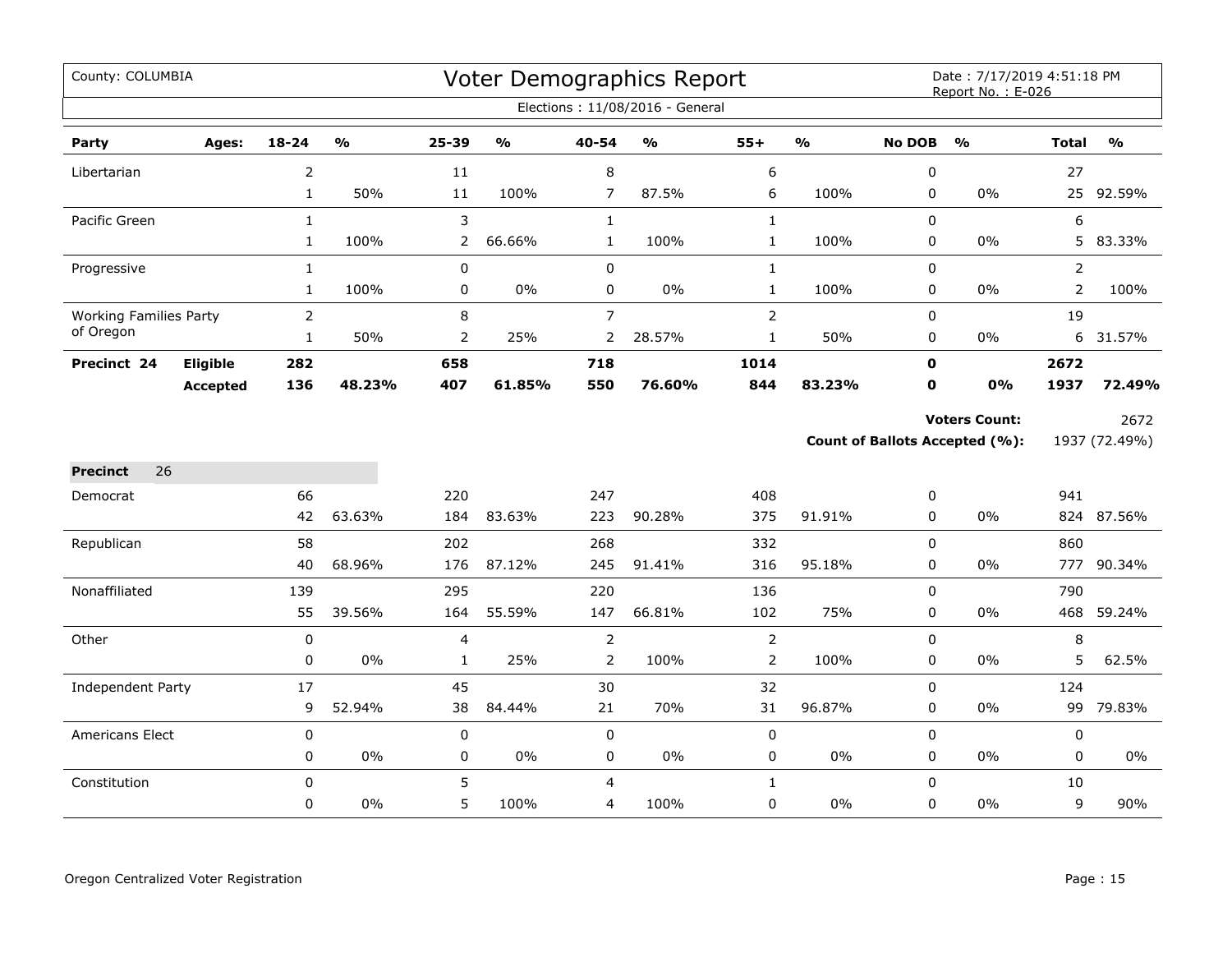| County: COLUMBIA              |                 |                              |               |                             |               |                                  | Voter Demographics Report<br>Elections: 11/08/2016 - General |                |               |                          | Date: 7/17/2019 4:51:18 PM<br>Report No.: E-026        |                                |                       |
|-------------------------------|-----------------|------------------------------|---------------|-----------------------------|---------------|----------------------------------|--------------------------------------------------------------|----------------|---------------|--------------------------|--------------------------------------------------------|--------------------------------|-----------------------|
| Party                         | Ages:           | $18 - 24$                    | $\frac{1}{2}$ | 25-39                       | $\frac{0}{0}$ | 40-54                            | $\mathbf{O}/\mathbf{o}$                                      | $55+$          | $\frac{1}{2}$ | <b>No DOB</b>            | $\frac{0}{0}$                                          | <b>Total</b>                   | $\frac{0}{0}$         |
| Libertarian                   |                 | $\overline{2}$               |               | 11                          |               | 6                                |                                                              | 4              |               | $\pmb{0}$                |                                                        | 23                             |                       |
|                               |                 | $\mathbf{1}$                 | 50%           | 10                          | 90.9%         | 3                                | 50%                                                          | 4              | 100%          | $\pmb{0}$                | 0%                                                     | 18                             | 78.26%                |
| Pacific Green                 |                 | 0                            |               | 4                           |               | $\mathbf 0$                      |                                                              | $\mathbf{1}$   |               | $\mathbf 0$              |                                                        | 5                              |                       |
|                               |                 | $\mathbf 0$                  | $0\%$         | 3                           | 75%           | $\mathbf 0$                      | $0\%$                                                        | $\mathbf{1}$   | 100%          | $\mathbf 0$              | 0%                                                     | 4                              | 80%                   |
| Progressive                   |                 | $\mathbf 0$                  |               | 0                           |               | $\mathbf{1}$                     |                                                              | $\pmb{0}$      |               | $\mathbf 0$              |                                                        | $\mathbf{1}$                   |                       |
|                               |                 | 0                            | 0%            | 0                           | 0%            | $\mathbf{1}$                     | 100%                                                         | 0              | 0%            | $\pmb{0}$                | 0%                                                     | $\mathbf{1}$                   | 100%                  |
| <b>Working Families Party</b> |                 | 0                            |               | $\mathbf{1}$                |               | $\overline{2}$                   |                                                              | $\overline{2}$ |               | $\pmb{0}$                |                                                        | 5                              |                       |
| of Oregon                     |                 | 0                            | $0\%$         | $\mathbf{1}$                | 100%          | $\mathbf{1}$                     | 50%                                                          | 0              | 0%            | 0                        | 0%                                                     | $\overline{2}$                 | 40%                   |
| Precinct 26                   | Eligible        | 282                          |               | 787                         |               | 780                              |                                                              | 918            |               | $\mathbf 0$              |                                                        | 2767                           |                       |
|                               | <b>Accepted</b> | 147                          | 52.13%        | 582                         | 73.95%        | 647                              | 82.95%                                                       | 831            | 90.52%        | $\mathbf o$              | $0\%$                                                  | 2207                           | 79.76%                |
|                               |                 |                              |               |                             |               |                                  |                                                              |                |               |                          | <b>Voters Count:</b><br>Count of Ballots Accepted (%): |                                | 2767<br>2207 (79.76%) |
| 31<br><b>Precinct</b>         |                 |                              |               |                             |               |                                  |                                                              |                |               |                          |                                                        |                                |                       |
| Democrat                      |                 | 15                           |               | 58                          |               | 61                               |                                                              | 138            |               | 0                        |                                                        | 272                            |                       |
|                               |                 | 8                            | 53.33%        | 49                          | 84.48%        | 55                               | 90.16%                                                       | 131            | 94.92%        | 0                        | 0%                                                     |                                | 243 89.33%            |
| Republican                    |                 | 17                           |               | 41                          |               | 82                               |                                                              | 92             |               | $\mathbf 0$              |                                                        | 232                            |                       |
|                               |                 | 14                           | 82.35%        | 34                          | 82.92%        | 74                               | 90.24%                                                       | 86             | 93.47%        | $\mathbf 0$              | 0%                                                     |                                | 208 89.65%            |
| Nonaffiliated                 |                 | 43                           |               | 73                          |               | 63                               |                                                              | 59             |               | $\mathbf 0$              |                                                        | 238                            |                       |
|                               |                 | 15                           | 34.88%        | 52                          | 71.23%        | 40                               | 63.49%                                                       | 50             | 84.74%        | 0                        | 0%                                                     |                                | 157 65.96%            |
| Other                         |                 | $\mathbf 0$                  |               | $\mathbf{1}$                |               | $\overline{2}$                   |                                                              | $\mathbf{1}$   |               | $\mathbf 0$              |                                                        | 4                              |                       |
|                               |                 | 0                            | 0%            | $\mathbf{1}$                | 100%          | $\mathbf{1}$                     | 50%                                                          | $\mathbf{1}$   | 100%          | $\pmb{0}$                | $0\%$                                                  | 3                              | 75%                   |
| <b>Independent Party</b>      |                 | $\mathbf{1}$                 |               | 10                          |               | $\boldsymbol{6}$                 |                                                              | 19             |               | $\mathbf 0$              |                                                        | 36                             |                       |
|                               |                 | 0                            | 0%            | 5                           | 50%           | 6                                | 100%                                                         | 19             | 100%          | 0                        | 0%                                                     | 30                             | 83.33%                |
| <b>Americans Elect</b>        |                 | 0                            |               | 0                           |               | $\mathbf 0$                      |                                                              | $\pmb{0}$      |               | $\mathbf 0$              |                                                        | 0                              |                       |
|                               |                 | 0                            | 0%            | 0                           | $0\%$         | 0                                | $0\%$                                                        | $\pmb{0}$      | $0\%$         | $\pmb{0}$                | 0%                                                     | 0                              | 0%                    |
| Constitution                  |                 | $\mathbf{1}$<br>0            | 0%            | $\mathbf 1$                 | 100%          | $\pmb{0}$<br>0                   | 0%                                                           | $\pmb{0}$      | $0\%$         | $\pmb{0}$<br>0           | 0%                                                     | $\overline{2}$<br>$\mathbf{1}$ | 50%                   |
|                               |                 |                              |               | $\mathbf{1}$                |               |                                  |                                                              | 0              |               |                          |                                                        |                                |                       |
| Libertarian                   |                 | $\mathbf{1}$<br>$\mathbf{1}$ | 100%          | $\mathbf{1}$<br>$\mathbf 1$ | 100%          | $\overline{2}$<br>$\overline{2}$ | 100%                                                         | 3<br>3         | 100%          | $\mathbf 0$<br>$\pmb{0}$ | 0%                                                     | $\overline{7}$<br>7            | 100%                  |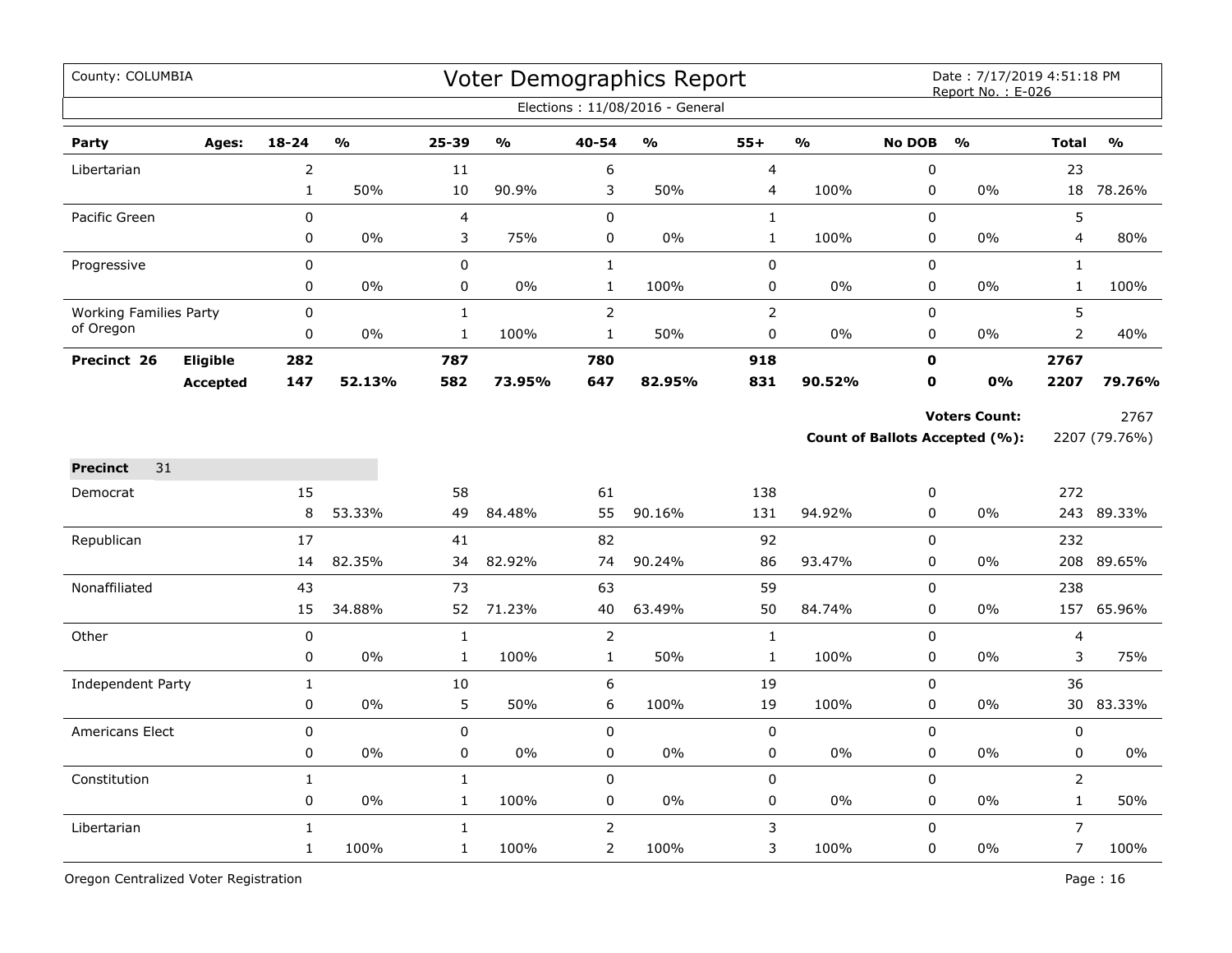| County: COLUMBIA              |                 |                |                         |             |                                   |                | Voter Demographics Report         |                |                         |               | Date: 7/17/2019 4:51:18 PM<br>Report No.: E-026 |                |               |
|-------------------------------|-----------------|----------------|-------------------------|-------------|-----------------------------------|----------------|-----------------------------------|----------------|-------------------------|---------------|-------------------------------------------------|----------------|---------------|
|                               |                 |                |                         |             |                                   |                | Elections: 11/08/2016 - General   |                |                         |               |                                                 |                |               |
| Party                         | Ages:           | $18 - 24$      | $\mathbf{0}/\mathbf{0}$ | 25-39       | $\mathsf{o}\mathsf{v}_\mathsf{o}$ | 40-54          | $\mathsf{o}\mathsf{v}_\mathsf{o}$ | $55+$          | $\mathbf{O}/\mathbf{o}$ | <b>No DOB</b> | $\mathbf{O}/\mathbf{o}$                         | <b>Total</b>   | $\frac{0}{0}$ |
| Pacific Green                 |                 | 0              |                         | 0           |                                   | 3              |                                   | $\mathbf{1}$   |                         | 0             |                                                 | 4              |               |
|                               |                 | 0              | $0\%$                   | 0           | $0\%$                             | $\overline{2}$ | 66.66%                            | $\pmb{0}$      | 0%                      | 0             | 0%                                              | $\overline{2}$ | 50%           |
| Progressive                   |                 | $\mathbf 0$    |                         | 0           |                                   | $\pmb{0}$      |                                   | $\pmb{0}$      |                         | 0             |                                                 | 0              |               |
|                               |                 | 0              | 0%                      | 0           | $0\%$                             | 0              | 0%                                | 0              | 0%                      | 0             | $0\%$                                           | 0              | 0%            |
| <b>Working Families Party</b> |                 | $\overline{2}$ |                         | 0           |                                   | $\pmb{0}$      |                                   | $\pmb{0}$      |                         | 0             |                                                 | $\overline{2}$ |               |
| of Oregon                     |                 | $\mathbf{1}$   | 50%                     | 0           | $0\%$                             | $\pmb{0}$      | $0\%$                             | $\pmb{0}$      | 0%                      | 0             | $0\%$                                           | $\mathbf{1}$   | 50%           |
| Precinct 31                   | <b>Eligible</b> | 80             |                         | 185         |                                   | 219            |                                   | 313            |                         | $\mathbf{0}$  |                                                 | 797            |               |
|                               | <b>Accepted</b> | 39             | 48.75%                  | 143         | 77.30%                            | 180            | 82.19%                            | 290            | 92.65%                  | 0             | 0%                                              | 652            | 81.81%        |
|                               |                 |                |                         |             |                                   |                |                                   |                |                         |               | <b>Voters Count:</b>                            |                | 797           |
|                               |                 |                |                         |             |                                   |                |                                   |                |                         |               | Count of Ballots Accepted (%):                  |                | 652 (81.81%)  |
| <b>Precinct</b><br>32         |                 |                |                         |             |                                   |                |                                   |                |                         |               |                                                 |                |               |
| Democrat                      |                 | 62             |                         | 200         |                                   | 253            |                                   | 454            |                         | 0             |                                                 | 969            |               |
|                               |                 | 49             | 79.03%                  | 166         | 83%                               | 229            | 90.51%                            | 418            | 92.07%                  | 0             | 0%                                              |                | 862 88.95%    |
| Republican                    |                 | 28             |                         | 144         |                                   | 151            |                                   | 313            |                         | 0             |                                                 | 636            |               |
|                               |                 | 19             | 67.85%                  | 119         | 82.63%                            | 138            | 91.39%                            | 291            | 92.97%                  | $\Omega$      | 0%                                              |                | 567 89.15%    |
| Nonaffiliated                 |                 | 110            |                         | 264         |                                   | 202            |                                   | 161            |                         | 0             |                                                 | 737            |               |
|                               |                 | 46             | 41.81%                  | 163         | 61.74%                            | 123            | 60.89%                            | 126            | 78.26%                  | 0             | $0\%$                                           | 458            | 62.14%        |
| Other                         |                 | $\overline{2}$ |                         | 11          |                                   | 8              |                                   | 5              |                         | 0             |                                                 | 26             |               |
|                               |                 | $\overline{2}$ | 100%                    | 5           | 45.45%                            | 6              | 75%                               | $\overline{4}$ | 80%                     | 0             | $0\%$                                           | 17             | 65.38%        |
| Independent Party             |                 | 17             |                         | 26          |                                   | 37             |                                   | 31             |                         | 0             |                                                 | 111            |               |
|                               |                 | $\overline{7}$ | 41.17%                  | 23          | 88.46%                            | 29             | 78.37%                            | 30             | 96.77%                  | $\mathbf 0$   | $0\%$                                           |                | 89 80.18%     |
| <b>Americans Elect</b>        |                 | $\pmb{0}$      |                         | $\mathbf 0$ |                                   | $\pmb{0}$      |                                   | $\pmb{0}$      |                         | 0             |                                                 | 0              |               |
|                               |                 | 0              | $0\%$                   | 0           | $0\%$                             | 0              | $0\%$                             | $\pmb{0}$      | $0\%$                   | 0             | 0%                                              | 0              | $0\%$         |
| Constitution                  |                 | 0              |                         | 3           |                                   | $\mathbf{1}$   |                                   | $\pmb{0}$      |                         | 0             |                                                 | 4              |               |
|                               |                 | 0              | $0\%$                   | 3           | 100%                              | $\mathbf 1$    | 100%                              | $\pmb{0}$      | 0%                      | 0             | $0\%$                                           | 4              | 100%          |
| Libertarian                   |                 | 3              |                         | 9           |                                   | $\overline{7}$ |                                   | $\overline{2}$ |                         | $\Omega$      |                                                 | 21             |               |
|                               |                 | 3              | 100%                    | 9           | 100%                              | 5              | 71.42%                            | $\overline{2}$ | 100%                    | 0             | $0\%$                                           | 19             | 90.47%        |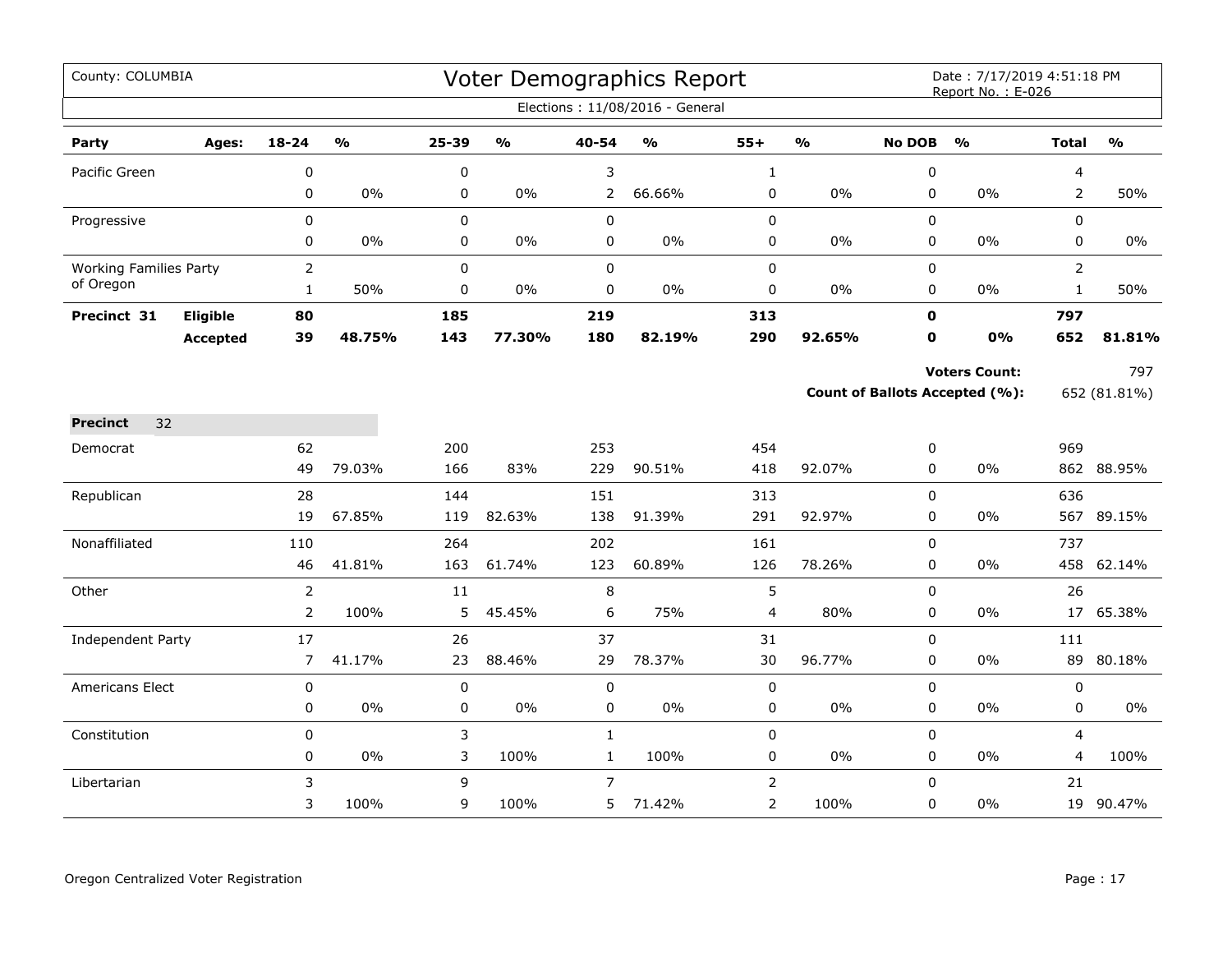| County: COLUMBIA                           |                 |                              |        |                                  |                         |                              | Voter Demographics Report<br>Elections: 11/08/2016 - General |                               |               |                               | Date: 7/17/2019 4:51:18 PM<br>Report No.: E-026        |                              |                       |
|--------------------------------------------|-----------------|------------------------------|--------|----------------------------------|-------------------------|------------------------------|--------------------------------------------------------------|-------------------------------|---------------|-------------------------------|--------------------------------------------------------|------------------------------|-----------------------|
| Party                                      | Ages:           | $18 - 24$                    | %      | 25-39                            | $\mathbf{O}/\mathbf{O}$ | 40-54                        | $\frac{0}{0}$                                                | $55+$                         | $\frac{1}{2}$ | <b>No DOB</b>                 | $\frac{0}{0}$                                          | <b>Total</b>                 | $\frac{0}{0}$         |
| Pacific Green                              |                 | 3<br>$\mathbf{1}$            | 33.33% | 6<br>6                           | 100%                    | $\pmb{0}$<br>0               | $0\%$                                                        | 3<br>3                        | 100%          | $\pmb{0}$<br>$\mathbf 0$      | 0%                                                     | 12                           | 10 83.33%             |
| Progressive                                |                 | $\mathbf{1}$<br>$\mathbf{1}$ | 100%   | $\mathbf 0$<br>0                 | $0\%$                   | $\mathbf 0$<br>0             | 0%                                                           | 0<br>0                        | $0\%$         | $\Omega$<br>0                 | 0%                                                     | $\mathbf{1}$<br>$\mathbf{1}$ | 100%                  |
| <b>Working Families Party</b><br>of Oregon |                 | $\mathbf{1}$<br>0            | 0%     | $\overline{2}$<br>$\overline{2}$ | 100%                    | 5<br>4                       | 80%                                                          | $\mathbf 2$<br>$\mathbf{1}$   | 50%           | $\mathbf 0$<br>0              | 0%                                                     | 10<br>$\overline{7}$         | 70%                   |
| Precinct 32                                | Eligible        | 227                          |        | 665                              |                         | 664                          |                                                              | 971                           |               | $\mathbf 0$                   |                                                        | 2527                         |                       |
|                                            | <b>Accepted</b> | 128                          | 56.39% | 496                              | 74.59%                  | 535                          | 80.57%                                                       | 875                           | 90.11%        | $\mathbf o$                   | 0%                                                     | 2034                         | 80.49%                |
|                                            |                 |                              |        |                                  |                         |                              |                                                              |                               |               |                               | <b>Voters Count:</b><br>Count of Ballots Accepted (%): |                              | 2527<br>2034 (80.49%) |
| 34<br><b>Precinct</b>                      |                 |                              |        |                                  |                         |                              |                                                              |                               |               |                               |                                                        |                              |                       |
| Democrat                                   |                 | 50<br>34                     | 68%    | 97<br>84                         | 86.59%                  | 119<br>105                   | 88.23%                                                       | 234<br>222                    | 94.87%        | $\boldsymbol{0}$<br>$\pmb{0}$ | 0%                                                     | 500<br>445                   | 89%                   |
| Republican                                 |                 | 23                           |        | 92                               |                         | 109                          |                                                              | 136                           |               | $\pmb{0}$                     |                                                        | 360                          |                       |
|                                            |                 | 17                           | 73.91% | 80                               | 86.95%                  | 103                          | 94.49%                                                       | 129                           | 94.85%        | $\mathbf 0$                   | 0%                                                     | 329                          | 91.38%                |
| Nonaffiliated                              |                 | 55                           |        | 123                              |                         | 83                           |                                                              | 85                            |               | $\mathbf 0$                   |                                                        | 346                          |                       |
|                                            |                 | 18                           | 32.72% | 67                               | 54.47%                  | 52                           | 62.65%                                                       | 66                            | 77.64%        | $\pmb{0}$                     | 0%                                                     | 203                          | 58.67%                |
| Other                                      |                 | $\pmb{0}$<br>0               | $0\%$  | 3<br>3                           | 100%                    | $\mathbf{1}$<br>$\mathbf{1}$ | 100%                                                         | $\mathsf 3$<br>$\overline{2}$ | 66.66%        | $\mathbf 0$<br>$\mathbf 0$    | 0%                                                     | $\overline{7}$               | 6 85.71%              |
| Independent Party                          |                 | 8                            |        | 23                               |                         | 16                           |                                                              | 22                            |               | $\Omega$                      |                                                        | 69                           |                       |
|                                            |                 | 4                            | 50%    | 18                               | 78.26%                  | 14                           | 87.5%                                                        | 21                            | 95.45%        | 0                             | 0%                                                     | 57                           | 82.6%                 |
| <b>Americans Elect</b>                     |                 | $\pmb{0}$                    |        | 0                                |                         | 0                            |                                                              | 0                             |               | $\mathbf 0$                   |                                                        | 0                            |                       |
|                                            |                 | 0                            | 0%     | 0                                | 0%                      | 0                            | 0%                                                           | $\pmb{0}$                     | $0\%$         | $\pmb{0}$                     | 0%                                                     | 0                            | 0%                    |
| Constitution                               |                 | 0                            |        | 4                                |                         | $\mathbf 0$                  |                                                              | $\mathsf{2}\,$                |               | $\mathbf 0$                   |                                                        | 6                            |                       |
|                                            |                 | $\mathbf 0$                  | 0%     | 3                                | 75%                     | $\mathbf 0$                  | $0\%$                                                        | $\mathsf{2}\,$                | 100%          | $\mathbf 0$                   | $0\%$                                                  | 5                            | 83.33%                |
| Libertarian                                |                 | 3<br>$\mathbf{1}$            | 33.33% | 6<br>4                           | 66.66%                  | $\mathbf 0$<br>0             | 0%                                                           | $\mathbf{1}$<br>$\mathbf{1}$  | 100%          | $\mathbf 0$<br>0              | $0\%$                                                  | 10<br>6                      | 60%                   |
| Pacific Green                              |                 | $\pmb{0}$                    |        | 4                                |                         | $\mathbf{1}$                 |                                                              | $\pmb{0}$                     |               | $\mathbf 0$                   |                                                        | 5                            |                       |
|                                            |                 | 0                            | 0%     | 3                                | 75%                     | $\mathbf{1}$                 | 100%                                                         | 0                             | 0%            | $\pmb{0}$                     | 0%                                                     | 4                            | 80%                   |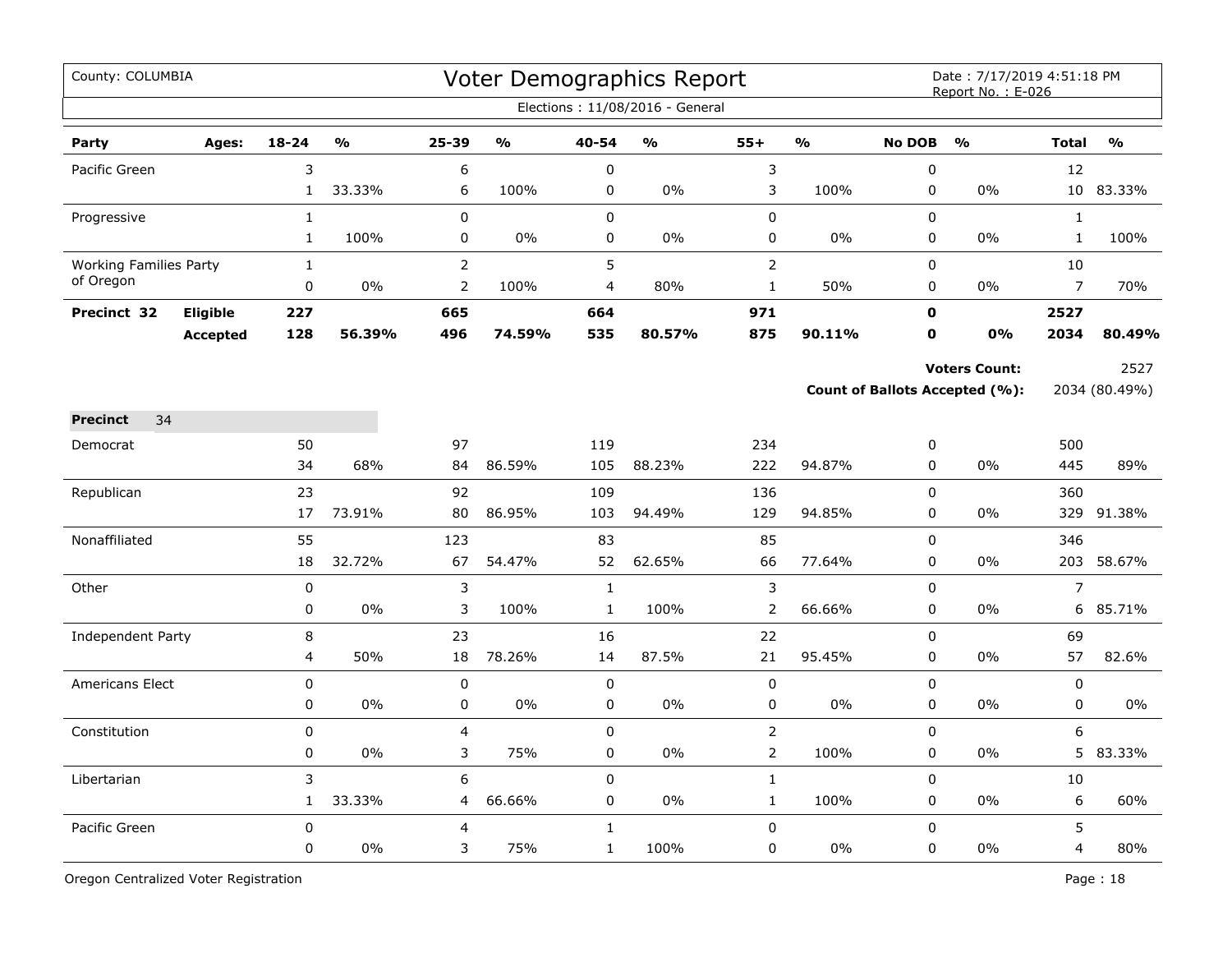| County: COLUMBIA              |                 |                              |                         |                                  |                         |                        | Voter Demographics Report         |                          |                         |                  | Date: 7/17/2019 4:51:18 PM<br>Report No.: E-026 |                   |                         |
|-------------------------------|-----------------|------------------------------|-------------------------|----------------------------------|-------------------------|------------------------|-----------------------------------|--------------------------|-------------------------|------------------|-------------------------------------------------|-------------------|-------------------------|
|                               |                 |                              |                         |                                  |                         |                        | Elections: 11/08/2016 - General   |                          |                         |                  |                                                 |                   |                         |
| Party                         | Ages:           | 18-24                        | $\mathbf{O}/\mathbf{o}$ | 25-39                            | $\mathbf{O}/\mathbf{o}$ | 40-54                  | $\mathsf{o}\mathsf{v}_\mathsf{o}$ | $55+$                    | $\mathbf{O}/\mathbf{o}$ | <b>No DOB</b>    | $\mathbf{O}/\mathbf{o}$                         | <b>Total</b>      | $\mathbf{O}/\mathbf{O}$ |
| Progressive                   |                 | 0                            |                         | $\boldsymbol{0}$                 |                         | $\pmb{0}$              |                                   | $\pmb{0}$                |                         | 0                |                                                 | 0                 |                         |
|                               |                 | 0                            | $0\%$                   | 0                                | 0%                      | 0                      | $0\%$                             | $\pmb{0}$                | 0%                      | 0                | $0\%$                                           | 0                 | $0\%$                   |
| <b>Working Families Party</b> |                 | $\mathbf{1}$                 |                         | $\overline{2}$                   |                         | $\mathbf{1}$           |                                   | $\mathbf{1}$             |                         | 0                |                                                 | 5                 |                         |
| of Oregon                     |                 | 0                            | 0%                      | 0                                | 0%                      | $\mathbf{1}$           | 100%                              | $\mathbf{1}$             | 100%                    | 0                | 0%                                              | $\overline{2}$    | 40%                     |
| Precinct 34                   | Eligible        | 140                          |                         | 354                              |                         | 330                    |                                   | 484                      |                         | $\mathbf 0$      |                                                 | 1308              |                         |
|                               | <b>Accepted</b> | 74                           | 52.86%                  | 262                              | 74.01%                  | 277                    | 83.94%                            | 444                      | 91.74%                  | 0                | 0%                                              | 1057              | 80.81%                  |
|                               |                 |                              |                         |                                  |                         |                        |                                   |                          |                         |                  | <b>Voters Count:</b>                            |                   | 1308                    |
|                               |                 |                              |                         |                                  |                         |                        |                                   |                          |                         |                  | Count of Ballots Accepted (%):                  |                   | 1057 (80.81%)           |
| 35<br><b>Precinct</b>         |                 |                              |                         |                                  |                         |                        |                                   |                          |                         |                  |                                                 |                   |                         |
| Democrat                      |                 | 20                           |                         | 61                               |                         | 107                    |                                   | 329                      |                         | 0                |                                                 | 517               |                         |
|                               |                 | 14                           | 70%                     | 43                               | 70.49%                  | 90                     | 84.11%                            | 308                      | 93.61%                  | 0                | 0%                                              | 455               | 88%                     |
| Republican                    |                 | 19                           |                         | 48                               |                         | 78                     |                                   | 214                      |                         | 0                |                                                 | 359               |                         |
|                               |                 | 11                           | 57.89%                  | 38                               | 79.16%                  | 66                     | 84.61%                            | 198                      | 92.52%                  | 0                | 0%                                              | 313               | 87.18%                  |
| Nonaffiliated                 |                 | 51                           |                         | 73                               |                         | 82                     |                                   | 134                      |                         | 0                |                                                 | 340               |                         |
|                               |                 | 21                           | 41.17%                  | 39                               | 53.42%                  | 45                     | 54.87%                            | 102                      | 76.11%                  | 0                | 0%                                              |                   | 207 60.88%              |
| Other                         |                 | 0                            |                         | $\overline{2}$                   |                         | 6                      |                                   | $\mathbf{1}$             |                         | $\mathbf 0$      |                                                 | 9                 |                         |
|                               |                 | 0                            | $0\%$                   | $\overline{2}$                   | 100%                    | 2                      | 33.33%                            | $\mathbf 1$              | 100%                    | 0                | 0%                                              | 5                 | 55.55%                  |
| Independent Party             |                 | 4                            |                         | 14                               |                         | 17                     |                                   | 41                       |                         | 0                |                                                 | 76                |                         |
|                               |                 | $\mathbf{1}$                 | 25%                     | $\overline{7}$                   | 50%                     | 15                     | 88.23%                            | 34                       | 82.92%                  | 0                | $0\%$                                           | 57                | 75%                     |
| Americans Elect               |                 | 0                            | $0\%$                   | 0                                | $0\%$                   | 0                      | $0\%$                             | $\mathbf 0$              |                         | 0                | $0\%$                                           | 0                 | $0\%$                   |
|                               |                 | 0                            |                         | 0                                |                         | $\mathbf 0$            |                                   | $\pmb{0}$                | $0\%$                   | 0                |                                                 | 0                 |                         |
| Constitution                  |                 | 0<br>0                       | $0\%$                   | $\pmb{0}$<br>$\pmb{0}$           | $0\%$                   | $\pmb{0}$<br>$\pmb{0}$ | $0\%$                             | $\mathbf 1$<br>$\pmb{0}$ | 0%                      | 0<br>0           | 0%                                              | $\mathbf{1}$<br>0 | $0\%$                   |
|                               |                 |                              |                         |                                  |                         |                        |                                   |                          |                         |                  |                                                 |                   |                         |
| Libertarian                   |                 | $\mathbf{1}$<br>$\mathbf{1}$ | 100%                    | $\overline{2}$<br>$\overline{2}$ | 100%                    | 5<br>5                 | 100%                              | 5<br>4                   | 80%                     | $\mathsf 0$<br>0 | $0\%$                                           | 13<br>12          | 92.3%                   |
| Pacific Green                 |                 | 0                            |                         | 4                                |                         | $\mathbf{1}$           |                                   | 3                        |                         | 0                |                                                 | 8                 |                         |
|                               |                 | 0                            | 0%                      | 4                                | 100%                    | $\mathbf{1}$           | 100%                              | 2                        | 66.66%                  | 0                | 0%                                              | 7                 | 87.5%                   |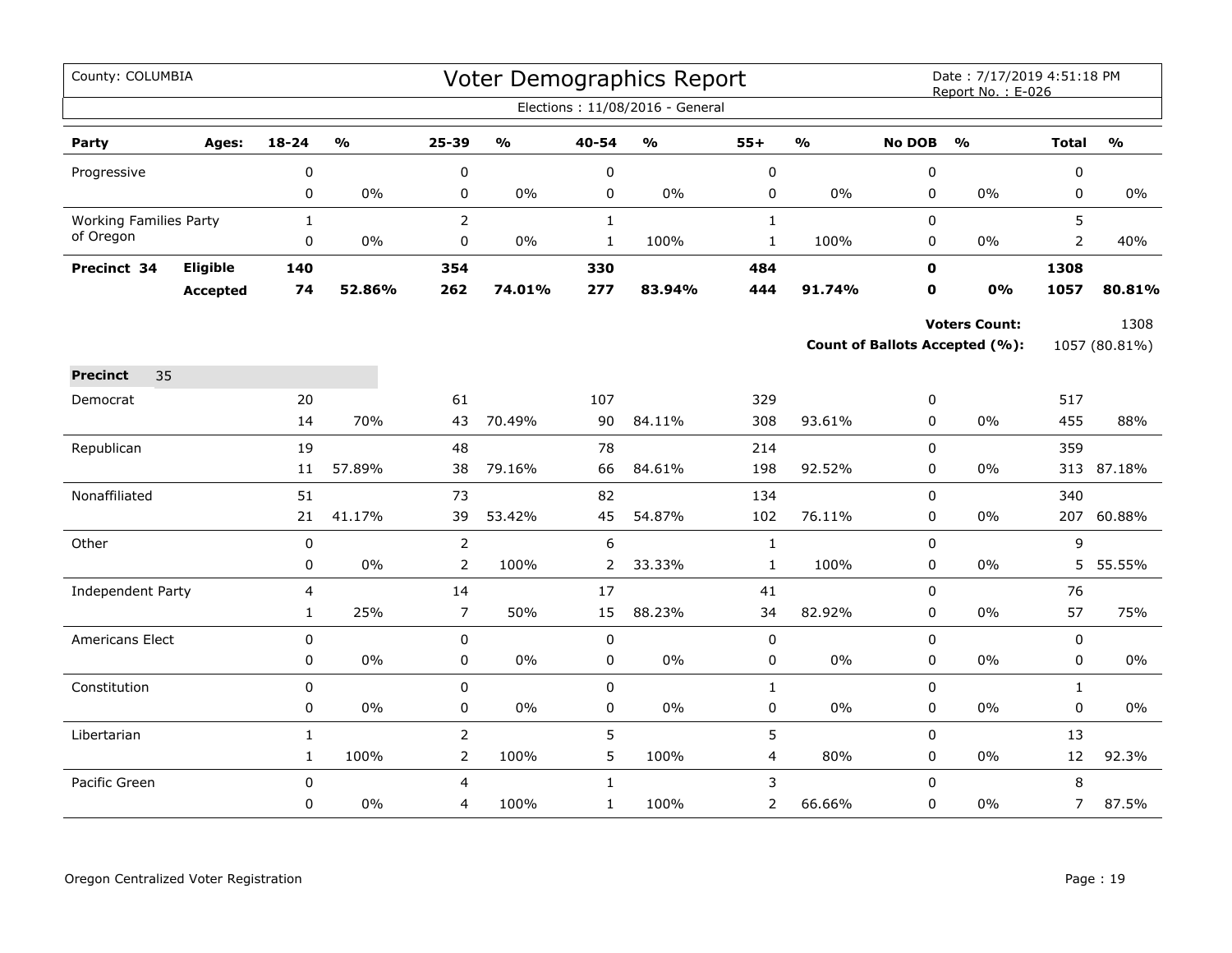| County: COLUMBIA              |                 |              |               |                |               |                | Voter Demographics Report<br>Elections: 11/08/2016 - General |                  |               |               | Date: 7/17/2019 4:51:18 PM<br>Report No.: E-026 |                |               |
|-------------------------------|-----------------|--------------|---------------|----------------|---------------|----------------|--------------------------------------------------------------|------------------|---------------|---------------|-------------------------------------------------|----------------|---------------|
|                               |                 |              |               |                |               |                |                                                              |                  |               |               |                                                 |                |               |
| Party                         | Ages:           | $18 - 24$    | $\frac{0}{0}$ | 25-39          | $\frac{0}{0}$ | 40-54          | %                                                            | $55+$            | $\frac{0}{0}$ | <b>No DOB</b> | O/2                                             | <b>Total</b>   | $\frac{0}{0}$ |
| Progressive                   |                 | 0            |               | $\pmb{0}$      |               | $\pmb{0}$      |                                                              | $\mathbf 0$      |               | $\pmb{0}$     |                                                 | $\pmb{0}$      |               |
|                               |                 | 0            | 0%            | 0              | 0%            | 0              | 0%                                                           | 0                | 0%            | $\mathbf 0$   | $0\%$                                           | $\mathbf 0$    | $0\%$         |
| <b>Working Families Party</b> |                 | $\mathbf{1}$ |               | $\mathbf{1}$   |               | $\overline{4}$ |                                                              | $\overline{2}$   |               | $\Omega$      |                                                 | 8              |               |
| of Oregon                     |                 | $\mathbf{1}$ | 100%          | 0              | 0%            | $\mathbf{1}$   | 25%                                                          | $\overline{2}$   | 100%          | 0             | $0\%$                                           | 4              | 50%           |
| Precinct 35                   | Eligible        | 96           |               | 205            |               | 300            |                                                              | 730              |               | 0             |                                                 | 1331           |               |
|                               | <b>Accepted</b> | 49           | 51.04%        | 135            | 65.85%        | 225            | 75.00%                                                       | 651              | 89.18%        | $\mathbf o$   | 0%                                              | 1060           | 79.64%        |
|                               |                 |              |               |                |               |                |                                                              |                  |               |               | <b>Voters Count:</b>                            |                | 1331          |
|                               |                 |              |               |                |               |                |                                                              |                  |               |               | Count of Ballots Accepted (%):                  |                | 1060 (79.64%) |
| 36<br><b>Precinct</b>         |                 |              |               |                |               |                |                                                              |                  |               |               |                                                 |                |               |
| Democrat                      |                 | 14           |               | 29             |               | 38             |                                                              | 125              |               | 0             |                                                 | 206            |               |
|                               |                 | 10           | 71.42%        | 24             | 82.75%        | 34             | 89.47%                                                       | 122              | 97.6%         | $\pmb{0}$     | 0%                                              |                | 190 92.23%    |
| Republican                    |                 | 13           |               | 17             |               | 29             |                                                              | 94               |               | $\pmb{0}$     |                                                 | 153            |               |
|                               |                 | 11           | 84.61%        | 14             | 82.35%        | 27             | 93.1%                                                        | 91               | 96.8%         | 0             | $0\%$                                           | 143            | 93.46%        |
| Nonaffiliated                 |                 | 18           |               | 30             |               | 36             |                                                              | 32               |               | $\pmb{0}$     |                                                 | 116            |               |
|                               |                 | 6            | 33.33%        | 18             | 60%           | 29             | 80.55%                                                       | 28               | 87.5%         | $\mathbf 0$   | $0\%$                                           |                | 81 69.82%     |
| Other                         |                 | 0            |               | $\overline{2}$ |               | $\pmb{0}$      |                                                              | $\mathbf{1}$     |               | 0             |                                                 | 3              |               |
|                               |                 | 0            | $0\%$         | $\mathbf 1$    | 50%           | $\pmb{0}$      | 0%                                                           | $\mathbf 1$      | 100%          | 0             | 0%                                              | $\overline{2}$ | 66.66%        |
| Independent Party             |                 | $\mathbf 1$  |               | 3              |               | $\overline{2}$ |                                                              | $\boldsymbol{6}$ |               | $\pmb{0}$     |                                                 | 12             |               |
|                               |                 | $\mathbf{1}$ | 100%          | 3              | 100%          | $\overline{2}$ | 100%                                                         | 5                | 83.33%        | $\mathbf 0$   | $0\%$                                           |                | 11 91.66%     |
| <b>Americans Elect</b>        |                 | 0            |               | $\mathbf 0$    |               | $\mathbf 0$    |                                                              | $\mathbf 0$      |               | $\Omega$      |                                                 | $\mathbf 0$    |               |
|                               |                 | 0            | $0\%$         | 0              | 0%            | $\mathbf 0$    | 0%                                                           | 0                | 0%            | $\mathbf 0$   | 0%                                              | 0              | 0%            |
| Constitution                  |                 | 0            |               | $\mathbf{1}$   |               | $\mathsf 0$    |                                                              | $\mathbf{1}$     |               | $\mathbf 0$   |                                                 | $\overline{2}$ |               |
|                               |                 | 0            | 0%            | $\mathbf{1}$   | 100%          | 0              | 0%                                                           | $\mathbf{1}$     | 100%          | 0             | 0%                                              | $\overline{2}$ | 100%          |
| Libertarian                   |                 | $\mathbf{1}$ |               | 0              |               | $\mathsf 0$    |                                                              | 0                |               | $\pmb{0}$     |                                                 | $\mathbf{1}$   |               |
|                               |                 | $\mathbf{1}$ | 100%          | $\pmb{0}$      | 0%            | $\mathbf 0$    | $0\%$                                                        | 0                | $0\%$         | $\mathbf 0$   | $0\%$                                           | $\mathbf{1}$   | 100%          |
| Pacific Green                 |                 | $\pmb{0}$    |               | $\mathbf 0$    |               | $\mathsf 0$    |                                                              | $\mathbf{1}$     |               | $\mathsf 0$   |                                                 | $\mathbf{1}$   |               |
|                               |                 | 0            | $0\%$         | 0              | 0%            | 0              | 0%                                                           | $\mathbf{1}$     | 100%          | 0             | 0%                                              | $\mathbf{1}$   | 100%          |
| Progressive                   |                 | $\mathbf{1}$ |               | $\mathsf 0$    |               | $\mathsf 0$    |                                                              | 0                |               | $\mathsf 0$   |                                                 | $\mathbf{1}$   |               |
|                               |                 | 0            | 0%            | $\mathbf 0$    | 0%            | 0              | 0%                                                           | 0                | 0%            | $\pmb{0}$     | 0%                                              | $\pmb{0}$      | $0\%$         |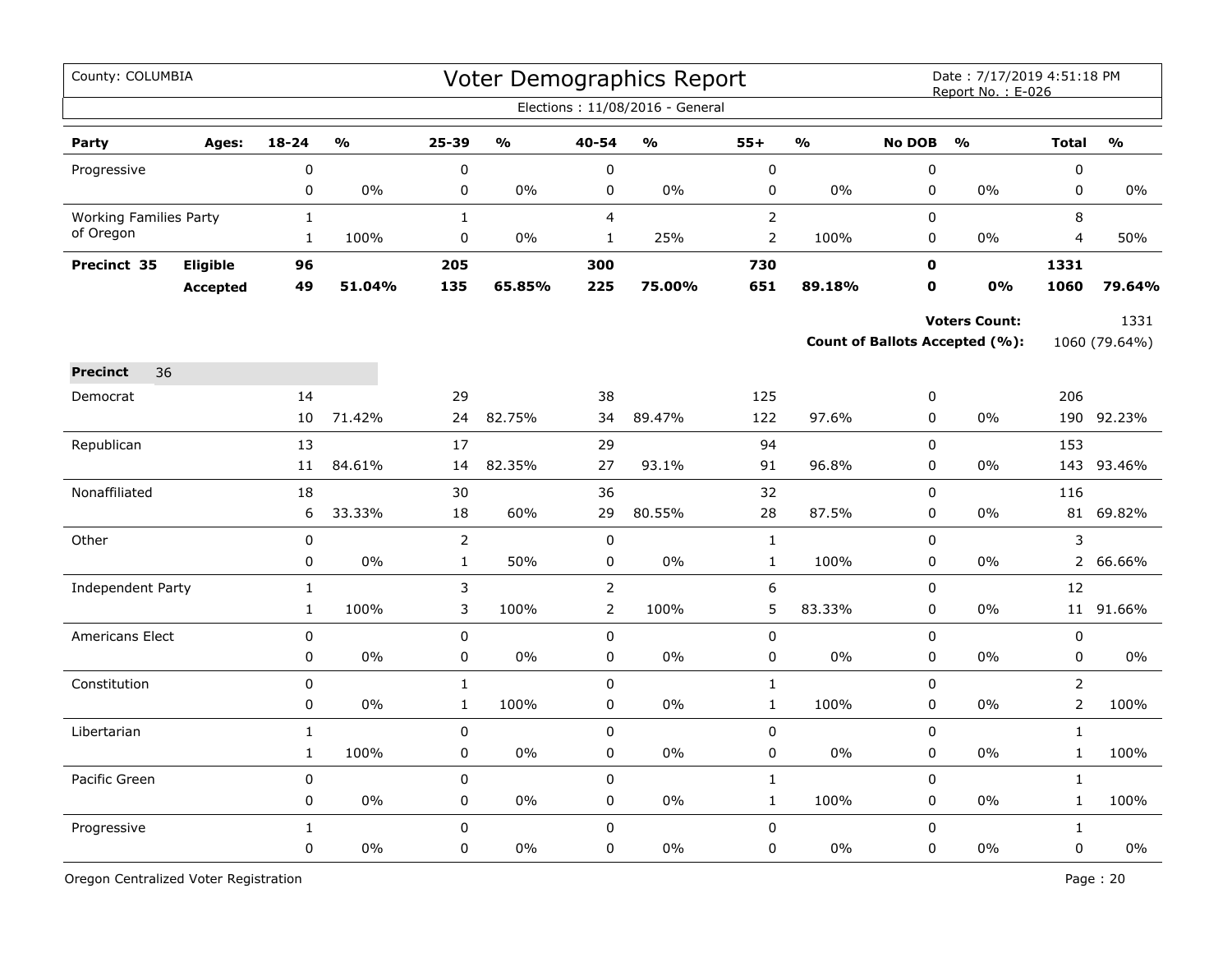| County: COLUMBIA              |          |                |                                   |                |                         |                | Voter Demographics Report         |                |                         |               | Date: 7/17/2019 4:51:18 PM<br>Report No.: E-026 |                |                                   |
|-------------------------------|----------|----------------|-----------------------------------|----------------|-------------------------|----------------|-----------------------------------|----------------|-------------------------|---------------|-------------------------------------------------|----------------|-----------------------------------|
|                               |          |                |                                   |                |                         |                | Elections: 11/08/2016 - General   |                |                         |               |                                                 |                |                                   |
| Party                         | Ages:    | $18 - 24$      | $\mathsf{o}\mathsf{v}_\mathsf{o}$ | 25-39          | $\mathbf{O}/\mathbf{o}$ | 40-54          | $\mathsf{o}\mathsf{v}_\mathsf{o}$ | $55+$          | $\mathbf{O}/\mathbf{o}$ | <b>No DOB</b> | $\mathbf{O}/\mathbf{o}$                         | <b>Total</b>   | $\mathsf{o}\mathsf{v}_\mathsf{o}$ |
| <b>Working Families Party</b> |          | 0              |                                   | $\pmb{0}$      |                         | 0              |                                   | $\pmb{0}$      |                         | 0             |                                                 | 0              |                                   |
| of Oregon                     |          | 0              | $0\%$                             | 0              | $0\%$                   | 0              | 0%                                | 0              | $0\%$                   | $\mathbf 0$   | $0\%$                                           | $\mathbf 0$    | $0\%$                             |
| Precinct 36                   | Eligible | 48             |                                   | 82             |                         | 105            |                                   | 260            |                         | $\mathbf{0}$  |                                                 | 495            |                                   |
|                               | Accepted | 29             | 60.42%                            | 61             | 74.39%                  | 92             | 87.62%                            | 249            | 95.77%                  | 0             | 0%                                              | 431            | 87.07%                            |
|                               |          |                |                                   |                |                         |                |                                   |                |                         |               | <b>Voters Count:</b>                            |                | 495                               |
|                               |          |                |                                   |                |                         |                |                                   |                |                         |               | <b>Count of Ballots Accepted (%):</b>           |                | 431 (87.07%)                      |
| 38<br><b>Precinct</b>         |          |                |                                   |                |                         |                |                                   |                |                         |               |                                                 |                |                                   |
| Democrat                      |          | $11\,$         |                                   | 37             |                         | 23             |                                   | 138            |                         | $\pmb{0}$     |                                                 | 209            |                                   |
|                               |          | 8              | 72.72%                            | 27             | 72.97%                  | 18             | 78.26%                            | 131            | 94.92%                  | 0             | 0%                                              | 184            | 88.03%                            |
| Republican                    |          | 9              |                                   | 21             |                         | 43             |                                   | 93             |                         | $\mathsf 0$   |                                                 | 166            |                                   |
|                               |          | $\overline{7}$ | 77.77%                            | 18             | 85.71%                  | 37             | 86.04%                            | 88             | 94.62%                  | $\mathbf 0$   | $0\%$                                           | 150            | 90.36%                            |
| Nonaffiliated                 |          | 26             |                                   | 33             |                         | 36             |                                   | 46             |                         | $\mathbf 0$   |                                                 | 141            |                                   |
|                               |          | 8              | 30.76%                            | 19             | 57.57%                  | 27             | 75%                               | 38             | 82.6%                   | 0             | 0%                                              | 92             | 65.24%                            |
| Other                         |          | $\mathbf{1}$   |                                   | $\pmb{0}$      |                         | $\mathbf{1}$   |                                   | $\overline{2}$ |                         | $\mathbf 0$   |                                                 | $\overline{4}$ |                                   |
|                               |          | $\mathbf{1}$   | 100%                              | 0              | $0\%$                   | $\mathbf{1}$   | 100%                              | $\overline{2}$ | 100%                    | $\mathbf 0$   | 0%                                              | $\overline{4}$ | 100%                              |
| <b>Independent Party</b>      |          | $1\,$          |                                   | 5              |                         | $\overline{4}$ |                                   | 6              |                         | $\pmb{0}$     |                                                 | 16             |                                   |
|                               |          | 0              | $0\%$                             | $\overline{2}$ | 40%                     | $\overline{4}$ | 100%                              | 3              | 50%                     | 0             | 0%                                              | 9              | 56.25%                            |
| Americans Elect               |          | $\pmb{0}$      |                                   | $\pmb{0}$      |                         | $\mathbf 0$    |                                   | $\pmb{0}$      |                         | $\pmb{0}$     |                                                 | $\pmb{0}$      |                                   |
|                               |          | 0              | $0\%$                             | $\pmb{0}$      | $0\%$                   | $\pmb{0}$      | $0\%$                             | $\pmb{0}$      | $0\%$                   | $\pmb{0}$     | $0\%$                                           | $\pmb{0}$      | $0\%$                             |
| Constitution                  |          | $\mathbf 0$    |                                   | $\mathbf{1}$   |                         | $\mathbf 0$    |                                   | $\mathbf{1}$   |                         | $\mathbf 0$   |                                                 | $\overline{2}$ |                                   |
|                               |          | 0              | $0\%$                             | $\pmb{0}$      | $0\%$                   | $\pmb{0}$      | $0\%$                             | $\mathbf{1}$   | 100%                    | $\mathsf 0$   | $0\%$                                           | $\mathbf{1}$   | 50%                               |
| Libertarian                   |          | $\mathbf 0$    |                                   | $\mathbf{1}$   |                         | $\mathbf{1}$   |                                   | 3              |                         | $\mathbf 0$   |                                                 | 5              |                                   |
|                               |          | 0              | 0%                                | $\mathbf{1}$   | 100%                    | $\mathbf{1}$   | 100%                              | 3              | 100%                    | 0             | 0%                                              | 5              | 100%                              |
| Pacific Green                 |          | 0              |                                   | 0              |                         | $\pmb{0}$      |                                   | $\pmb{0}$      |                         | $\pmb{0}$     |                                                 | $\pmb{0}$      |                                   |
|                               |          | 0              | $0\%$                             | 0              | $0\%$                   | $\mathbf 0$    | $0\%$                             | 0              | $0\%$                   | 0             | $0\%$                                           | 0              | $0\%$                             |
| Progressive                   |          | 0              |                                   | $\mathbf 0$    |                         | $\mathbf 0$    |                                   | $\mathbf{1}$   |                         | $\mathbf 0$   |                                                 | $\mathbf{1}$   |                                   |
|                               |          | 0              | $0\%$                             | 0              | $0\%$                   | $\mathbf 0$    | $0\%$                             | $\mathbf{1}$   | 100%                    | $\pmb{0}$     | $0\%$                                           | $\mathbf{1}$   | 100%                              |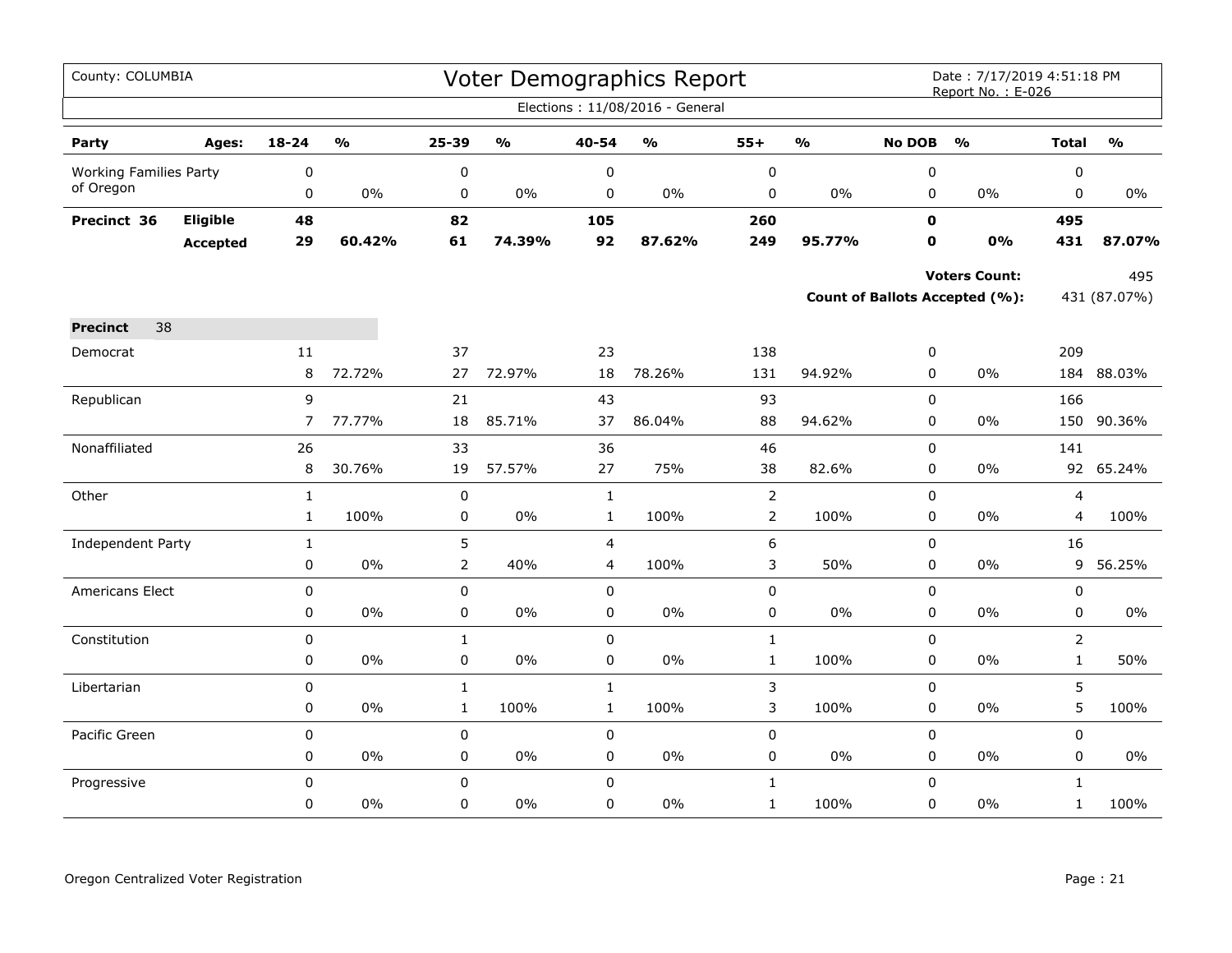| County: COLUMBIA              |                 |              |                         |                |                         |              | Voter Demographics Report<br>Elections: 11/08/2016 - General |                |                                   |               | Date: 7/17/2019 4:51:18 PM<br>Report No.: E-026 |              |                         |
|-------------------------------|-----------------|--------------|-------------------------|----------------|-------------------------|--------------|--------------------------------------------------------------|----------------|-----------------------------------|---------------|-------------------------------------------------|--------------|-------------------------|
|                               |                 |              |                         |                |                         |              |                                                              |                |                                   |               |                                                 |              |                         |
| Party                         | Ages:           | $18 - 24$    | $\mathbf{O}/\mathbf{O}$ | 25-39          | $\mathbf{O}/\mathbf{O}$ | 40-54        | $\mathbf{0}/\mathbf{0}$                                      | $55+$          | $\mathsf{o}\mathsf{v}_\mathsf{o}$ | <b>No DOB</b> | $\frac{1}{2}$                                   | <b>Total</b> | $\mathbf{O}/\mathbf{o}$ |
| <b>Working Families Party</b> |                 | 0            |                         | $\mathbf{1}$   |                         | 0            |                                                              | $\pmb{0}$      |                                   | $\pmb{0}$     |                                                 | $\mathbf{1}$ |                         |
| of Oregon                     |                 | $\pmb{0}$    | 0%                      | $\mathbf{1}$   | 100%                    | $\pmb{0}$    | 0%                                                           | $\pmb{0}$      | $0\%$                             | 0             | $0\%$                                           | $\mathbf{1}$ | 100%                    |
| Precinct 38                   | Eligible        | 48           |                         | 99             |                         | 108          |                                                              | 290            |                                   | $\mathbf 0$   |                                                 | 545          |                         |
|                               | <b>Accepted</b> | 24           | 50.00%                  | 68             | 68.69%                  | 88           | 81.48%                                                       | 267            | 92.07%                            | $\mathbf 0$   | 0%                                              | 447          | 82.02%                  |
|                               |                 |              |                         |                |                         |              |                                                              |                |                                   |               | <b>Voters Count:</b>                            |              | 545                     |
|                               |                 |              |                         |                |                         |              |                                                              |                |                                   |               | Count of Ballots Accepted (%):                  |              | 447 (82.02%)            |
|                               |                 |              |                         |                |                         |              |                                                              |                |                                   |               |                                                 |              |                         |
| 39<br><b>Precinct</b>         |                 |              |                         |                |                         |              |                                                              |                |                                   |               |                                                 |              |                         |
| Democrat                      |                 | 0            |                         | 3              |                         | 5            |                                                              | $\overline{7}$ |                                   | $\pmb{0}$     |                                                 | 15           |                         |
|                               |                 | $\mathbf 0$  | 0%                      | $\overline{2}$ | 66.66%                  | 3            | 60%                                                          | $\overline{7}$ | 100%                              | 0             | $0\%$                                           | 12           | 80%                     |
| Republican                    |                 | $\mathbf{1}$ |                         | 3              |                         | 9            |                                                              | 5              |                                   | $\pmb{0}$     |                                                 | 18           |                         |
|                               |                 | $\mathbf{1}$ | 100%                    | 3              | 100%                    | 9            | 100%                                                         | 5              | 100%                              | $\mathbf 0$   | 0%                                              | 18           | 100%                    |
| Nonaffiliated                 |                 | 0            |                         | 5              |                         | 3            |                                                              | 6              |                                   | 0             |                                                 | 14           |                         |
|                               |                 | 0            | 0%                      | $\overline{4}$ | 80%                     | 3            | 100%                                                         | 5              | 83.33%                            | $\mathbf 0$   | 0%                                              | 12           | 85.71%                  |
| Other                         |                 | 0            |                         | 0              |                         | $\pmb{0}$    |                                                              | $\mathbf 0$    |                                   | $\pmb{0}$     |                                                 | $\pmb{0}$    |                         |
|                               |                 | 0            | 0%                      | 0              | 0%                      | 0            | 0%                                                           | $\pmb{0}$      | 0%                                | $\mathbf 0$   | 0%                                              | 0            | $0\%$                   |
| Independent Party             |                 | 0            |                         | $\mathbf 0$    |                         | $\mathbf{1}$ |                                                              | $\overline{2}$ |                                   | $\mathbf 0$   |                                                 | 3            |                         |
|                               |                 | 0            | 0%                      | 0              | 0%                      | $\mathbf 1$  | 100%                                                         | $\overline{2}$ | 100%                              | $\pmb{0}$     | 0%                                              | 3            | 100%                    |
| Americans Elect               |                 | $\pmb{0}$    |                         | 0              |                         | $\pmb{0}$    |                                                              | $\mathbf 0$    |                                   | 0             |                                                 | 0            |                         |
|                               |                 | 0            | 0%                      | 0              | 0%                      | 0            | 0%                                                           | 0              | $0\%$                             | $\mathbf 0$   | 0%                                              | 0            | 0%                      |
| Constitution                  |                 | 0            |                         | 0              |                         | 0            |                                                              | $\mathbf 0$    |                                   | 0             |                                                 | 0            |                         |
|                               |                 | 0            | 0%                      | 0              | 0%                      | $\pmb{0}$    | 0%                                                           | $\mathbf 0$    | 0%                                | $\mathbf 0$   | 0%                                              | 0            | 0%                      |
| Libertarian                   |                 | 0            |                         | 0              |                         | $\pmb{0}$    |                                                              | $\pmb{0}$      |                                   | $\pmb{0}$     |                                                 | 0            |                         |
|                               |                 | 0            | 0%                      | 0              | 0%                      | 0            | 0%                                                           | 0              | $0\%$                             | 0             | $0\%$                                           | 0            | $0\%$                   |
| Pacific Green                 |                 | 0            |                         | 0              |                         | $\mathbf{1}$ |                                                              | 0              |                                   | $\mathbf 0$   |                                                 | $\mathbf{1}$ |                         |
|                               |                 | 0            | 0%                      | 0              | $0\%$                   | $\mathbf{1}$ | 100%                                                         | $\mathbf 0$    | 0%                                | 0             | 0%                                              | $\mathbf{1}$ | 100%                    |
| Progressive                   |                 | $\mathbf 0$  |                         | $\mathbf 1$    |                         | $\pmb{0}$    |                                                              | $\pmb{0}$      |                                   | $\pmb{0}$     |                                                 | $\mathbf 1$  |                         |
|                               |                 | 0            | 0%                      | $\mathbf{1}$   | 100%                    | 0            | 0%                                                           | 0              | $0\%$                             | 0             | $0\%$                                           | $\mathbf{1}$ | 100%                    |
| <b>Working Families Party</b> |                 | $\mathbf 0$  |                         | 0              |                         | 0            |                                                              | $\mathbf 0$    |                                   | $\mathbf 0$   |                                                 | 0            |                         |
| of Oregon                     |                 | 0            | 0%                      | 0              | 0%                      | 0            | 0%                                                           | $\pmb{0}$      | 0%                                | 0             | 0%                                              | $\mathsf 0$  | $0\%$                   |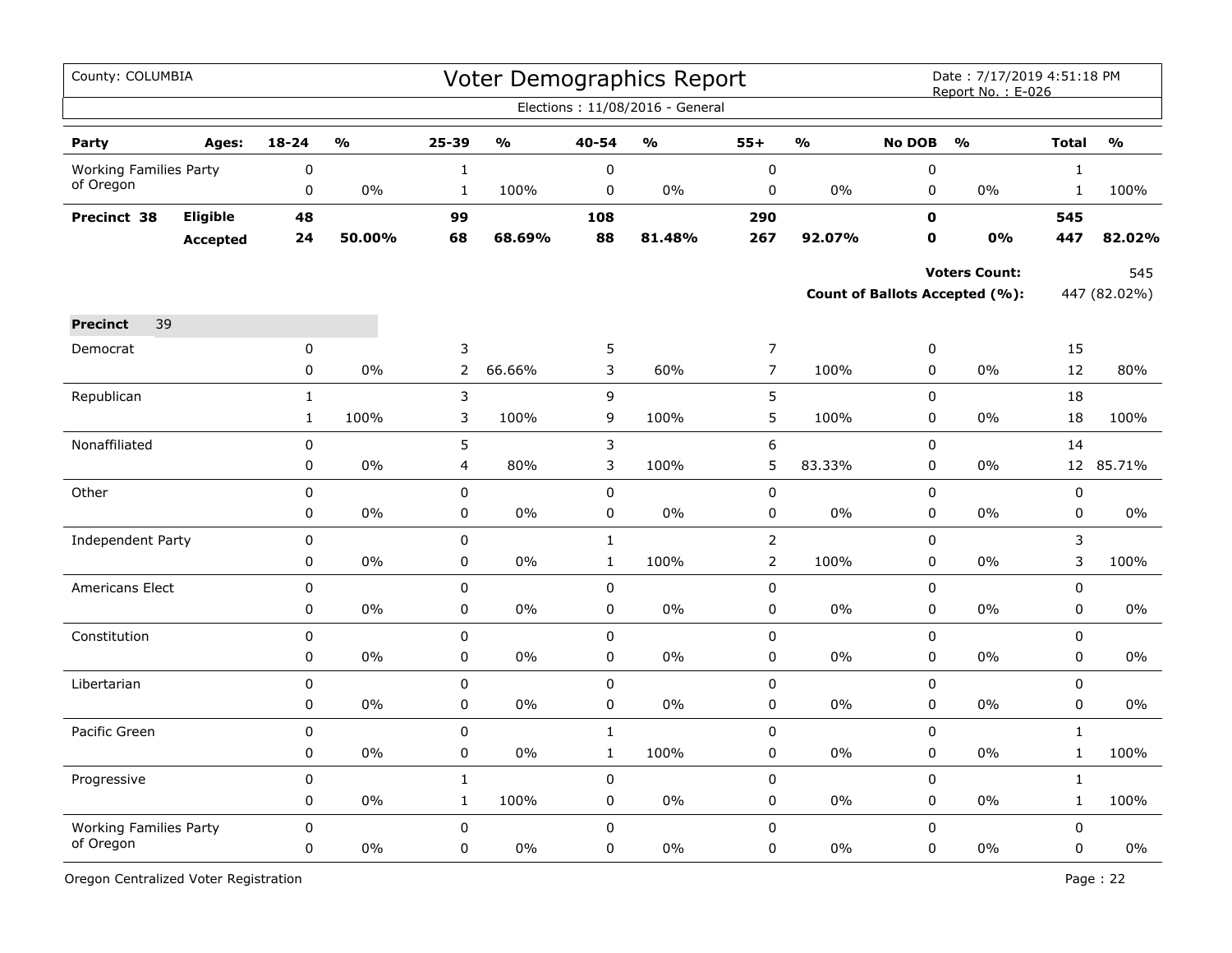| County: COLUMBIA                           |                 |              |                         |                |                                   |                | <b>Voter Demographics Report</b>  |                |                         |               | Date: 7/17/2019 4:51:18 PM<br>Report No.: E-026 |                |                         |
|--------------------------------------------|-----------------|--------------|-------------------------|----------------|-----------------------------------|----------------|-----------------------------------|----------------|-------------------------|---------------|-------------------------------------------------|----------------|-------------------------|
|                                            |                 |              |                         |                |                                   |                | Elections: 11/08/2016 - General   |                |                         |               |                                                 |                |                         |
| Party                                      | Ages:           | $18 - 24$    | $\mathbf{0}/\mathbf{0}$ | 25-39          | $\mathsf{o}\mathsf{v}_\mathsf{o}$ | 40-54          | $\mathsf{o}\mathsf{v}_\mathsf{o}$ | $55+$          | $\mathbf{0}/\mathbf{0}$ | <b>No DOB</b> | $\frac{1}{2}$                                   | <b>Total</b>   | $\mathbf{O}/\mathbf{O}$ |
| Precinct 39                                | Eligible        | $\mathbf{1}$ |                         | 12             |                                   | 19             |                                   | 20             |                         | 0             |                                                 | 52             |                         |
|                                            | <b>Accepted</b> | $\mathbf{1}$ | 100.00%                 | 10             | 83.33%                            | 17             | 89.47%                            | 19             | 95.00%                  | $\mathbf 0$   | 0%                                              | 47             | 90.38%                  |
|                                            |                 |              |                         |                |                                   |                |                                   |                |                         |               | <b>Voters Count:</b>                            |                | 52                      |
|                                            |                 |              |                         |                |                                   |                |                                   |                |                         |               | Count of Ballots Accepted (%):                  |                | 47 (90.38%)             |
| 40<br><b>Precinct</b>                      |                 |              |                         |                |                                   |                |                                   |                |                         |               |                                                 |                |                         |
| Democrat                                   |                 | 27           |                         | 58             |                                   | 76             |                                   | 258            |                         | 0             |                                                 | 419            |                         |
|                                            |                 | 19           | 70.37%                  | 43             | 74.13%                            | 68             | 89.47%                            | 241            | 93.41%                  | 0             | $0\%$                                           |                | 371 88.54%              |
| Republican                                 |                 | 27           |                         | 50             |                                   | 80             |                                   | 208            |                         | 0             |                                                 | 365            |                         |
|                                            |                 | 20           | 74.07%                  | 39             | 78%                               | 74             | 92.5%                             | 201            | 96.63%                  | 0             | 0%                                              | 334            | 91.5%                   |
| Nonaffiliated                              |                 | 38           |                         | 65             |                                   | 72             |                                   | 79             |                         | $\mathbf 0$   |                                                 | 254            |                         |
|                                            |                 | 16           | 42.1%                   | 33             | 50.76%                            | 47             | 65.27%                            | 53             | 67.08%                  | 0             | 0%                                              | 149            | 58.66%                  |
| Other                                      |                 | 0            |                         | $\overline{2}$ |                                   | $\overline{2}$ |                                   | $\mathbf{1}$   |                         | 0             |                                                 | 5              |                         |
|                                            |                 | 0            | $0\%$                   | $\mathbf{1}$   | 50%                               | $\mathbf{1}$   | 50%                               | $\mathbf{1}$   | 100%                    | 0             | 0%                                              | 3              | 60%                     |
| Independent Party                          |                 | 6            |                         | 5              |                                   | 14             |                                   | 23             |                         | 0             |                                                 | 48             |                         |
|                                            |                 | 3            | 50%                     | 3              | 60%                               | 12             | 85.71%                            | 22             | 95.65%                  | 0             | $0\%$                                           |                | 40 83.33%               |
| Americans Elect                            |                 | 0            |                         | $\pmb{0}$      |                                   | $\pmb{0}$      |                                   | 0              |                         | $\mathbf 0$   |                                                 | 0              |                         |
|                                            |                 | 0            | $0\%$                   | $\pmb{0}$      | $0\%$                             | $\mathsf 0$    | 0%                                | $\pmb{0}$      | $0\%$                   | 0             | $0\%$                                           | 0              | $0\%$                   |
| Constitution                               |                 | $\mathbf 0$  |                         | $\mathbf{1}$   |                                   | $\mathbf{1}$   |                                   | 0              |                         | 0             |                                                 | $\overline{2}$ |                         |
|                                            |                 | 0            | $0\%$                   | $\mathbf{1}$   | 100%                              | $\mathbf{1}$   | 100%                              | 0              | 0%                      | $\pmb{0}$     | 0%                                              | $\overline{2}$ | 100%                    |
| Libertarian                                |                 | $\mathbf 0$  |                         | 3              |                                   | $\mathbf{1}$   |                                   | $\overline{2}$ |                         | $\mathbf 0$   |                                                 | 6              |                         |
|                                            |                 | 0            | 0%                      | $\overline{2}$ | 66.66%                            | $\mathbf{1}$   | 100%                              | $\overline{2}$ | 100%                    | 0             | 0%                                              |                | 5 83.33%                |
| Pacific Green                              |                 | $\mathbf{1}$ |                         | $\mathbf 1$    |                                   | $\mathbf{1}$   |                                   | $\pmb{0}$      |                         | $\mathbf 0$   |                                                 | 3              |                         |
|                                            |                 | $\mathbf{1}$ | 100%                    | $\mathbf{1}$   | 100%                              | 0              | $0\%$                             | 0              | 0%                      | 0             | 0%                                              | $\overline{2}$ | 66.66%                  |
| Progressive                                |                 | 0            |                         | 0              |                                   | $\pmb{0}$      |                                   | $\pmb{0}$      |                         | $\pmb{0}$     |                                                 | 0              |                         |
|                                            |                 | 0            | 0%                      | 0              | $0\%$                             | 0              | $0\%$                             | 0              | 0%                      | $\pmb{0}$     | 0%                                              | 0              | 0%                      |
| <b>Working Families Party</b><br>of Oregon |                 | $\mathbf{1}$ |                         | $\overline{2}$ |                                   | 3              |                                   | $\pmb{0}$      |                         | 0             |                                                 | 6              |                         |
|                                            |                 | $\mathbf{1}$ | 100%                    | 0              | $0\%$                             | $\overline{2}$ | 66.66%                            | 0              | $0\%$                   | $\pmb{0}$     | 0%                                              | 3              | 50%                     |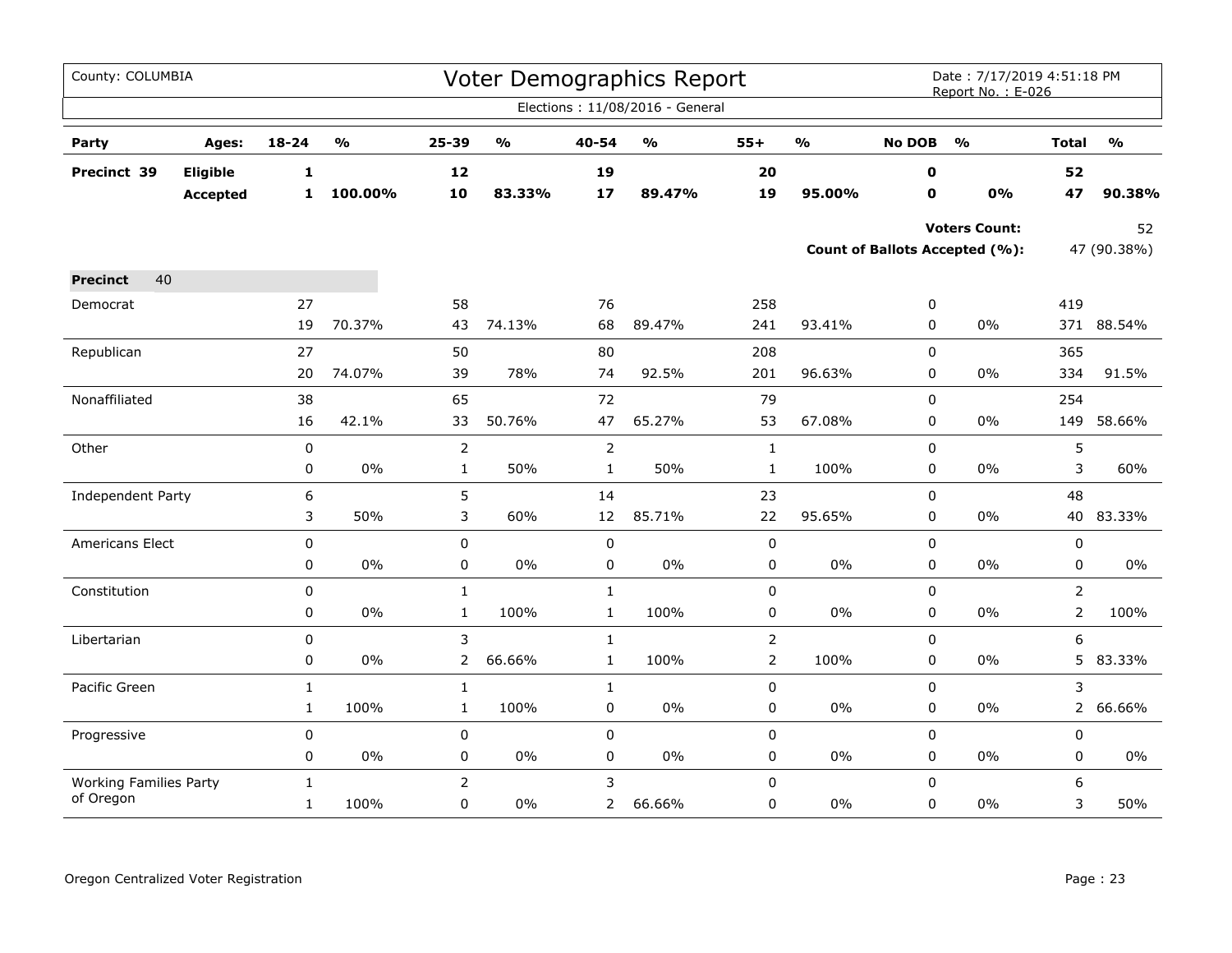| County: COLUMBIA              |                                    |                |        |                |        |                | Voter Demographics Report<br>Elections: 11/08/2016 - General |                |                                   |               | Date: 7/17/2019 4:51:18 PM<br>Report No.: E-026        |              |                                   |
|-------------------------------|------------------------------------|----------------|--------|----------------|--------|----------------|--------------------------------------------------------------|----------------|-----------------------------------|---------------|--------------------------------------------------------|--------------|-----------------------------------|
| Party                         | Ages:                              | $18 - 24$      | %      | 25-39          | %      | 40-54          | $\mathsf{o}\mathsf{v}_\mathsf{o}$                            | $55+$          | $\mathsf{o}\mathsf{v}_\mathsf{o}$ | <b>No DOB</b> | $\frac{1}{2}$                                          | <b>Total</b> | $\mathsf{o}\mathsf{v}_\mathsf{o}$ |
| Precinct 40                   | <b>Eligible</b><br><b>Accepted</b> | 100<br>60      | 60.00% | 187<br>123     | 65.78% | 250<br>206     | 82.40%                                                       | 571<br>520     | 91.07%                            | 0<br>0        | 0%                                                     | 1108<br>909  | 82.04%                            |
|                               |                                    |                |        |                |        |                |                                                              |                |                                   |               | <b>Voters Count:</b><br>Count of Ballots Accepted (%): |              | 1108<br>909 (82.04%)              |
| 41<br><b>Precinct</b>         |                                    |                |        |                |        |                |                                                              |                |                                   |               |                                                        |              |                                   |
| Democrat                      |                                    | 17             |        | 60             |        | 100            |                                                              | 224            |                                   | 0             |                                                        | 401          |                                   |
|                               |                                    | $11\,$         | 64.7%  | 45             | 75%    | 87             | 87%                                                          | 201            | 89.73%                            | $\pmb{0}$     | 0%                                                     | 344          | 85.78%                            |
| Republican                    |                                    | 42             |        | 94             |        | 128            |                                                              | 199            |                                   | $\mathbf 0$   |                                                        | 463          |                                   |
|                               |                                    | 32             | 76.19% | 77             | 81.91% | 111            | 86.71%                                                       | 184            | 92.46%                            | 0             | 0%                                                     |              | 404 87.25%                        |
| Nonaffiliated                 |                                    | 75             |        | 179            |        | 119            |                                                              | 117            |                                   | $\mathbf 0$   |                                                        | 490          |                                   |
|                               |                                    | 27             | 36%    | 101            | 56.42% | 80             | 67.22%                                                       | 82             | 70.08%                            | $\mathbf 0$   | 0%                                                     | 290          | 59.18%                            |
| Other                         |                                    | 1              |        | $\overline{7}$ |        | 5              |                                                              | $\overline{4}$ |                                   | $\mathbf 0$   |                                                        | 17           |                                   |
|                               |                                    | 0              | 0%     | 4              | 57.14% | 3              | 60%                                                          | 4              | 100%                              | 0             | 0%                                                     | 11           | 64.7%                             |
| Independent Party             |                                    | 9              |        | 25             |        | 16             |                                                              | 18             |                                   | $\mathbf 0$   |                                                        | 68           |                                   |
|                               |                                    | 3              | 33.33% | 14             | 56%    | 11             | 68.75%                                                       | 17             | 94.44%                            | 0             | $0\%$                                                  | 45           | 66.17%                            |
| Americans Elect               |                                    | 0              |        | $\pmb{0}$      |        | $\mathbf 0$    |                                                              | $\mathbf 0$    |                                   | $\pmb{0}$     |                                                        | $\mathbf 0$  |                                   |
|                               |                                    | 0              | 0%     | $\pmb{0}$      | 0%     | $\mathbf 0$    | 0%                                                           | 0              | $0\%$                             | 0             | 0%                                                     | 0            | 0%                                |
| Constitution                  |                                    | 0              |        | $\mathbf{1}$   |        | 6              |                                                              | $\mathbf{1}$   |                                   | $\mathbf 0$   |                                                        | 8            |                                   |
|                               |                                    | 0              | 0%     | $\mathbf 0$    | $0\%$  | 5              | 83.33%                                                       | $\mathbf 1$    | 100%                              | 0             | 0%                                                     | 6            | 75%                               |
| Libertarian                   |                                    | $\overline{2}$ |        | 13             |        | 5              |                                                              | $\mathbf 1$    |                                   | 0             |                                                        | 21           |                                   |
|                               |                                    | $\mathbf{1}$   | 50%    | 13             | 100%   | 5              | 100%                                                         | $\mathbf{1}$   | 100%                              | 0             | $0\%$                                                  | 20           | 95.23%                            |
| Pacific Green                 |                                    | 0              |        | $\mathbf 1$    |        | $\overline{2}$ |                                                              | $\mathbf 1$    |                                   | $\mathsf 0$   |                                                        | 4            |                                   |
|                               |                                    | 0              | 0%     | $\mathbf{1}$   | 100%   | $\overline{2}$ | 100%                                                         | $\mathbf{1}$   | 100%                              | 0             | 0%                                                     | 4            | 100%                              |
| Progressive                   |                                    | 0              |        | $\pmb{0}$      |        | 0              |                                                              | 0              |                                   | $\pmb{0}$     |                                                        | 0            |                                   |
|                               |                                    | 0              | 0%     | $\pmb{0}$      | 0%     | 0              | 0%                                                           | 0              | 0%                                | $\pmb{0}$     | 0%                                                     | 0            | 0%                                |
| <b>Working Families Party</b> |                                    | $\mathbf 0$    |        | $\overline{2}$ |        | $\mathbf 0$    |                                                              | $\mathbf{1}$   |                                   | $\mathbf 0$   |                                                        | 3            |                                   |
| of Oregon                     |                                    | 0              | $0\%$  | $\mathbf{1}$   | 50%    | 0              | $0\%$                                                        | 0              | 0%                                | 0             | $0\%$                                                  |              | 1 33.33%                          |
| Precinct 41                   | Eligible                           | 146            |        | 382            |        | 381            |                                                              | 566            |                                   | $\mathbf o$   |                                                        | 1475         |                                   |
|                               | Accepted                           | 74             | 50.68% | 256            | 67.02% | 304            | 79.79%                                                       | 491            | 86.75%                            | 0             | 0%                                                     | 1125         | 76.27%                            |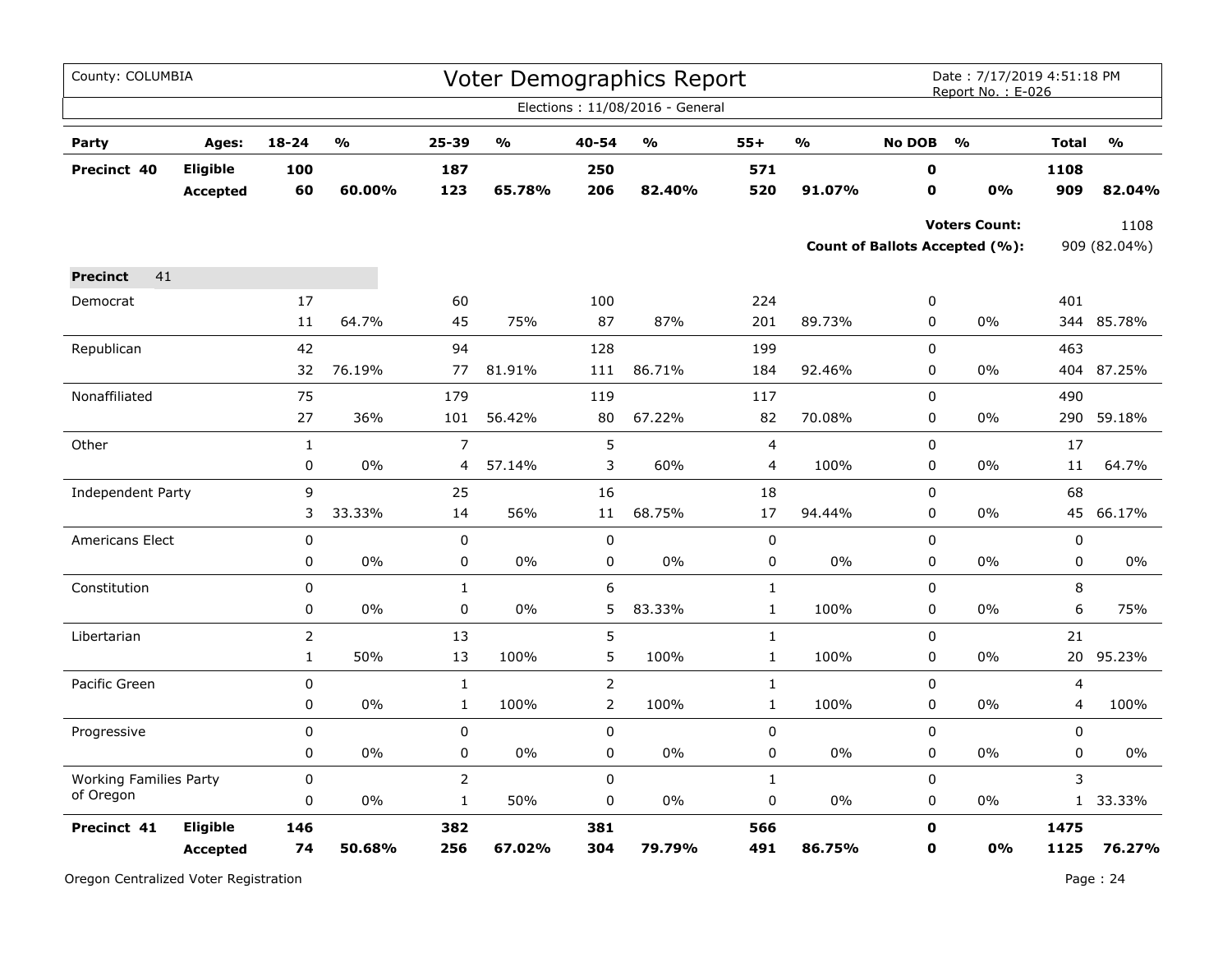| County: COLUMBIA              |          |                |                         |              |                                   |              | <b>Voter Demographics Report</b> |                |                         |               | Date: 7/17/2019 4:51:18 PM<br>Report No.: E-026 |                |                         |
|-------------------------------|----------|----------------|-------------------------|--------------|-----------------------------------|--------------|----------------------------------|----------------|-------------------------|---------------|-------------------------------------------------|----------------|-------------------------|
|                               |          |                |                         |              |                                   |              | Elections: 11/08/2016 - General  |                |                         |               |                                                 |                |                         |
| Party                         | Ages:    | $18 - 24$      | $\mathbf{O}/\mathbf{O}$ | 25-39        | $\mathsf{o}\mathsf{v}_\mathsf{o}$ | 40-54        | $\mathbf{O}/\mathbf{o}$          | $55+$          | $\mathbf{O}/\mathbf{O}$ | <b>No DOB</b> | $\frac{0}{0}$                                   | <b>Total</b>   | $\mathbf{O}/\mathbf{o}$ |
|                               |          |                |                         |              |                                   |              |                                  |                |                         |               | <b>Voters Count:</b>                            |                | 1475                    |
|                               |          |                |                         |              |                                   |              |                                  |                |                         |               | <b>Count of Ballots Accepted (%):</b>           |                | 1125 (76.27%)           |
| <b>Precinct</b><br>44         |          |                |                         |              |                                   |              |                                  |                |                         |               |                                                 |                |                         |
| Democrat                      |          | 10             |                         | 31           |                                   | 40           |                                  | 147            |                         | 0             |                                                 | 228            |                         |
|                               |          | 6              | 60%                     | 23           | 74.19%                            | 36           | 90%                              | 133            | 90.47%                  | 0             | 0%                                              | 198            | 86.84%                  |
| Republican                    |          | 17             |                         | 48           |                                   | 73           |                                  | 183            |                         | 0             |                                                 | 321            |                         |
|                               |          | 11             | 64.7%                   | 39           | 81.25%                            | 65           | 89.04%                           | 165            | 90.16%                  | 0             | $0\%$                                           | 280            | 87.22%                  |
| Nonaffiliated                 |          | 30             |                         | 56           |                                   | 67           |                                  | 80             |                         | $\mathbf 0$   |                                                 | 233            |                         |
|                               |          | 11             | 36.66%                  | 32           | 57.14%                            | 49           | 73.13%                           | 65             | 81.25%                  | 0             | 0%                                              |                | 157 67.38%              |
| Other                         |          | $\mathbf 0$    |                         | 3            |                                   | $\mathbf 0$  |                                  | $\mathbf 1$    |                         | 0             |                                                 | 4              |                         |
|                               |          | 0              | 0%                      | $\mathbf{1}$ | 33.33%                            | 0            | 0%                               | $\mathbf{1}$   | 100%                    | 0             | 0%                                              | 2              | 50%                     |
| Independent Party             |          | 10             |                         | 6            |                                   | 9            |                                  | 19             |                         | 0             |                                                 | 44             |                         |
|                               |          | 8              | 80%                     | 5            | 83.33%                            | 8            | 88.88%                           | 18             | 94.73%                  | 0             | $0\%$                                           | 39             | 88.63%                  |
| Americans Elect               |          | $\pmb{0}$      |                         | $\pmb{0}$    |                                   | 0            |                                  | 0              |                         | 0             |                                                 | $\pmb{0}$      |                         |
|                               |          | 0              | 0%                      | 0            | 0%                                | 0            | 0%                               | 0              | 0%                      | $\mathbf 0$   | $0\%$                                           | 0              | 0%                      |
| Constitution                  |          | 0              |                         | $\pmb{0}$    |                                   | 0            |                                  | 4              |                         | 0             |                                                 | $\overline{4}$ |                         |
|                               |          | 0              | 0%                      | 0            | 0%                                | 0            | 0%                               | 4              | 100%                    | 0             | 0%                                              | 4              | 100%                    |
| Libertarian                   |          | $\overline{2}$ |                         | 3            |                                   | 4            |                                  | 6              |                         | $\pmb{0}$     |                                                 | 15             |                         |
|                               |          | 0              | 0%                      | 3            | 100%                              | 4            | 100%                             | 6              | 100%                    | $\mathbf 0$   | $0\%$                                           | 13             | 86.66%                  |
| Pacific Green                 |          | 0              |                         | $\mathbf{1}$ |                                   | 0            |                                  | $\overline{2}$ |                         | $\pmb{0}$     |                                                 | 3              |                         |
|                               |          | 0              | 0%                      | $\mathbf{1}$ | 100%                              | 0            | 0%                               | $\mathbf{1}$   | 50%                     | $\mathbf 0$   | $0\%$                                           |                | 2 66.66%                |
| Progressive                   |          | 0              |                         | $\pmb{0}$    |                                   | 0            |                                  | 0              |                         | 0             |                                                 | $\pmb{0}$      |                         |
|                               |          | 0              | $0\%$                   | 0            | 0%                                | 0            | $0\%$                            | 0              | $0\%$                   | 0             | $0\%$                                           | 0              | 0%                      |
| <b>Working Families Party</b> |          | 0              |                         | $\mathbf{1}$ |                                   | $\mathbf{1}$ |                                  | 0              |                         | 0             |                                                 | 2              |                         |
| of Oregon                     |          | $\pmb{0}$      | 0%                      | $\mathbf{1}$ | 100%                              | 0            | 0%                               | 0              | $0\%$                   | 0             | $0\%$                                           | $\mathbf{1}$   | 50%                     |
| Precinct 44                   | Eligible | 69             |                         | 149          |                                   | 194          |                                  | 442            |                         | $\mathbf o$   |                                                 | 854            |                         |
|                               | Accepted | 36             | 52.17%                  | 105          | 70.47%                            | 162          | 83.51%                           | 393            | 88.91%                  | $\mathbf 0$   | 0%                                              | 696            | 81.50%                  |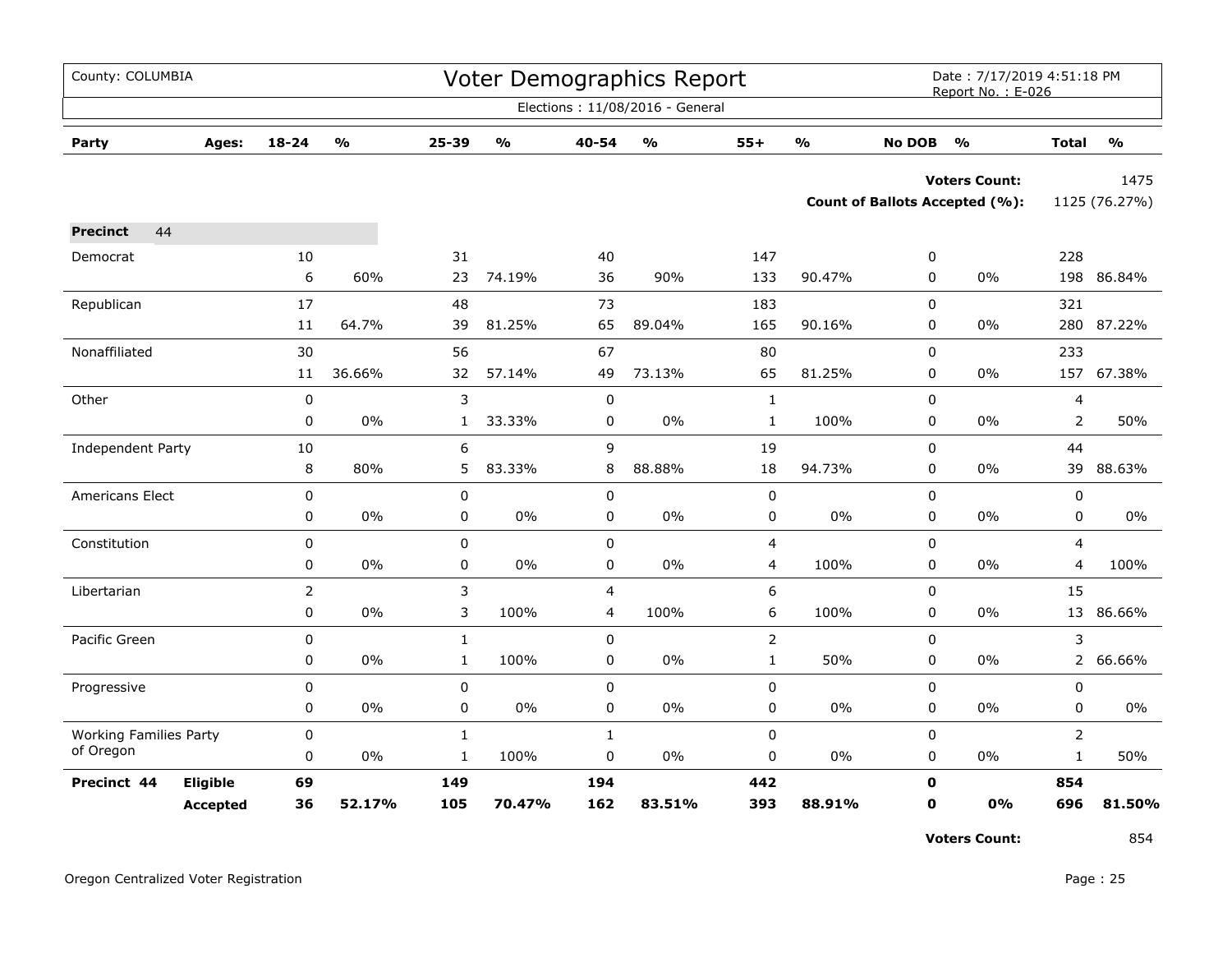| County: COLUMBIA              |                 |             |               |                |               |                | <b>Voter Demographics Report</b>  |                |                         |               | Date: 7/17/2019 4:51:18 PM<br>Report No.: E-026 |                |               |  |
|-------------------------------|-----------------|-------------|---------------|----------------|---------------|----------------|-----------------------------------|----------------|-------------------------|---------------|-------------------------------------------------|----------------|---------------|--|
|                               |                 |             |               |                |               |                | Elections: 11/08/2016 - General   |                |                         |               |                                                 |                |               |  |
| Party                         | Ages:           | $18 - 24$   | $\frac{0}{0}$ | 25-39          | $\frac{1}{2}$ | 40-54          | $\mathsf{o}\mathsf{v}_\mathsf{o}$ | $55+$          | $\mathbf{O}/\mathbf{o}$ | <b>No DOB</b> | $\frac{1}{2}$                                   | <b>Total</b>   | $\frac{1}{2}$ |  |
|                               |                 |             |               |                |               |                |                                   |                |                         |               | <b>Count of Ballots Accepted (%):</b>           | 696 (81.50%)   |               |  |
| 46<br><b>Precinct</b>         |                 |             |               |                |               |                |                                   |                |                         |               |                                                 |                |               |  |
| Democrat                      |                 | 16          |               | 23             |               | 38             |                                   | 162            |                         | 0             |                                                 | 239            |               |  |
|                               |                 | 8           | 50%           | 16             | 69.56%        | 35             | 92.1%                             | 146            | 90.12%                  | $\Omega$      | $0\%$                                           |                | 205 85.77%    |  |
| Republican                    |                 | 11          |               | 30             |               | 67             |                                   | 127            |                         | 0             |                                                 | 235            |               |  |
|                               |                 | 10          | 90.9%         | 23             | 76.66%        | 62             | 92.53%                            | 117            | 92.12%                  | 0             | 0%                                              |                | 212 90.21%    |  |
| Nonaffiliated                 |                 | 36          |               | 53             |               | 56             |                                   | 74             |                         | $\Omega$      |                                                 | 219            |               |  |
|                               |                 | 9           | 25%           | 25             | 47.16%        | 40             | 71.42%                            | 60             | 81.08%                  | 0             | 0%                                              |                | 134 61.18%    |  |
| Other                         |                 | 0           |               | $\mathbf{1}$   |               | $\overline{2}$ |                                   | 4              |                         | 0             |                                                 | $\overline{7}$ |               |  |
|                               |                 | 0           | 0%            | $\mathbf{1}$   | 100%          | $\overline{2}$ | 100%                              | 4              | 100%                    | 0             | 0%                                              | $\overline{7}$ | 100%          |  |
| Independent Party             |                 | 3           |               | $\overline{7}$ |               | 5              |                                   | 10             |                         | 0             |                                                 | 25             |               |  |
|                               |                 | 2           | 66.66%        | 4              | 57.14%        | 5              | 100%                              | 8              | 80%                     | 0             | 0%                                              | 19             | 76%           |  |
| <b>Americans Elect</b>        |                 | 0           |               | 0              |               | $\mathbf 0$    |                                   | $\pmb{0}$      |                         | 0             |                                                 | 0              |               |  |
|                               |                 | 0           | 0%            | 0              | $0\%$         | 0              | $0\%$                             | $\pmb{0}$      | $0\%$                   | 0             | 0%                                              | 0              | 0%            |  |
| Constitution                  |                 | $\pmb{0}$   |               | 0              |               | 0              |                                   | $\mathbf{1}$   |                         | 0             |                                                 | $\mathbf{1}$   |               |  |
|                               |                 | 0           | 0%            | 0              | $0\%$         | 0              | $0\%$                             | $\mathbf{1}$   | 100%                    | 0             | $0\%$                                           | $\mathbf{1}$   | 100%          |  |
| Libertarian                   |                 | $\mathbf 0$ |               | $\overline{2}$ |               | $\mathbf{1}$   |                                   | $\overline{2}$ |                         | 0             |                                                 | 5              |               |  |
|                               |                 | 0           | $0\%$         | 0              | $0\%$         | $\mathbf{1}$   | 100%                              | $\mathbf{1}$   | 50%                     | $\Omega$      | 0%                                              | $\overline{2}$ | 40%           |  |
| Pacific Green                 |                 | 0           |               | 0              |               | $\mathbf 0$    |                                   | $\mathbf{1}$   |                         | 0             |                                                 | $\mathbf{1}$   |               |  |
|                               |                 | 0           | 0%            | 0              | $0\%$         | 0              | $0\%$                             | $\mathbf{1}$   | 100%                    | 0             | $0\%$                                           | $\mathbf{1}$   | 100%          |  |
| Progressive                   |                 | 0           |               | 0              |               | $\pmb{0}$      |                                   | $\pmb{0}$      |                         | 0             |                                                 | 0              |               |  |
|                               |                 | 0           | 0%            | 0              | $0\%$         | 0              | $0\%$                             | 0              | 0%                      | 0             | $0\%$                                           | 0              | 0%            |  |
| <b>Working Families Party</b> |                 | 0           |               | $\mathbf{1}$   |               | $\pmb{0}$      |                                   | $\pmb{0}$      |                         | 0             |                                                 | $\mathbf{1}$   |               |  |
| of Oregon                     |                 | 0           | 0%            | 0              | $0\%$         | 0              | 0%                                | 0              | 0%                      | 0             | 0%                                              | 0              | 0%            |  |
| Precinct 46                   | Eligible        | 66          |               | 117            |               | 169            |                                   | 381            |                         | $\mathbf 0$   |                                                 | 733            |               |  |
|                               | <b>Accepted</b> | 29          | 43.94%        | 69             | 58.97%        | 145            | 85.80%                            | 338            | 88.71%                  | $\mathbf 0$   | 0%                                              | 581            | 79.26%        |  |

**Count of Ballots Accepted (%):** 581 (79.26%)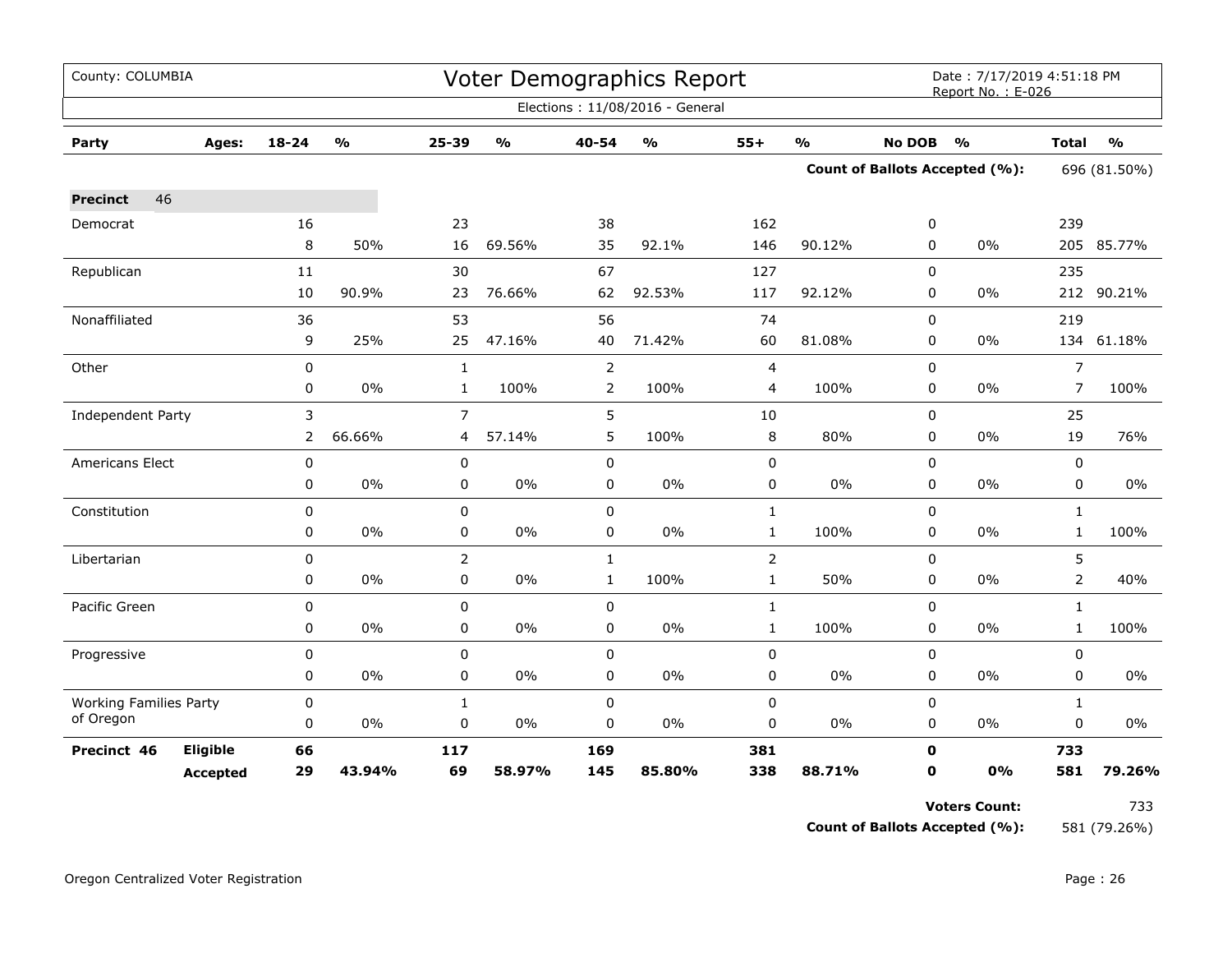| County: COLUMBIA              |                 |                |               |              |               |                | <b>Voter Demographics Report</b> |                |               |               | Date: 7/17/2019 4:51:18 PM<br>Report No.: E-026 |                |               |
|-------------------------------|-----------------|----------------|---------------|--------------|---------------|----------------|----------------------------------|----------------|---------------|---------------|-------------------------------------------------|----------------|---------------|
|                               |                 |                |               |              |               |                | Elections: 11/08/2016 - General  |                |               |               |                                                 |                |               |
| Party                         | Ages:           | $18 - 24$      | $\frac{0}{0}$ | 25-39        | $\frac{0}{0}$ | 40-54          | $\frac{1}{2}$                    | $55+$          | $\frac{1}{2}$ | <b>No DOB</b> | $\frac{1}{2}$                                   | <b>Total</b>   | $\frac{1}{2}$ |
| 47<br><b>Precinct</b>         |                 |                |               |              |               |                |                                  |                |               |               |                                                 |                |               |
| Democrat                      |                 | 19             |               | 60           |               | 83             |                                  | 244            |               | 0             |                                                 | 406            |               |
|                               |                 | 15             | 78.94%        | 47           | 78.33%        | 74             | 89.15%                           | 232            | 95.08%        | 0             | 0%                                              | 368            | 90.64%        |
| Republican                    |                 | 9              |               | 33           |               | 70             |                                  | 145            |               | 0             |                                                 | 257            |               |
|                               |                 | $\overline{7}$ | 77.77%        | 25           | 75.75%        | 56             | 80%                              | 141            | 97.24%        | 0             | 0%                                              | 229            | 89.1%         |
| Nonaffiliated                 |                 | 30             |               | 63           |               | 67             |                                  | 79             |               | 0             |                                                 | 239            |               |
|                               |                 | 10             | 33.33%        | 36           | 57.14%        | 42             | 62.68%                           | 61             | 77.21%        | 0             | 0%                                              | 149            | 62.34%        |
| Other                         |                 | $\mathbf 0$    |               | 2            |               | $\pmb{0}$      |                                  | $\overline{4}$ |               | $\mathbf 0$   |                                                 | 6              |               |
|                               |                 | 0              | 0%            | 0            | $0\%$         | 0              | $0\%$                            | 4              | 100%          | 0             | $0\%$                                           | $\overline{4}$ | 66.66%        |
| Independent Party             |                 | $\mathbf{1}$   |               | 8            |               | 9              |                                  | 16             |               | 0             |                                                 | 34             |               |
|                               |                 | $\mathbf{1}$   | 100%          | 6            | 75%           | 8              | 88.88%                           | 16             | 100%          | 0             | 0%                                              |                | 31 91.17%     |
| Americans Elect               |                 | $\pmb{0}$      |               | 0            |               | $\pmb{0}$      |                                  | $\pmb{0}$      |               | 0             |                                                 | 0              |               |
|                               |                 | 0              | 0%            | 0            | $0\%$         | 0              | $0\%$                            | 0              | $0\%$         | 0             | 0%                                              | 0              | 0%            |
| Constitution                  |                 | 0              |               | 0            |               | 0              |                                  | 5              |               | 0             |                                                 | 5              |               |
|                               |                 | 0              | 0%            | 0            | 0%            | 0              | 0%                               | 4              | 80%           | 0             | 0%                                              | 4              | 80%           |
| Libertarian                   |                 | 0              |               | 3            |               | 5              |                                  | 3              |               | 0             |                                                 | 11             |               |
|                               |                 | 0              | 0%            | 3            | 100%          | $\overline{4}$ | 80%                              | 3              | 100%          | $\mathbf 0$   | 0%                                              | 10             | 90.9%         |
| Pacific Green                 |                 | $\mathbf{1}$   |               | $\mathbf{1}$ |               | $\mathbf 0$    |                                  | $\pmb{0}$      |               | 0             |                                                 | $\overline{2}$ |               |
|                               |                 | $\mathbf{1}$   | 100%          | $\mathbf{1}$ | 100%          | $\mathbf 0$    | $0\%$                            | $\pmb{0}$      | $0\%$         | 0             | 0%                                              | $\overline{2}$ | 100%          |
| Progressive                   |                 | $\mathbf 0$    |               | 0            |               | $\mathbf 0$    |                                  | $\pmb{0}$      |               | $\mathbf 0$   |                                                 | 0              |               |
|                               |                 | 0              | $0\%$         | 0            | 0%            | $\pmb{0}$      | $0\%$                            | $\pmb{0}$      | $0\%$         | 0             | 0%                                              | 0              | 0%            |
| <b>Working Families Party</b> |                 | 0              |               | 0            |               | $\pmb{0}$      |                                  | $\mathbf{1}$   |               | $\mathbf 0$   |                                                 | $\mathbf{1}$   |               |
| of Oregon                     |                 | 0              | $0\%$         | 0            | 0%            | 0              | 0%                               | 0              | $0\%$         | 0             | 0%                                              | 0              | 0%            |
| Precinct 47                   | Eligible        | 60             |               | 170          |               | 234            |                                  | 497            |               | $\mathbf 0$   |                                                 | 961            |               |
|                               | <b>Accepted</b> | 34             | 56.67%        | 118          | 69.41%        | 184            | 78.63%                           | 461            | 92.76%        | 0             | 0%                                              | 797            | 82.93%        |

**Count of Ballots Accepted (%):** 797 (82.93%)

Precinct 48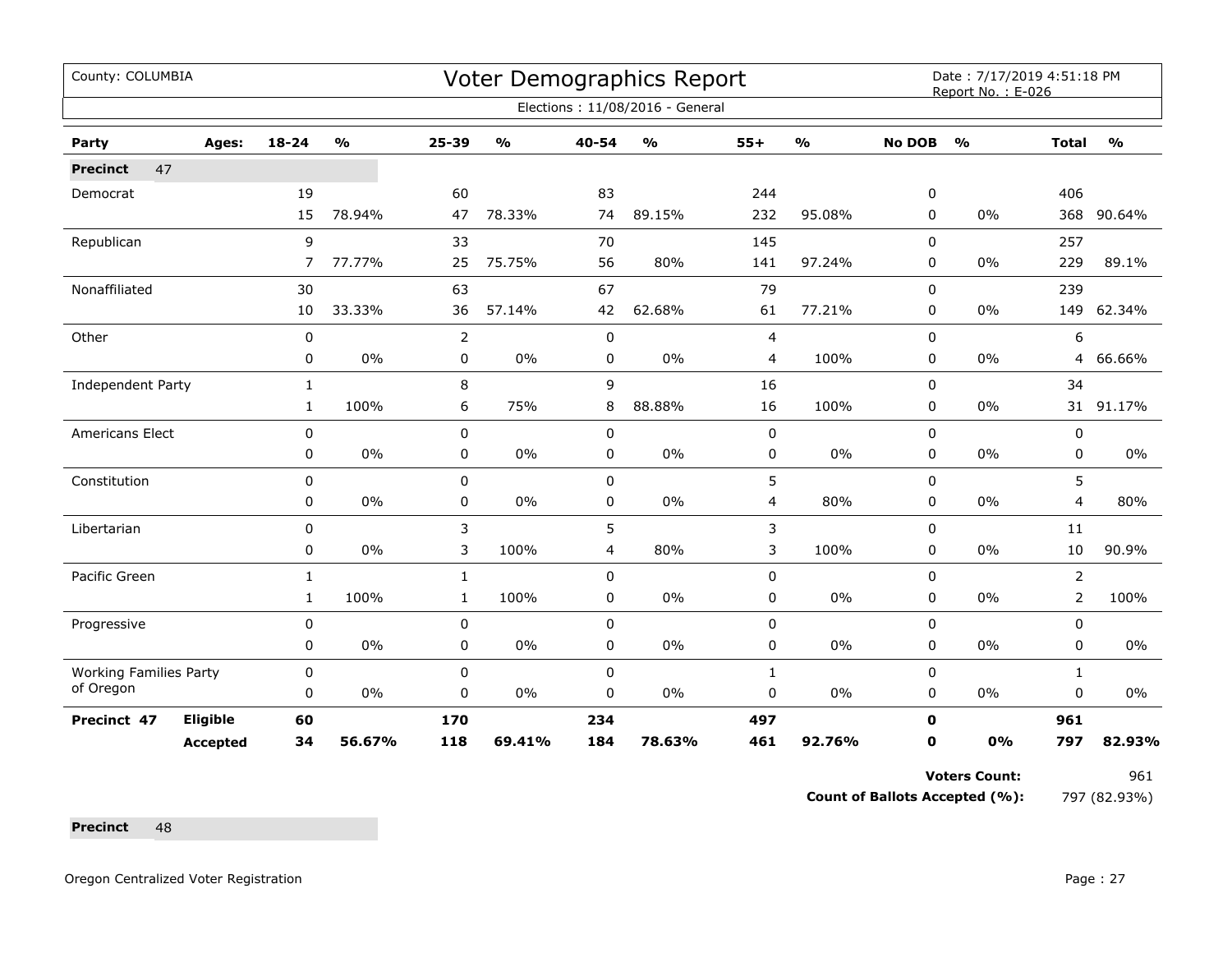| County: COLUMBIA              |                 |              |               |              |               |                | Voter Demographics Report       |              |                         |               | Date: 7/17/2019 4:51:18 PM<br>Report No.: E-026 |                |                         |
|-------------------------------|-----------------|--------------|---------------|--------------|---------------|----------------|---------------------------------|--------------|-------------------------|---------------|-------------------------------------------------|----------------|-------------------------|
|                               |                 |              |               |              |               |                | Elections: 11/08/2016 - General |              |                         |               |                                                 |                |                         |
| Party                         | Ages:           | $18 - 24$    | $\frac{0}{0}$ | 25-39        | $\frac{0}{0}$ | 40-54          | $\frac{0}{0}$                   | $55+$        | $\mathbf{O}/\mathbf{O}$ | <b>No DOB</b> | $\frac{0}{0}$                                   | <b>Total</b>   | $\mathbf{O}/\mathbf{O}$ |
| Democrat                      |                 | 8            |               | 20           |               | 27             |                                 | 77           |                         | $\pmb{0}$     |                                                 | 132            |                         |
|                               |                 | 5            | 62.5%         | $10\,$       | 50%           | 23             | 85.18%                          | 69           | 89.61%                  | 0             | $0\%$                                           | 107            | 81.06%                  |
| Republican                    |                 | $11\,$       |               | 13           |               | 35             |                                 | 69           |                         | $\pmb{0}$     |                                                 | 128            |                         |
|                               |                 | 8            | 72.72%        | 9            | 69.23%        | 30             | 85.71%                          | 62           | 89.85%                  | 0             | 0%                                              | 109            | 85.15%                  |
| Nonaffiliated                 |                 | 12           |               | 24           |               | 33             |                                 | 35           |                         | $\pmb{0}$     |                                                 | 104            |                         |
|                               |                 | 6            | 50%           | 10           | 41.66%        | 21             | 63.63%                          | 25           | 71.42%                  | 0             | 0%                                              |                | 62 59.61%               |
| Other                         |                 | $\pmb{0}$    |               | $\mathbf{1}$ |               | $\overline{2}$ |                                 | $\mathbf{1}$ |                         | 0             |                                                 | $\overline{4}$ |                         |
|                               |                 | 0            | 0%            | $\mathbf{1}$ | 100%          | $\overline{2}$ | 100%                            | $\mathbf{1}$ | 100%                    | 0             | 0%                                              | 4              | 100%                    |
| Independent Party             |                 | $\mathbf{1}$ |               | 5            |               | 3              |                                 | 10           |                         | 0             |                                                 | 19             |                         |
|                               |                 | $\mathbf{1}$ | 100%          | 5            | 100%          | 3              | 100%                            | 9            | 90%                     | 0             | 0%                                              | 18             | 94.73%                  |
| <b>Americans Elect</b>        |                 | 0            |               | $\pmb{0}$    |               | $\pmb{0}$      |                                 | 0            |                         | $\pmb{0}$     |                                                 | $\pmb{0}$      |                         |
|                               |                 | 0            | 0%            | $\pmb{0}$    | 0%            | 0              | 0%                              | 0            | 0%                      | 0             | 0%                                              | $\pmb{0}$      | 0%                      |
| Constitution                  |                 | 0            |               | 0            |               | $\mathbf 0$    |                                 | 0            |                         | $\mathbf 0$   |                                                 | $\mathbf 0$    |                         |
|                               |                 | 0            | 0%            | $\pmb{0}$    | $0\%$         | 0              | $0\%$                           | 0            | 0%                      | 0             | 0%                                              | $\pmb{0}$      | 0%                      |
| Libertarian                   |                 | $\mathbf{1}$ |               | $\mathbf{1}$ |               | 3              |                                 | 5            |                         | 0             |                                                 | 10             |                         |
|                               |                 | $\mathbf{1}$ | 100%          | $\mathbf{1}$ | 100%          | 3              | 100%                            | 5            | 100%                    | 0             | $0\%$                                           | 10             | 100%                    |
| Pacific Green                 |                 | $\pmb{0}$    |               | $\mathbf 0$  |               | $\mathbf 0$    |                                 | 0            |                         | $\mathbf 0$   |                                                 | $\pmb{0}$      |                         |
|                               |                 | 0            | 0%            | $\mathbf 0$  | 0%            | $\mathbf 0$    | 0%                              | 0            | 0%                      | $\mathbf 0$   | 0%                                              | $\mathbf 0$    | $0\%$                   |
| Progressive                   |                 | 0            |               | $\pmb{0}$    |               | 0              |                                 | 0            |                         | $\pmb{0}$     |                                                 | $\pmb{0}$      |                         |
|                               |                 | 0            | 0%            | $\mathbf 0$  | 0%            | 0              | 0%                              | 0            | 0%                      | 0             | $0\%$                                           | 0              | 0%                      |
| <b>Working Families Party</b> |                 | $\mathbf{1}$ |               | $\mathbf{1}$ |               | 3              |                                 | 0            |                         | $\pmb{0}$     |                                                 | 5              |                         |
| of Oregon                     |                 | $\pmb{0}$    | 0%            | $\mathbf 1$  | 100%          | 2              | 66.66%                          | 0            | 0%                      | 0             | 0%                                              | 3              | 60%                     |
| Precinct 48                   | Eligible        | 34           |               | 65           |               | 106            |                                 | 197          |                         | $\mathbf 0$   |                                                 | 402            |                         |
|                               | <b>Accepted</b> | 21           | 61.76%        | 37           | 56.92%        | 84             | 79.25%                          | 171          | 86.80%                  | $\mathbf 0$   | 0%                                              | 313            | 77.86%                  |
|                               |                 |              |               |              |               |                |                                 |              |                         |               | <b>Voters Count:</b>                            |                | 402                     |
|                               |                 |              |               |              |               |                |                                 |              |                         |               | <b>Count of Ballots Accepted (%):</b>           |                | 313 (77.86%)            |
| 49<br><b>Precinct</b>         |                 |              |               |              |               |                |                                 |              |                         |               |                                                 |                |                         |
| Democrat                      |                 | 18           |               | 20           |               | 48             |                                 | 120          |                         | 0             |                                                 | 206            |                         |
|                               |                 | 8            | 44.44%        | 10           | 50%           | 36             | 75%                             | 112          | 93.33%                  | 0             | 0%                                              |                | 166 80.58%              |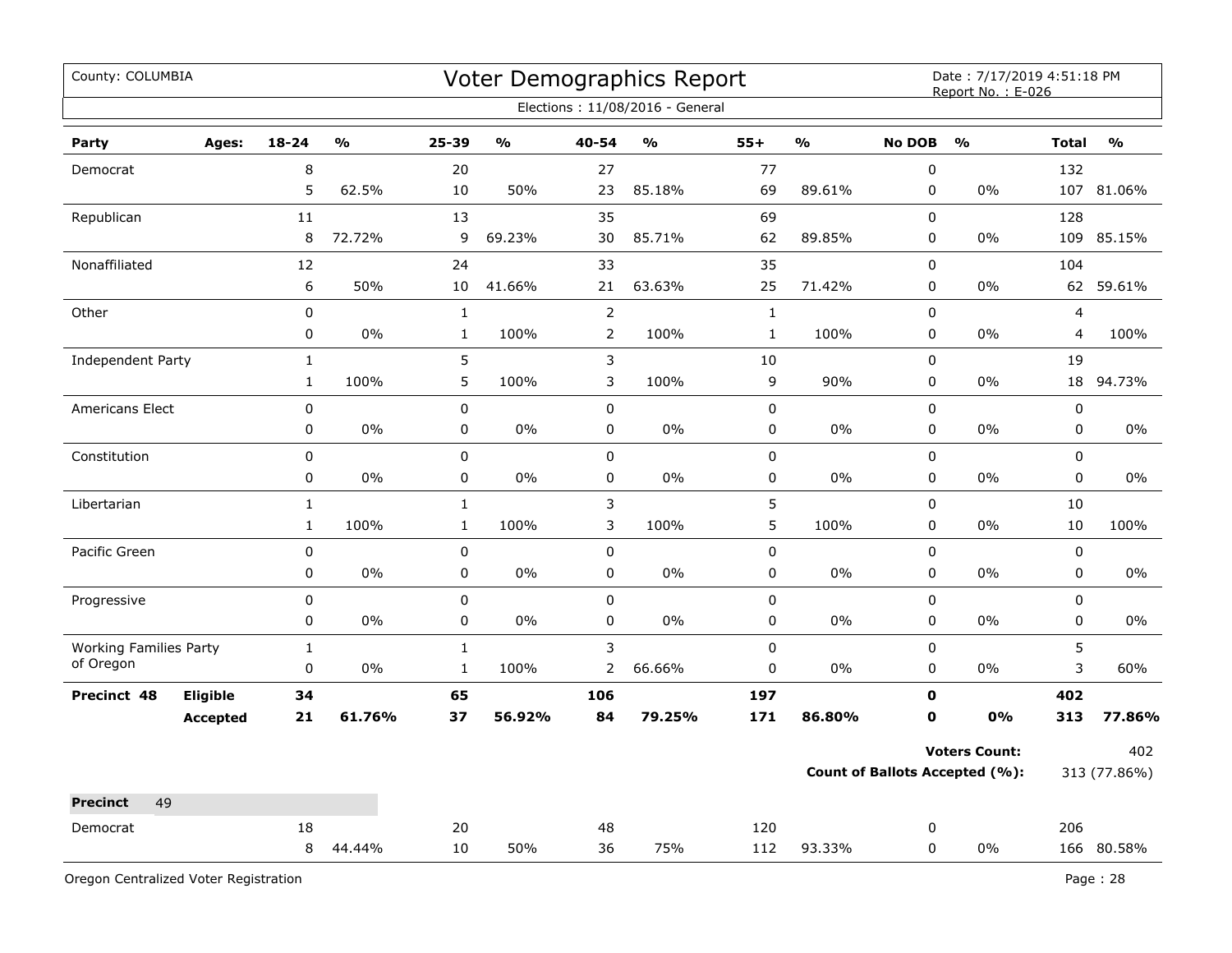| County: COLUMBIA                           |                 |                |                                   |                |                         |                | Voter Demographics Report         |                |                         |               | Date: 7/17/2019 4:51:18 PM<br>Report No.: E-026 |                         |               |
|--------------------------------------------|-----------------|----------------|-----------------------------------|----------------|-------------------------|----------------|-----------------------------------|----------------|-------------------------|---------------|-------------------------------------------------|-------------------------|---------------|
|                                            |                 |                |                                   |                |                         |                | Elections: 11/08/2016 - General   |                |                         |               |                                                 |                         |               |
| Party                                      | Ages:           | $18 - 24$      | $\mathsf{o}\mathsf{v}_\mathsf{o}$ | 25-39          | $\mathbf{0}/\mathbf{0}$ | 40-54          | $\mathsf{o}\mathsf{v}_\mathsf{o}$ | $55+$          | $\mathbf{O}/\mathbf{o}$ | <b>No DOB</b> | $\frac{1}{2}$                                   | <b>Total</b>            | $\frac{9}{0}$ |
| Republican                                 |                 | 15             |                                   | 26             |                         | 40             |                                   | 95             |                         | 0             |                                                 | 176                     |               |
|                                            |                 | 10             | 66.66%                            | 21             | 80.76%                  | 33             | 82.5%                             | 90             | 94.73%                  | $\mathbf 0$   | $0\%$                                           | 154                     | 87.5%         |
| Nonaffiliated                              |                 | 16             |                                   | 48             |                         | 56             |                                   | 61             |                         | 0             |                                                 | 181                     |               |
|                                            |                 | $\overline{7}$ | 43.75%                            | 20             | 41.66%                  | 35             | 62.5%                             | 33             | 54.09%                  | 0             | $0\%$                                           | 95                      | 52.48%        |
| Other                                      |                 | $\pmb{0}$      |                                   | $\mathbf{1}$   |                         | $\mathbf 1$    |                                   | $\overline{2}$ |                         | 0             |                                                 | $\overline{\mathbf{4}}$ |               |
|                                            |                 | 0              | $0\%$                             | $\pmb{0}$      | $0\%$                   | $\mathbf{1}$   | 100%                              | $\overline{2}$ | 100%                    | 0             | $0\%$                                           | 3                       | 75%           |
| Independent Party                          |                 | 0              |                                   | $\overline{4}$ |                         | 8              |                                   | 12             |                         | $\mathbf 0$   |                                                 | 24                      |               |
|                                            |                 | 0              | 0%                                | $\mathbf{1}$   | 25%                     | $\overline{7}$ | 87.5%                             | 12             | 100%                    | 0             | 0%                                              |                         | 20 83.33%     |
| Americans Elect                            |                 | $\pmb{0}$      |                                   | $\pmb{0}$      |                         | 0              |                                   | 0              |                         | 0             |                                                 | $\pmb{0}$               |               |
|                                            |                 | $\pmb{0}$      | $0\%$                             | $\pmb{0}$      | $0\%$                   | 0              | $0\%$                             | 0              | $0\%$                   | 0             | $0\%$                                           | $\pmb{0}$               | $0\%$         |
| Constitution                               |                 | 0              |                                   | 0              |                         | $\mathbf{1}$   |                                   | 6              |                         | $\Omega$      |                                                 | $\overline{7}$          |               |
|                                            |                 | 0              | 0%                                | $\pmb{0}$      | $0\%$                   | $\mathbf 1$    | 100%                              | 6              | 100%                    | 0             | $0\%$                                           | $\overline{7}$          | 100%          |
| Libertarian                                |                 | $\mathbf{1}$   |                                   | $\mathbf 0$    |                         | $\overline{2}$ |                                   | $\overline{2}$ |                         | $\mathbf 0$   |                                                 | 5                       |               |
|                                            |                 | $\mathbf{1}$   | 100%                              | 0              | $0\%$                   | $\mathbf{1}$   | 50%                               | $\overline{2}$ | 100%                    | $\mathbf 0$   | $0\%$                                           | $\overline{4}$          | 80%           |
| Pacific Green                              |                 | $\pmb{0}$      |                                   | $\pmb{0}$      |                         | $\pmb{0}$      |                                   | $\mathbf 1$    |                         | 0             |                                                 | $\mathbf{1}$            |               |
|                                            |                 | 0              | 0%                                | 0              | 0%                      | 0              | 0%                                | $\mathbf{1}$   | 100%                    | 0             | $0\%$                                           | $\mathbf{1}$            | 100%          |
| Progressive                                |                 | 0              |                                   | $\pmb{0}$      |                         | 0              |                                   | 0              |                         | 0             |                                                 | 0                       |               |
|                                            |                 | 0              | 0%                                | $\pmb{0}$      | 0%                      | 0              | 0%                                | 0              | $0\%$                   | 0             | $0\%$                                           | 0                       | $0\%$         |
| <b>Working Families Party</b><br>of Oregon |                 | $\pmb{0}$      |                                   | $\mathbf{1}$   |                         | $\overline{2}$ |                                   | 0              |                         | $\pmb{0}$     |                                                 | 3                       |               |
|                                            |                 | $\mathbf 0$    | 0%                                | $\mathbf 0$    | $0\%$                   | $\overline{2}$ | 100%                              | 0              | $0\%$                   | $\mathbf 0$   | $0\%$                                           | $\overline{2}$          | 66.66%        |
| Precinct 49                                | Eligible        | 50             |                                   | 100            |                         | 158            |                                   | 299            |                         | 0             |                                                 | 607                     |               |
|                                            | <b>Accepted</b> | 26             | 52.00%                            | 52             | 52.00%                  | 116            | 73.42%                            | 258            | 86.29%                  | $\mathbf 0$   | 0%                                              | 452                     | 74.46%        |
|                                            |                 |                |                                   |                |                         |                |                                   |                |                         |               | <b>Voters Count:</b>                            |                         | 607           |
|                                            |                 |                |                                   |                |                         |                |                                   |                |                         |               | <b>Count of Ballots Accepted (%):</b>           |                         | 452 (74.46%)  |
| 50<br><b>Precinct</b>                      |                 |                |                                   |                |                         |                |                                   |                |                         |               |                                                 |                         |               |
| Democrat                                   |                 | 0              |                                   | 2              |                         | 2              |                                   | 16             |                         | 0             |                                                 | 20                      |               |
|                                            |                 | 0              | 0%                                | $\overline{2}$ | 100%                    | $\overline{2}$ | 100%                              | 16             | 100%                    | 0             | $0\%$                                           | 20                      | 100%          |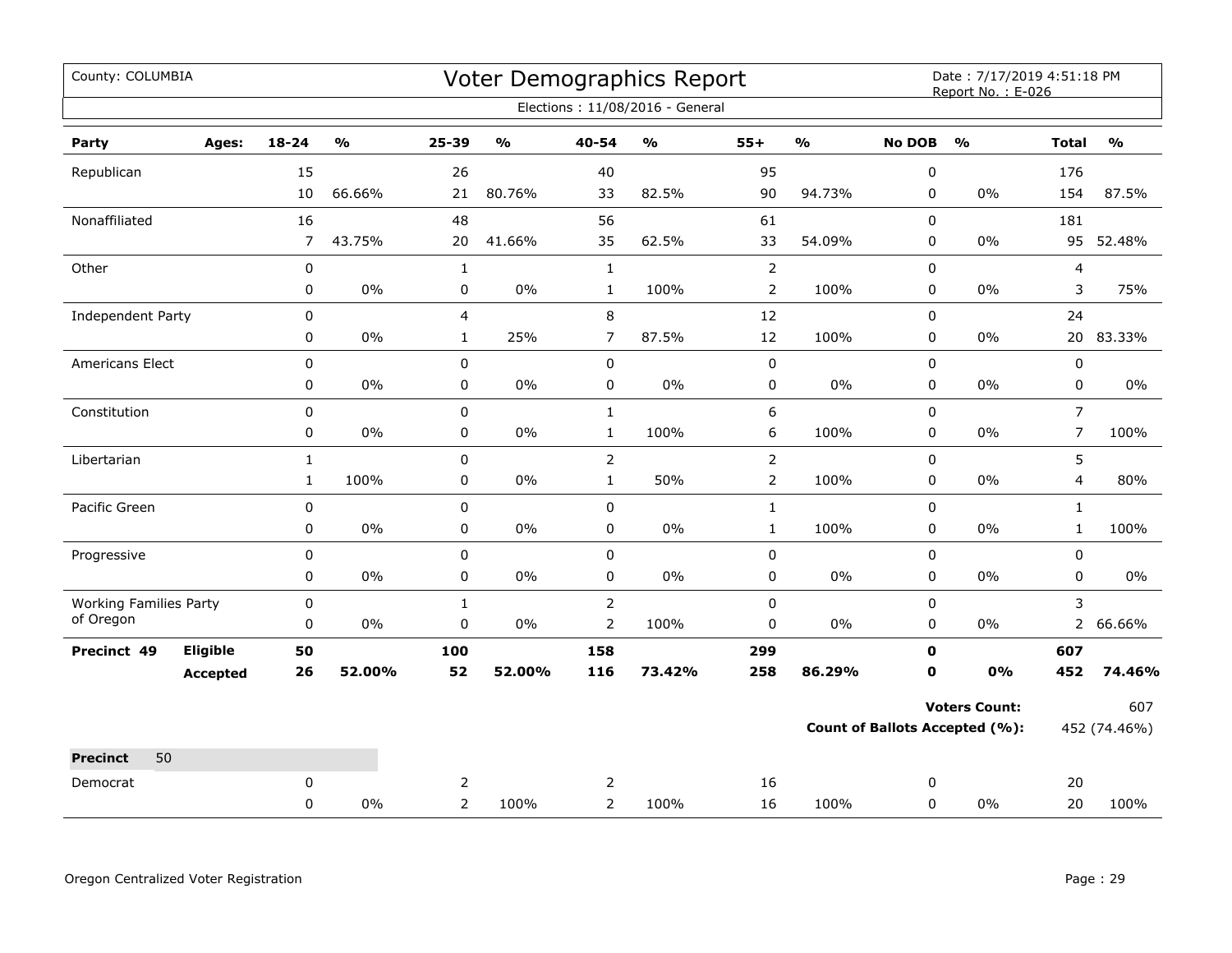| County: COLUMBIA              |                 |                  |               |                |               |             | Voter Demographics Report<br>Elections: 11/08/2016 - General |              |               |                                       | Date: 7/17/2019 4:51:18 PM<br>Report No.: E-026 |                |               |
|-------------------------------|-----------------|------------------|---------------|----------------|---------------|-------------|--------------------------------------------------------------|--------------|---------------|---------------------------------------|-------------------------------------------------|----------------|---------------|
| Party                         | Ages:           | $18 - 24$        | $\frac{0}{0}$ | $25 - 39$      | $\frac{1}{2}$ | 40-54       | $\frac{0}{0}$                                                | $55+$        | $\frac{1}{2}$ | <b>No DOB</b>                         | O <sub>0</sub>                                  | <b>Total</b>   | $\frac{0}{0}$ |
| Republican                    |                 | $\boldsymbol{0}$ |               | $\mathbf 1$    |               | $\mathbf 1$ |                                                              | 14           |               | $\pmb{0}$                             |                                                 | 16             |               |
|                               |                 | 0                | 0%            | $\mathbf{1}$   | 100%          | $\mathbf 1$ | 100%                                                         | $11\,$       | 78.57%        | 0                                     | 0%                                              | 13             | 81.25%        |
| Nonaffiliated                 |                 | 0                |               | $\overline{2}$ |               | 3           |                                                              | 5            |               | $\mathbf 0$                           |                                                 | 10             |               |
|                               |                 | 0                | 0%            | $\mathbf{1}$   | 50%           | 3           | 100%                                                         | 3            | 60%           | 0                                     | 0%                                              | $\overline{7}$ | 70%           |
| Other                         |                 | $\pmb{0}$        |               | $\pmb{0}$      |               | 0           |                                                              | 0            |               | $\pmb{0}$                             |                                                 | 0              |               |
|                               |                 | 0                | $0\%$         | 0              | $0\%$         | 0           | $0\%$                                                        | 0            | $0\%$         | 0                                     | $0\%$                                           | $\pmb{0}$      | $0\%$         |
| Independent Party             |                 | $\pmb{0}$        |               | $\pmb{0}$      |               | 0           |                                                              | $\mathbf{1}$ |               | $\pmb{0}$                             |                                                 | $\mathbf{1}$   |               |
|                               |                 | 0                | 0%            | 0              | 0%            | 0           | 0%                                                           | $\mathbf 1$  | 100%          | $\pmb{0}$                             | 0%                                              | $\mathbf{1}$   | 100%          |
| Americans Elect               |                 | 0                |               | $\pmb{0}$      |               | $\pmb{0}$   |                                                              | 0            |               | $\pmb{0}$                             |                                                 | $\mathbf 0$    |               |
|                               |                 | 0                | 0%            | 0              | 0%            | 0           | 0%                                                           | 0            | 0%            | 0                                     | 0%                                              | $\mathbf 0$    | $0\%$         |
| Constitution                  |                 | 0                |               | $\mathsf 0$    |               | $\pmb{0}$   |                                                              | 0            |               | $\pmb{0}$                             |                                                 | $\mathsf 0$    |               |
|                               |                 | 0                | 0%            | $\mathsf 0$    | 0%            | 0           | 0%                                                           | 0            | 0%            | 0                                     | 0%                                              | $\mathsf 0$    | 0%            |
| Libertarian                   |                 | $\pmb{0}$        |               | $\mathsf 0$    |               | $\mathsf 0$ |                                                              | 0            |               | $\pmb{0}$                             |                                                 | $\mathsf 0$    |               |
|                               |                 | 0                | $0\%$         | $\pmb{0}$      | $0\%$         | 0           | 0%                                                           | 0            | $0\%$         | 0                                     | 0%                                              | 0              | $0\%$         |
| Pacific Green                 |                 | $\pmb{0}$        |               | $\pmb{0}$      |               | $\mathbf 0$ |                                                              | 0            |               | $\pmb{0}$                             |                                                 | $\mathsf 0$    |               |
|                               |                 | 0                | 0%            | 0              | 0%            | 0           | 0%                                                           | 0            | 0%            | $\pmb{0}$                             | 0%                                              | $\mathsf 0$    | 0%            |
| Progressive                   |                 | 0                |               | $\pmb{0}$      |               | 0           |                                                              | 0            |               | 0                                     |                                                 | $\pmb{0}$      |               |
|                               |                 | 0                | 0%            | $\mathbf 0$    | 0%            | 0           | 0%                                                           | 0            | 0%            | $\pmb{0}$                             | 0%                                              | 0              | 0%            |
| <b>Working Families Party</b> |                 | $\pmb{0}$        |               | $\pmb{0}$      |               | 0           |                                                              | 0            |               | 0                                     |                                                 | 0              |               |
| of Oregon                     |                 | 0                | 0%            | 0              | 0%            | 0           | 0%                                                           | $\pmb{0}$    | 0%            | 0                                     | 0%                                              | $\pmb{0}$      | 0%            |
| Precinct 50                   | Eligible        | $\mathbf 0$      |               | 5              |               | 6           |                                                              | 36           |               | $\mathbf 0$                           |                                                 | 47             |               |
|                               | <b>Accepted</b> | $\mathbf 0$      | 0%            | 4              | 80.00%        | 6           | 100.00%                                                      | 31           | 86.11%        | $\mathbf{O}$                          | 0%                                              | 41             | 87.23%        |
|                               |                 |                  |               |                |               |             |                                                              |              |               |                                       | <b>Voters Count:</b>                            |                | 47            |
|                               |                 |                  |               |                |               |             |                                                              |              |               | <b>Count of Ballots Accepted (%):</b> |                                                 | 41 (87.23%)    |               |
| 51<br><b>Precinct</b>         |                 |                  |               |                |               |             |                                                              |              |               |                                       |                                                 |                |               |
| Democrat                      |                 | $\mathbf{1}$     |               | 13             |               | $\, 8$      |                                                              | 73           |               | 0                                     |                                                 | 95             |               |
|                               |                 | $\mathbf{1}$     | 100%          | 11             | 84.61%        | 8           | 100%                                                         | 68           | 93.15%        | 0                                     | 0%                                              |                | 88 92.63%     |
| Republican                    |                 | 6                |               | 21             |               | 29          |                                                              | 66           |               | $\mathbf 0$                           |                                                 | 122            |               |
|                               |                 | 3                | 50%           | 17             | 80.95%        | 27          | 93.1%                                                        | 64           | 96.96%        | $\mathbf 0$                           | 0%                                              |                | 111 90.98%    |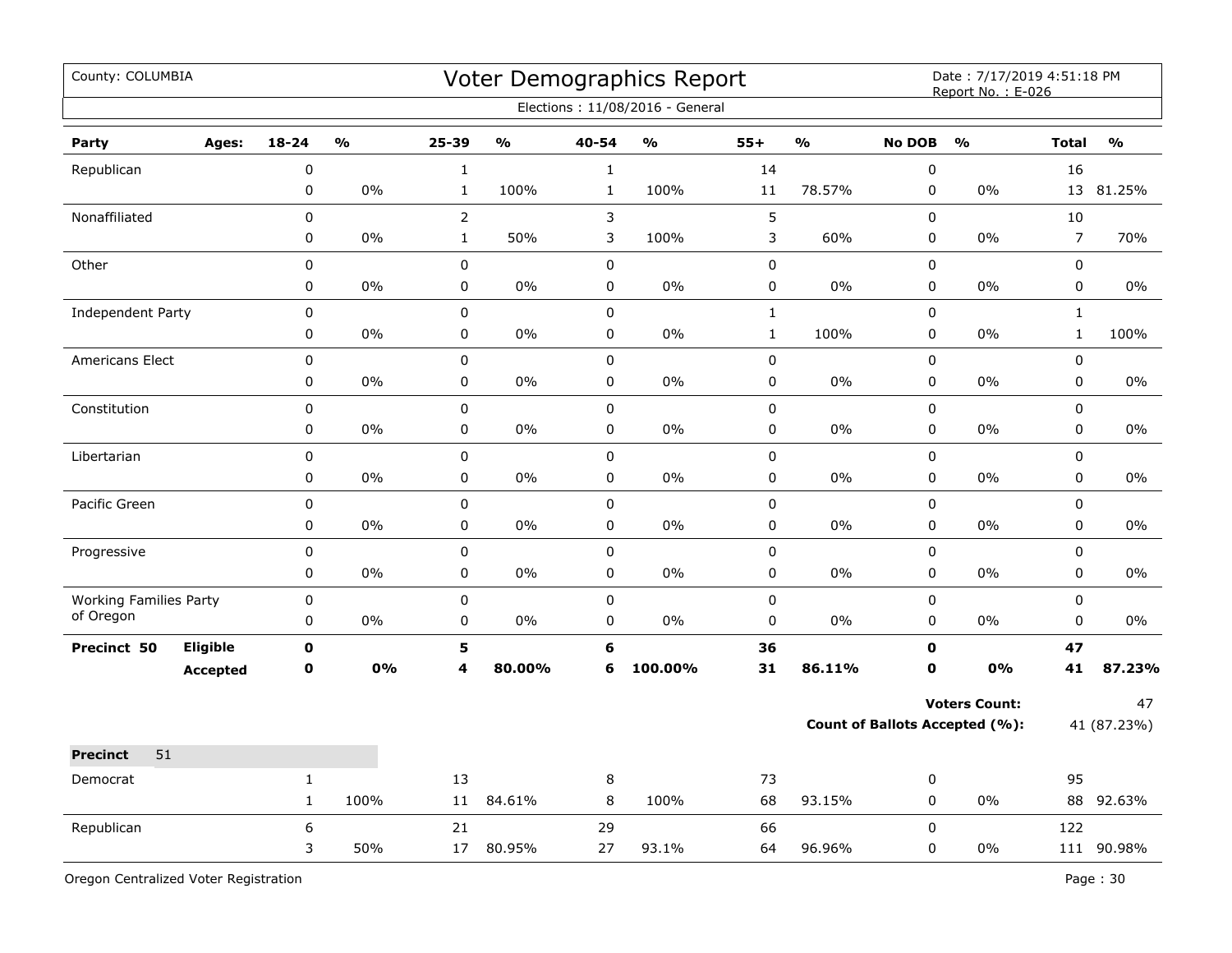| County: COLUMBIA                           |                 |              |               |                |               |                | <b>Voter Demographics Report</b> |              |               |                  | Date: 7/17/2019 4:51:18 PM<br>Report No.: E-026 |              |               |
|--------------------------------------------|-----------------|--------------|---------------|----------------|---------------|----------------|----------------------------------|--------------|---------------|------------------|-------------------------------------------------|--------------|---------------|
|                                            |                 |              |               |                |               |                | Elections: 11/08/2016 - General  |              |               |                  |                                                 |              |               |
| Party                                      | Ages:           | $18 - 24$    | $\frac{0}{0}$ | 25-39          | $\frac{0}{0}$ | $40 - 54$      | $\frac{1}{2}$                    | $55+$        | $\frac{0}{0}$ | <b>No DOB</b>    | $\frac{1}{2}$                                   | <b>Total</b> | $\frac{0}{0}$ |
| Nonaffiliated                              |                 | 12           |               | 18             |               | 18             |                                  | 39           |               | $\boldsymbol{0}$ |                                                 | 87           |               |
|                                            |                 | 5            | 41.66%        | 9              | 50%           | 13             | 72.22%                           | 35           | 89.74%        | 0                | 0%                                              |              | 62 71.26%     |
| Other                                      |                 | $\mathbf{1}$ |               | 0              |               | $\mathbf 0$    |                                  | 3            |               | $\mathbf 0$      |                                                 | 4            |               |
|                                            |                 | $\pmb{0}$    | 0%            | 0              | 0%            | 0              | 0%                               | 3            | 100%          | 0                | 0%                                              | 3            | 75%           |
| Independent Party                          |                 | $\mathbf{1}$ |               | $\overline{2}$ |               | $\overline{4}$ |                                  | 6            |               | 0                |                                                 | 13           |               |
|                                            |                 | $\mathbf{1}$ | 100%          | $\overline{2}$ | 100%          | 4              | 100%                             | 6            | 100%          | 0                | 0%                                              | 13           | 100%          |
| <b>Americans Elect</b>                     |                 | $\pmb{0}$    |               | 0              |               | $\mathbf 0$    |                                  | $\pmb{0}$    |               | 0                |                                                 | 0            |               |
|                                            |                 | 0            | 0%            | 0              | $0\%$         | $\mathbf 0$    | $0\%$                            | $\pmb{0}$    | $0\%$         | 0                | 0%                                              | 0            | $0\%$         |
| Constitution                               |                 | $\pmb{0}$    |               | $\mathbf 0$    |               | $\pmb{0}$      |                                  | $\pmb{0}$    |               | $\pmb{0}$        |                                                 | 0            |               |
|                                            |                 | $\pmb{0}$    | 0%            | 0              | $0\%$         | 0              | $0\%$                            | $\pmb{0}$    | $0\%$         | 0                | 0%                                              | 0            | 0%            |
| Libertarian                                |                 | 0            |               | $\mathbf 0$    |               | $\mathbf 0$    |                                  | $\mathbf{1}$ |               | $\mathbf 0$      |                                                 | $\mathbf{1}$ |               |
|                                            |                 | 0            | 0%            | 0              | 0%            | $\mathbf 0$    | $0\%$                            | $\mathbf{1}$ | 100%          | 0                | 0%                                              | $\mathbf{1}$ | 100%          |
| Pacific Green                              |                 | $\mathbf 0$  |               | $\mathbf 0$    |               | $\mathbf 0$    |                                  | $\mathbf{1}$ |               | $\mathbf 0$      |                                                 | $\mathbf{1}$ |               |
|                                            |                 | 0            | $0\%$         | 0              | 0%            | 0              | $0\%$                            | $\mathbf{1}$ | 100%          | 0                | 0%                                              | $\mathbf{1}$ | 100%          |
| Progressive                                |                 | $\pmb{0}$    |               | $\mathbf 0$    |               | $\pmb{0}$      |                                  | $\pmb{0}$    |               | 0                |                                                 | 0            |               |
|                                            |                 | 0            | 0%            | 0              | $0\%$         | $\pmb{0}$      | $0\%$                            | $\pmb{0}$    | $0\%$         | 0                | 0%                                              | 0            | $0\%$         |
| <b>Working Families Party</b><br>of Oregon |                 | 0            |               | 0              |               | $\pmb{0}$      |                                  | $\pmb{0}$    |               | $\pmb{0}$        |                                                 | 0            |               |
|                                            |                 | 0            | 0%            | 0              | $0\%$         | $\pmb{0}$      | $0\%$                            | $\pmb{0}$    | $0\%$         | 0                | $0\%$                                           | 0            | $0\%$         |
| Precinct 51                                | Eligible        | 21           |               | 54             |               | 59             |                                  | 189          |               | $\mathbf 0$      |                                                 | 323          |               |
|                                            | <b>Accepted</b> | 10           | 47.62%        | 39             | 72.22%        | 52             | 88.14%                           | 178          | 94.18%        | $\mathbf 0$      | 0%                                              | 279          | 86.38%        |
|                                            |                 |              |               |                |               |                |                                  |              |               |                  | <b>Voters Count:</b>                            |              | 323           |
|                                            |                 |              |               |                |               |                |                                  |              |               |                  | <b>Count of Ballots Accepted (%):</b>           |              | 279 (86.38%)  |
| <b>Precinct</b><br>53                      |                 |              |               |                |               |                |                                  |              |               |                  |                                                 |              |               |
| Democrat                                   |                 | 33           |               | 69             |               | 91             |                                  | 402          |               | 0                |                                                 | 595          |               |
|                                            |                 | 25           | 75.75%        | 52             | 75.36%        | 78             | 85.71%                           | 383          | 95.27%        | 0                | 0%                                              | 538          | 90.42%        |
| Republican                                 |                 | 24           |               | 62             |               | 123            |                                  | 268          |               | $\mathbf 0$      |                                                 | 477          |               |
|                                            |                 | 16           | 66.66%        | 51             | 82.25%        | 112            | 91.05%                           | 255          | 95.14%        | 0                | 0%                                              |              | 434 90.98%    |